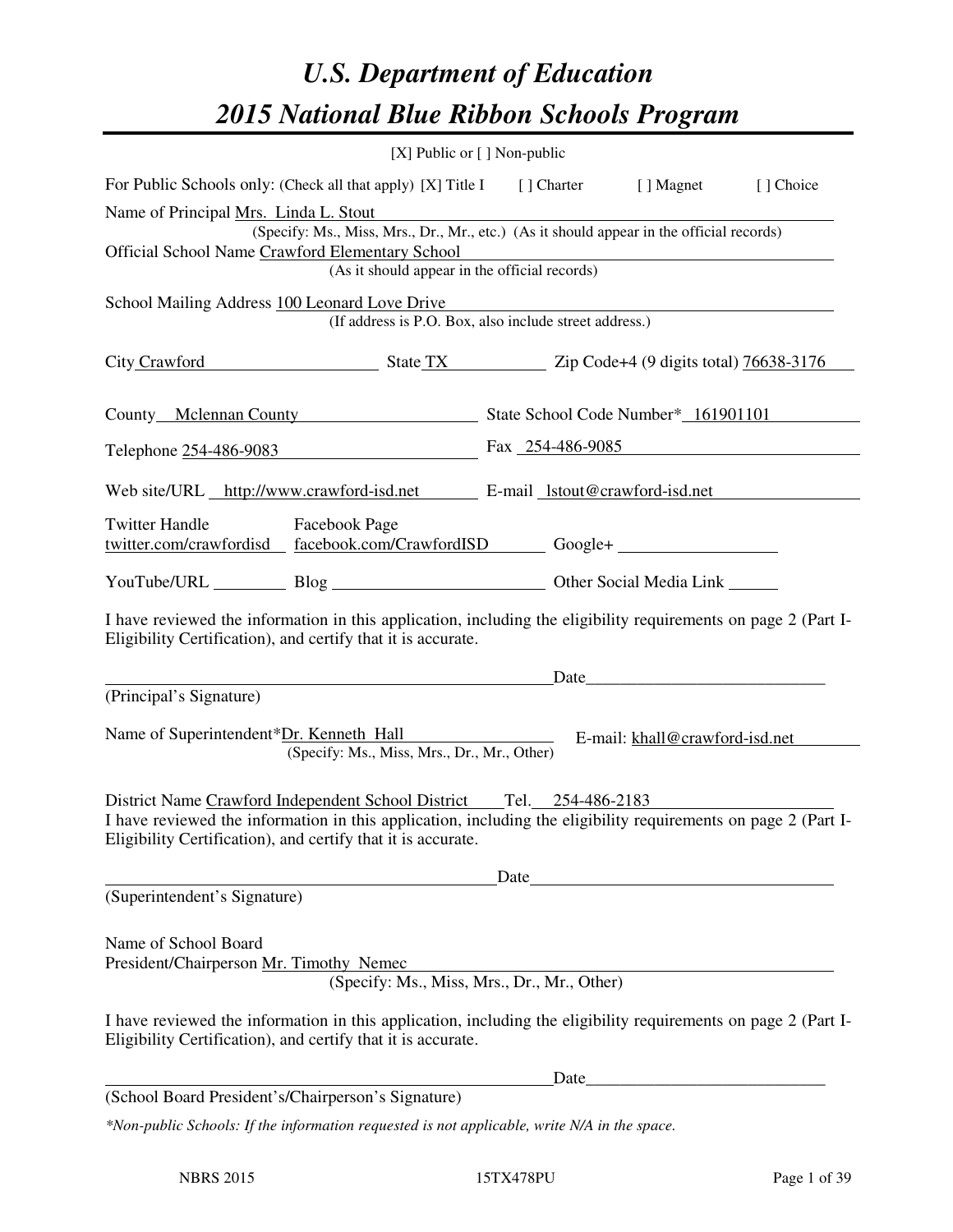#### **Include this page in the school's application as page 2.**

The signatures on the first page of this application (cover page) certify that each of the statements below, concerning the school's eligibility and compliance with U.S. Department of Education and National Blue Ribbon Schools requirements, are true and correct.

- 1. The school configuration includes one or more of grades K-12. (Schools on the same campus with one principal, even a K-12 school, must apply as an entire school.)
- 2. The school has made its Annual Measurable Objectives (AMOs) or Adequate Yearly Progress (AYP) each year for the past two years and has not been identified by the state as "persistently dangerous" within the last two years.
- 3. To meet final eligibility, a public school must meet the state's AMOs or AYP requirements in the 2014-2015 school year and be certified by the state representative. Any status appeals must be resolved at least two weeks before the awards ceremony for the school to receive the award.
- 4. If the school includes grades 7 or higher, the school must have foreign language as a part of its curriculum.
- 5. The school has been in existence for five full years, that is, from at least September 2009 and each tested grade must have been part of the school for the past three years.
- 6. The nominated school has not received the National Blue Ribbon Schools award in the past five years: 2010, 2011, 2012, 2013, or 2014.
- 7. The nominated school has no history of testing irregularities, nor have charges of irregularities been brought against the school at the time of nomination. The U.S. Department of Education reserves the right to disqualify a school's application and/or rescind a school's award if irregularities are later discovered and proven by the state.
- 8. The nominated school or district is not refusing Office of Civil Rights (OCR) access to information necessary to investigate a civil rights complaint or to conduct a district-wide compliance review.
- 9. The OCR has not issued a violation letter of findings to the school district concluding that the nominated school or the district as a whole has violated one or more of the civil rights statutes. A violation letter of findings will not be considered outstanding if OCR has accepted a corrective action plan from the district to remedy the violation.
- 10. The U.S. Department of Justice does not have a pending suit alleging that the nominated school or the school district as a whole has violated one or more of the civil rights statutes or the Constitution's equal protection clause.
- 11. There are no findings of violations of the Individuals with Disabilities Education Act in a U.S. Department of Education monitoring report that apply to the school or school district in question; or if there are such findings, the state or district has corrected, or agreed to correct, the findings.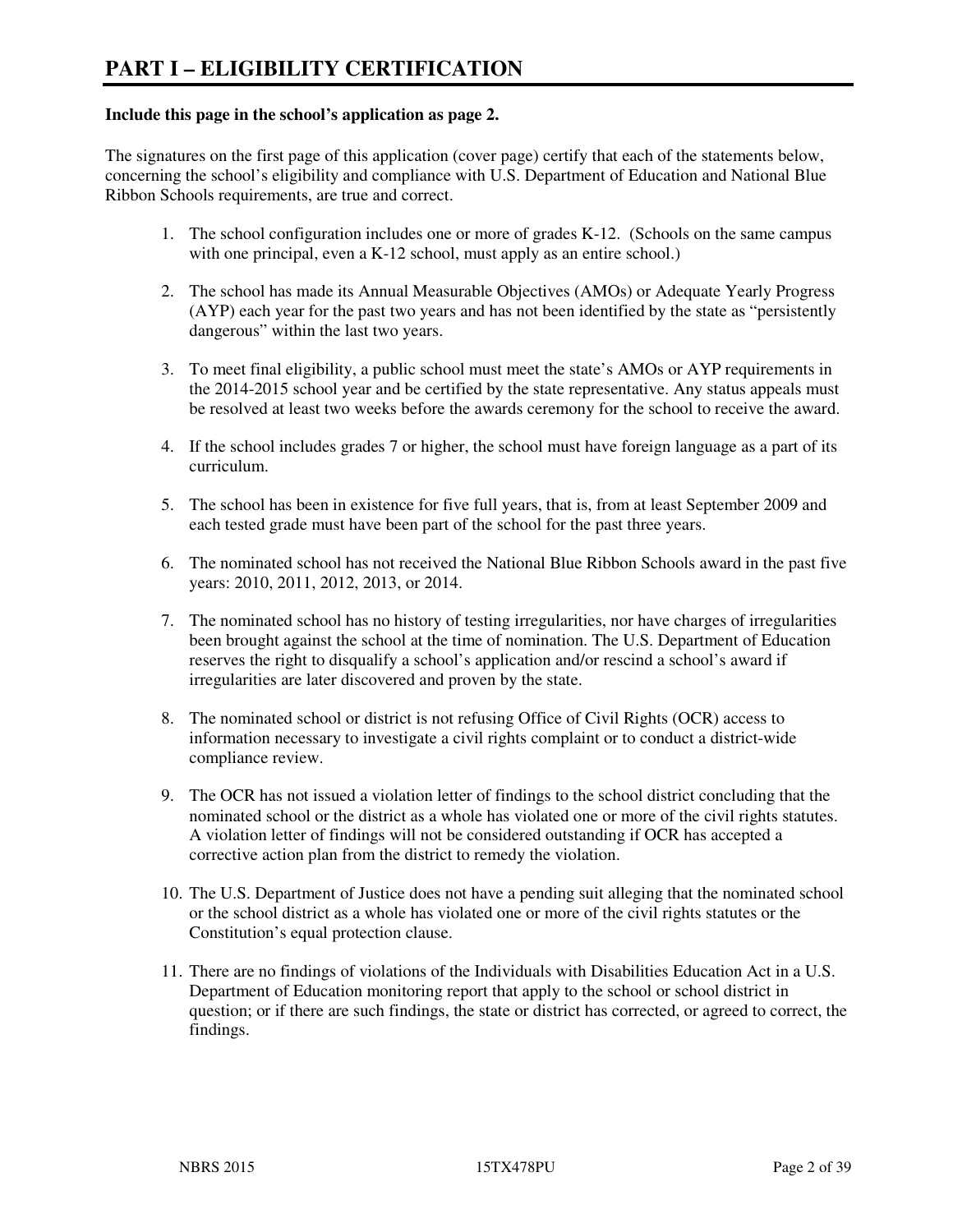# **PART II - DEMOGRAPHIC DATA**

#### **All data are the most recent year available.**

**DISTRICT** (Question 1 is not applicable to non-public schools)

| -1. | Number of schools in the district<br>(per district designation): | $\perp$ Elementary schools (includes K-8)<br>0 Middle/Junior high schools<br>1 High schools<br>$0 K-12$ schools |
|-----|------------------------------------------------------------------|-----------------------------------------------------------------------------------------------------------------|
|     |                                                                  |                                                                                                                 |

2 TOTAL

**SCHOOL** (To be completed by all schools)

- 2. Category that best describes the area where the school is located:
	- [] Urban or large central city [ ] Suburban with characteristics typical of an urban area [ ] Suburban [X] Small city or town in a rural area [ ] Rural
- 3. 16 Number of years the principal has been in her/his position at this school.
- 4. Number of students as of October 1 enrolled at each grade level or its equivalent in applying school:

| Grade                           | # of         | # of Females     | <b>Grade Total</b> |
|---------------------------------|--------------|------------------|--------------------|
|                                 | <b>Males</b> |                  |                    |
| <b>PreK</b>                     | 0            | $\boldsymbol{0}$ | 0                  |
| K                               | 20           | 23               | 43                 |
| 1                               | 13           | 24               | 37                 |
| $\boldsymbol{2}$                | 14           | 27               | 41                 |
| 3                               | 18           | 25               | 43                 |
| 4                               | 25           | 24               | 49                 |
| 5                               | 16           | 25               | 41                 |
| 6                               | 23           | 20               | 43                 |
| 7                               | 0            | $\theta$         | 0                  |
| 8                               | 0            | $\theta$         | 0                  |
| 9                               | 0            | 0                | 0                  |
| 10                              | 0            | 0                | 0                  |
| 11                              | 0            | 0                | 0                  |
| 12                              | 0            | 0                | 0                  |
| <b>Total</b><br><b>Students</b> | 129          | 168              | 297                |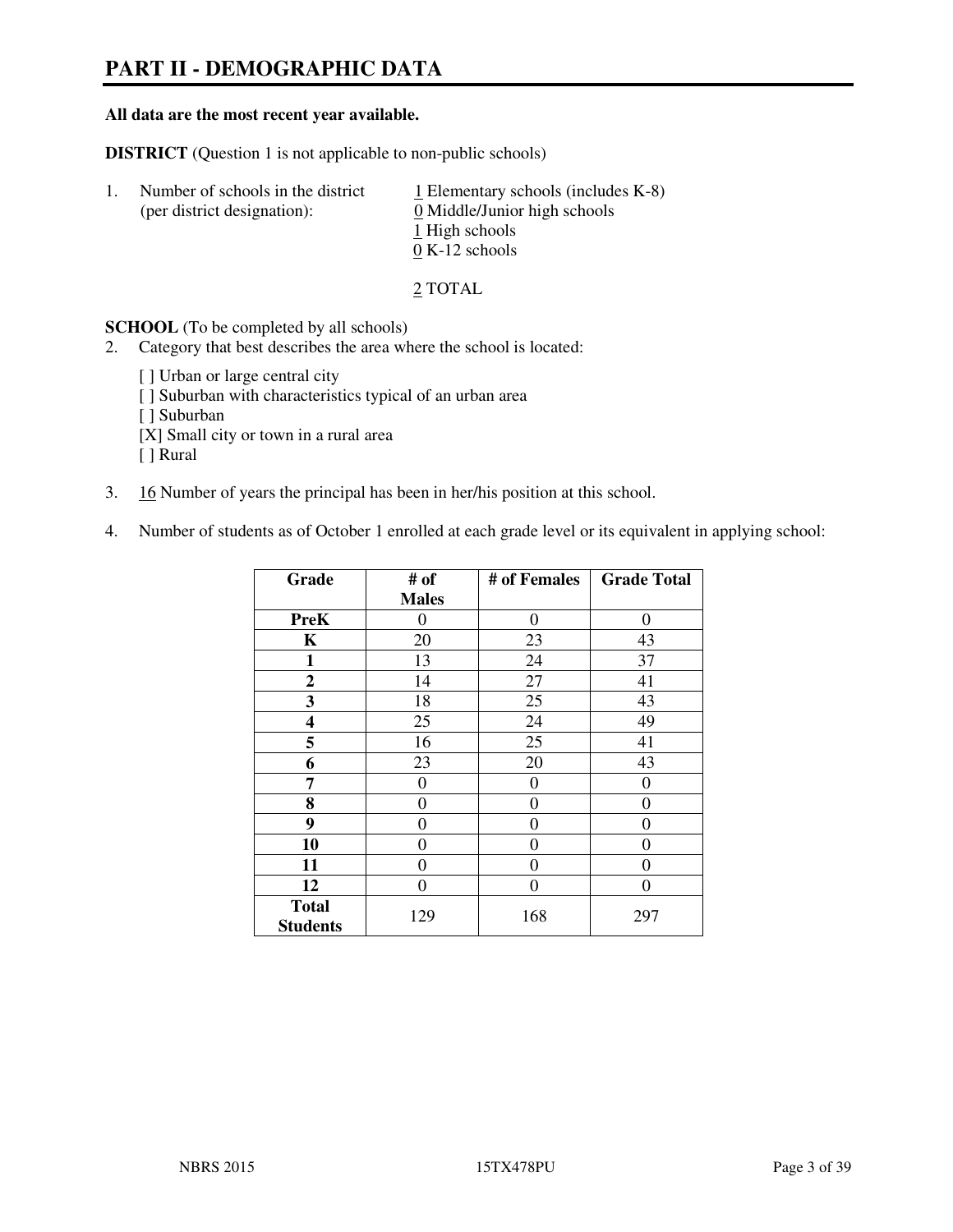the school: 1 % Asian

5. Racial/ethnic composition of  $1\%$  American Indian or Alaska Native

1 % Black or African American

8 % Hispanic or Latino

1 % Native Hawaiian or Other Pacific Islander

- 87 % White
- 1 % Two or more races
	- **100 % Total**

(Only these seven standard categories should be used to report the racial/ethnic composition of your school. The Final Guidance on Maintaining, Collecting, and Reporting Racial and Ethnic Data to the U.S. Department of Education published in the October 19, 2007 *Federal Register* provides definitions for each of the seven categories.)

6. Student turnover, or mobility rate, during the 2013 - 2014 year: 13%

This rate should be calculated using the grid below. The answer to (6) is the mobility rate.

| <b>Steps For Determining Mobility Rate</b>         | Answer |
|----------------------------------------------------|--------|
| $(1)$ Number of students who transferred to        |        |
| the school after October 1, 2013 until the         | 26     |
| end of the school year                             |        |
| (2) Number of students who transferred             |        |
| <i>from</i> the school after October 1, 2013 until | 11     |
| the end of the school year                         |        |
| (3) Total of all transferred students [sum of      | 37     |
| rows $(1)$ and $(2)$ ]                             |        |
| (4) Total number of students in the school as      | 287    |
| of October 1                                       |        |
| $(5)$ Total transferred students in row $(3)$      |        |
| divided by total students in row (4)               | 0.129  |
| $(6)$ Amount in row $(5)$ multiplied by 100        | 13     |

# 7. English Language Learners (ELL) in the school: 2 %

Number of non-English languages represented: 1 Specify non-English languages: Spanish

6 Total number ELL

8. Students eligible for free/reduced-priced meals: 27 % Total number students who qualify:  $\frac{76}{6}$ 

# **Information for Public Schools Only - Data Provided by the State**

The state has reported that  $26\%$  of the students enrolled in this school are from low income or disadvantaged families based on the following subgroup(s): Students eligible for free/reduced-priced meals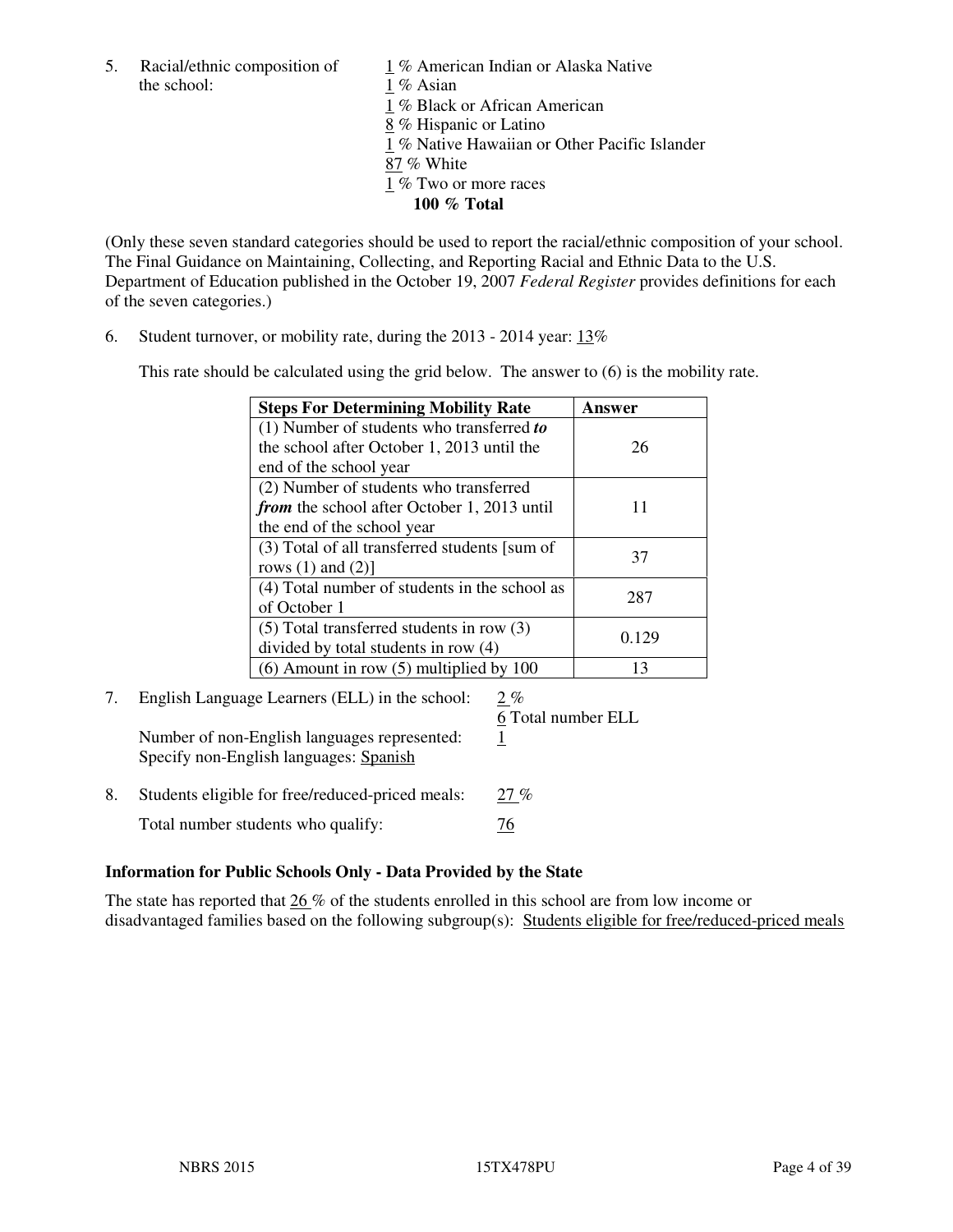9. Students receiving special education services:  $8\%$ 

22 Total number of students served

Indicate below the number of students with disabilities according to conditions designated in the Individuals with Disabilities Education Act. Do not add additional categories.

| 0 Orthopedic Impairment                 |
|-----------------------------------------|
| 3 Other Health Impaired                 |
| 7 Specific Learning Disability          |
| 8 Speech or Language Impairment         |
| 0 Traumatic Brain Injury                |
| 1 Visual Impairment Including Blindness |
| 0 Developmentally Delayed               |
|                                         |

10. Use Full-Time Equivalents (FTEs), rounded to nearest whole numeral, to indicate the number of personnel in each of the categories below:

|                                       | <b>Number of Staff</b> |
|---------------------------------------|------------------------|
| Administrators                        |                        |
| Classroom teachers                    | 15                     |
| Resource teachers/specialists         |                        |
| e.g., reading, math, science, special | 5                      |
| education, enrichment, technology,    |                        |
| art, music, physical education, etc.  |                        |
| Paraprofessionals                     | 4                      |
| Student support personnel             |                        |
| e.g., guidance counselors, behavior   |                        |
| interventionists, mental/physical     |                        |
| health service providers,             | 2                      |
| psychologists, family engagement      |                        |
| liaisons, career/college attainment   |                        |
| coaches, etc.                         |                        |
|                                       |                        |

11. Average student-classroom teacher ratio, that is, the number of students in the school divided by the FTE of classroom teachers, e.g.,  $22:1 \qquad \underline{14:1}$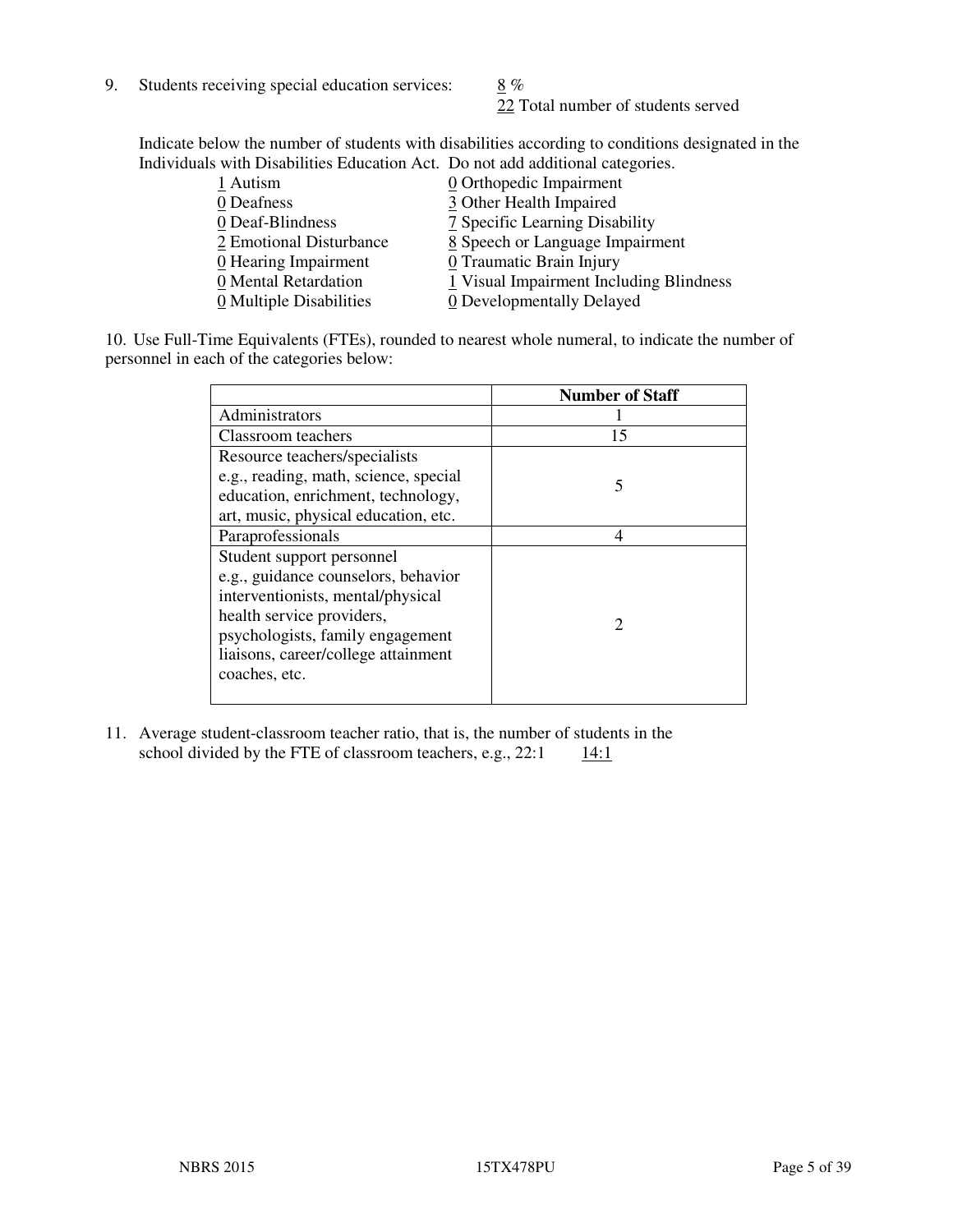12. Show daily student attendance rates. Only high schools need to supply yearly graduation rates.

| <b>Required Information</b> | 2013-2014       | 2012-2013 | 2011-2012 | 2010-2011 | 2009-2010 |
|-----------------------------|-----------------|-----------|-----------|-----------|-----------|
| Daily student attendance    | 97%             | 98%       | 97%       | $27\%$    | 97%       |
| High school graduation rate | $\mathcal{V}_o$ | 9%        | $0\%$     | 0%        | 0%        |

#### 13. **For schools ending in grade 12 (high schools)**

Show percentages to indicate the post-secondary status of students who graduated in Spring 2014

| <b>Post-Secondary Status</b>                  |       |
|-----------------------------------------------|-------|
| Graduating class size                         |       |
| Enrolled in a 4-year college or university    | 0%    |
| Enrolled in a community college               | $0\%$ |
| Enrolled in career/technical training program | $0\%$ |
| Found employment                              | $0\%$ |
| Joined the military or other public service   | $0\%$ |
| Other                                         | ገር/   |

14. Indicate whether your school has previously received a National Blue Ribbon Schools award. Yes X No

If yes, select the year in which your school received the award. 2004

15. Please summarize your school mission in 25 words or less: The mission of Crawford Elementary School is to develop academically and socially successful students, and to create literate lifelong learners who are caring and contributing citizens.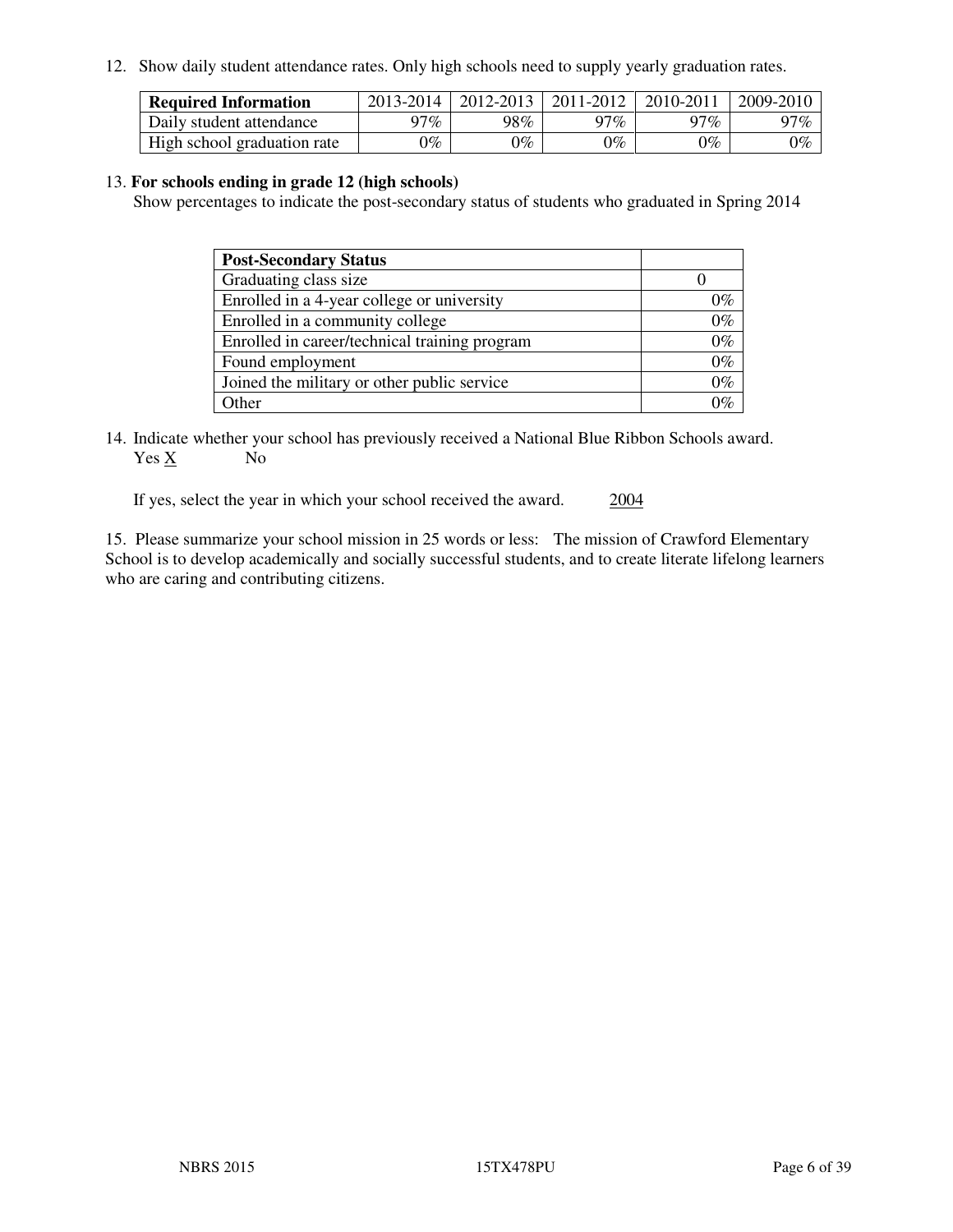# **PART III – SUMMARY**

Crawford Elementary, located twenty miles west of Waco, Texas, opened its school doors for the first time in 1874. Crawford Elementary has grown from a one-room school house with several grades to a new school building that has current enrollment of 300 students. This kindergarten through sixth grade, public school has the tradition of developing the total child emotionally, socially, and academically. The mission of Crawford Elementary is to: create literate, lifelong learners who are caring and contribute responsibly to society.

Crawford Elementary provides each learner with a skill set for success and instills lifelong learning. Each teacher and student is told how important and wonderful they are every day. Although a predominantly white school, diversity is taught and modeled; students understand and respect that people are different, and all people have strengths and weaknesses. Student strengths are developed, broadened, and stretched. Students are taught that choices make a difference in their lives. The students have high expectations and are shown how to achieve goals. Students are proud of their accomplishments and proud of their school. Within that culture, the school community educates children for tomorrow's world.

Strong character and good manners is advanced. Students understand social and emotional development is essential for a successful life. These values are modeled and taught directly. Character education classes are provided; moreover, these ideals are trained and practiced day in and day out. Students adhere to rules, procedures, and routines, for this generates a greater chance for success. Students are taught to be organized and how to set priorities. Assignments are more apt to be turned-in with the use of these skills. Gangs, bullying, and harassment are nonexistent at the school because of the emphasis in creating a positive school environment for everyone.

Our potential is realized. Although growing economically disadvantaged demographics provide challenges, all students have an equal opportunity to learn in an engaging, caring, and positive atmosphere. The school addresses demographic challenges through maintaining a low student-teacher ratio. Sound scientific research and effective practices are studied and used to provide guidance in professional development, curriculum, and instructional decisions. For example, small group afternoon tutorials supports the sometime lost support of parents during homework. Struggling students are quickly given intervention, so they do not fall behind. Teachers and students are expected to give their best in all endeavors.

Team work and collaboration is targeted. All stakeholders work together to achieve the mission of Crawford Elementary, and input from teachers, staff, parents, and the community is greatly valued. The community and parents are immensely involved in school life. Community members and parents feel welcomed and are dedicated to helping our teachers and students. Parents participate on committees and provide input to making our school great; moreover, they are participants in educating their children. Teachers have many leadership roles in our school. Grade-level, special area, and focus teams are formed to give guidance in specific need areas. Communication and collaboration are a key to functions of the school. Students are the centerpiece of all team work because everything is done for their educational benefit.

Responsibility and accountability is attained. Every member of the school community is accountable for student achievement. Students are held responsible to do their best to reach the high standards, which are set for them. Parents are accountable as providers of physical, psychological, and academic needs of their children. The community is responsible to help provide a safe environment for students to succeed. The administration, teachers, and other staff members are accountable for student achievement through professional assessment. If student achievement is not evident, there are consequences for all stakeholders.

Excellence is accomplished. Crawford Elementary has been recognized through the National Blue Ribbon School, in 2004; Texas Business and Education Coalition Honoree, for 2 years; and has been an "Exemplary" campus, for 15 years, per the Texas Education Agency. Crawford Elementary has also "Met Standards" with a six star distinction: math, science, and reading/ELA, along with, top 25% student progress, top 25% closing performance gaps, and postsecondary readiness, two years by the Texas Education Agency. These honors have set Crawford Elementary apart from other schools. Its commitment to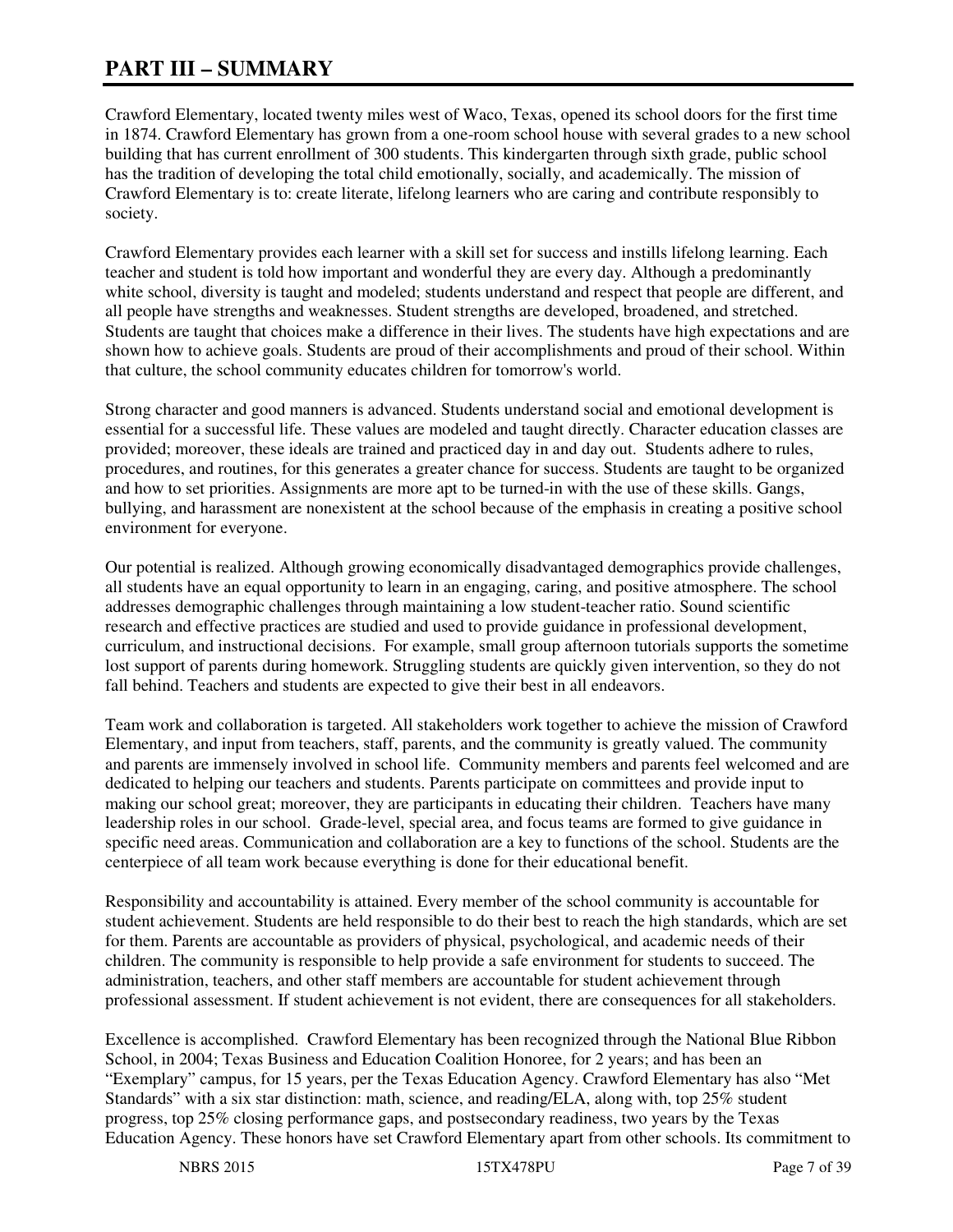high achievement for every student is unique. After receiving the National Blue Ribbon Schools Award in 2004, former President George W. Bush came and spoke to the school. Crawford was in the international, as well as, state and local spotlight. Several international dignitaries, including President Putin from Russia and former Prime Minister Blair from England, and news reporters have visited and wrote about the school. These experiences were invaluable to students. The students learned so much about the world, and the world learned about good educational practices at Crawford Elementary! This was a huge benefit for our school and community.

In summary, Crawford Elementary is student-centered; everything that happens is for the continuous improvement of the student. The school does "whatever it takes" to improve every student's social and academic performance and to help create lifelong learners who are responsible, productive citizens for the future.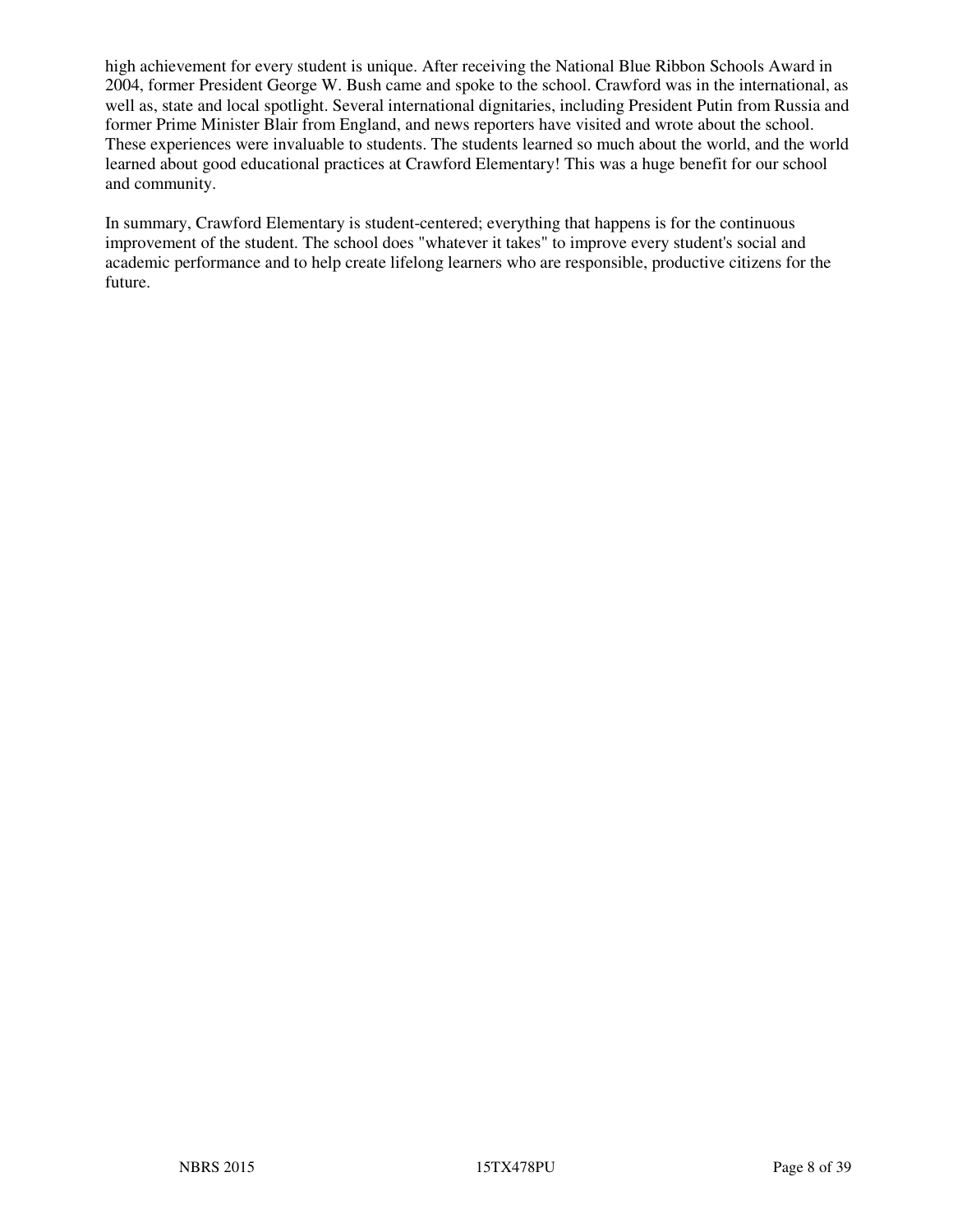#### **1. Core Curriculum:**

The critical issue of curriculum is one of the most important foundational elements effecting student achievement at Crawford Elementary. We use a time-honored approach, which is supplemented with new and exciting enhancements. Curriculum decisions are determined by ongoing assessments of the students within a framework of objectives. The framework for the curriculum is the Texas Essential Knowledge and Skills, along with the collaboratively developed local curriculum objectives. These student-centered, datadriven, and spiraling objectives are developed by experienced teachers and charted not only horizontally at each grade-level, but also vertically between the grade levels to insure mastery of goals. The expectations and standards for achievement are set high. With this basic framework design, teachers can use their expertise to collaboratively develop a variety of instructional approaches to increase learning to meet the needs of the students.

Crawford Elementary uses a research-based reading curriculum that incorporates a phonics-based approach, as well as, a whole-language approach. The rationale behind this is students learn to read both ways. Experiences expand language, develop the understanding of the written language, and provide opportunities to hear books read aloud. Additionally, students are able to learn and manipulate the relationships between phonemes and graphemes. As students begin to read by the middle of kindergarten, they are given activities to learn effortless decoding strategies. Students can focus on the meaning of what is being read, practice accurate and fluent reading, and comprehend a wide assortment of texts. Crawford uses several technology based reading programs to improve the skills of above and below level students. These students are also given opportunities to develop vocabulary to learn and apply comprehension strategies as they think critically about what they read. As these skills are developed, assessments are completed about every three weeks. Teachers assess as necessary to chart academic achievement and to determine if intervention is needed.

Throughout the school's performance-based math curriculum, students build a foundation in number operations and quantitative reasoning; patterns, relationships, and algebraic thinking; geometry and spatial reasoning; measurement; probability and statistics; and a new strand that has been added to the Texas Essential Knowledge and Skills financial literacy. This performance-based curriculum allows teachers to use scaffolding to develop conceptual understanding and move students to more symbolic understandings as appropriate. Problem-solving is used to connect math to real-life situations. Students justify and show multiple ways to find answers. Content language and vocabulary is vertically aligned and used at all grade levels to describe reasoning as learners identify, compare, and classify. Math skills are formally assessed at the beginning of the year and every three weeks thereafter. If at any time, students are identified as above or below grade level, targeted small group interventions must begin.

Our science curriculum is a challenging hands-on approach that reflects student's interests and provides meaningful content. This hands-on curriculum allows students to learn in-depth concepts of science. Students learn and perform methods of scientific inquiry that intersect with technology and science. The well-equipped science lab at Crawford Elementary enhances the curriculum. It also includes developing the ability to use tools, ranging from microscopes and rulers to computers and test tubes. The students build and explain models and make predictions. We primarily use real-life investigations using Texas process standards and the rigorous framework of the Texas Essential Knowledge and Skills. Tutorials are provided for below-level students, and science seminars enrich the learning for above level students.

Social Studies at Crawford Elementary is founded upon the belief in the importance of developing responsible, prepared citizens that can make informed decisions consistent with democratic values locally, nationally, and globally. Our social studies curriculum was chosen because it allows students to explain relationships with other people, the environment, and equips them with knowledge and understanding of the past. Above all, it integrates skills and understandings into a framework for responsible citizen participation. The Texas Essential Knowledge and Skills provides the framework that the students will learn within the different strands, such as history and geography. Social Studies is a vital part of the elementary curriculum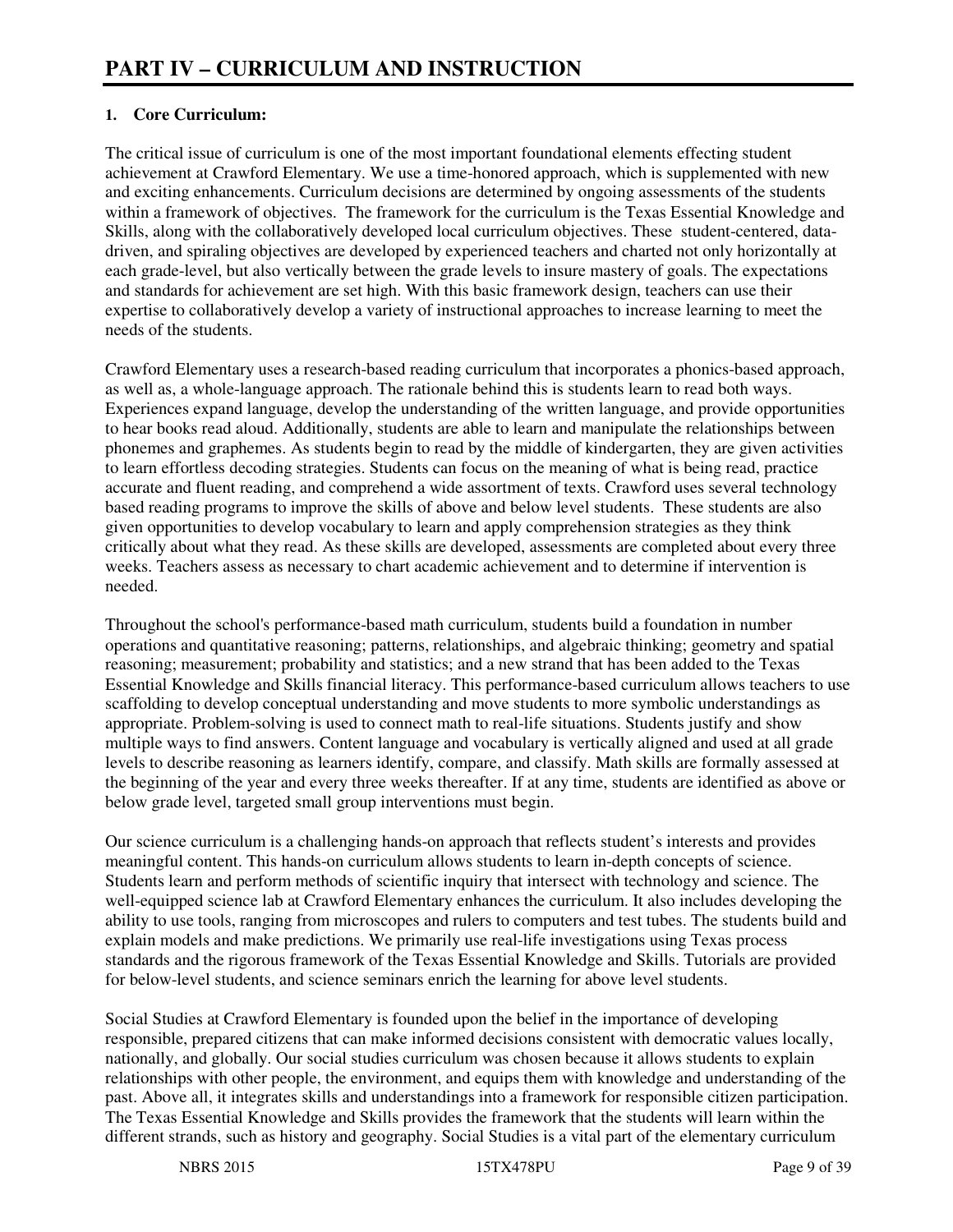that prepares children to understand and participate effectively in an increasingly complex world. Tutorials are provided for below-level students, and special interest projects enhance the learning of above-level students.

Our core curriculum provides a solid well-balanced foundation of knowledge and skills to support future learning. It is aligned with the state standards and designed to excite students about learning and prime them for success.

#### **2. Other Curriculum Areas:**

Although core curriculum plays an essential role in learning and student achievement, there are many other subject areas in the Texas Essential Knowledge and Skills that are important in developing the total child and preparing them to be productive citizens in the future.

Every student at Crawford Elementary receives forty-five minutes of PE/health/nutrition education every day. In physical education students learn the Texas Essential Knowledge and Skills for movement that provides the foundation for enjoyment, social development, and a physically-active lifestyle. In health and nutrition, students gain knowledge and skills to stay healthy and learn about behaviors in which they should and should not participate. Students are taught personal behaviors can increase or reduce health risks throughout life.

Fine Arts are broken into three different strands in the Texas Knowledge and Skills. Each strand provides broad, unifying structures for organizing the knowledge and skills students are expected to learn. Art for all grade levels is integrated into all curriculum areas. For example, students study art works from different time periods and cultures in social studies, or a study of the elements of art may be seen in the student of light in science. Music is taught directly to all students at least thirty minutes per week. They learn to read music, study rhythm, and have fun singing and listening to many different kinds of music from different time periods and cultures. Knowledge and skills in the strand of theatrical arts are integrated into other curriculum areas, such as social studies where plays are performed. Students have a stage where they put on musical productions.

The technology curriculum at Crawford Elementary continues to grow, improve, update, and change at a rapid pace. The performance-based curriculum based on the Texas Essential Knowledge and Skills is taught directly to all students, as well as, integrated into other curriculum areas. Students have access to computers, electronic tablets, promethean boards, data projectors, and personal devices. Students are excited about learning technology applications for thirty minutes each week, as well as, motivated about how technology is supplemented and integrated into other subject areas of the curriculum. Through this motivational curriculum, student achievement soars.

All kindergarten through fifth grade students has thirty minutes of oral Spanish each week. This supplemental curriculum is locally developed and goes beyond the state required curriculum. Oral Spanish language is the thrust of this curriculum; students work to improve listening skills and are exposed to reading and writing Spanish vocabulary. The standards are cumulative. Students address earlier standards as needed, while they attend to standards for their grade. Students engage in activities that build on their prior knowledge and skills in order to strengthen oral language skills.

Our library has a curriculum of its own. It includes some of the Texas Essential Knowledge and Skills and some locally developed learning expectations and objectives. For instance, students read books and take tests on the computer. Through this program, our students have become significant readers who get opportunities and experiences that they may not get any other way. In another example, the library also works to help benchmark reading levels for all students three times a year. Furthermore, in this productive curriculum students experience direct instruction pertaining to library usage and its services through library classes for thirty minutes per week. Case in point, students learn to do research areas science or social studies. As students' experiences with reading and library skills move away to literacy skills that are embedded into the curriculum, student achievement increases and gives way to a lifetime of literacy learning.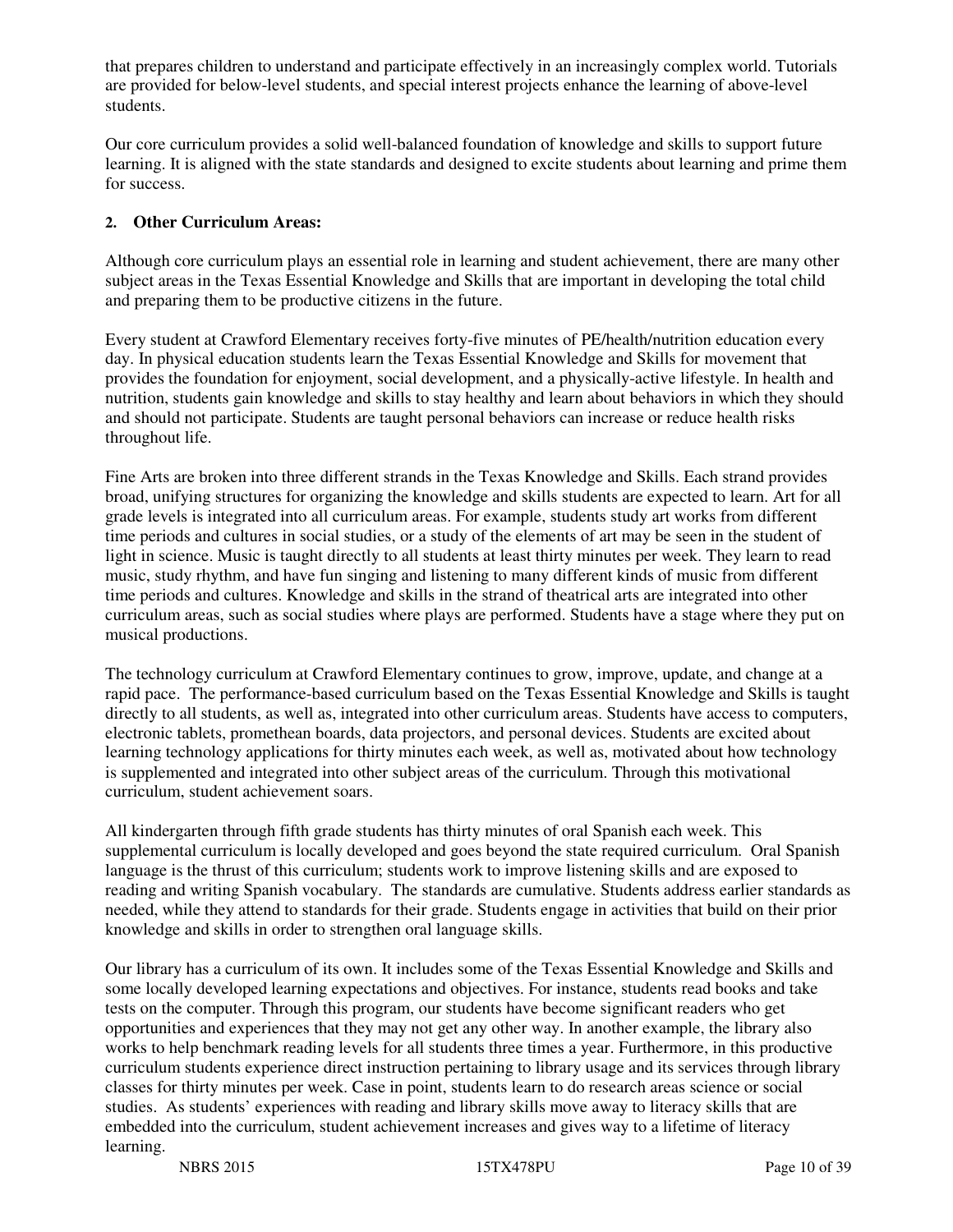Everyone at Crawford Elementary receives direct instruction for thirty minutes per week, in character education and bully prevention by the district counselor. The brief and concise character education curriculum for all students is an intentional effort to help students understand, care about, and acts upon core ethical values. The curriculum objectives have been locally developed and go beyond the state required curriculum. The main goal of the curriculum is for students to develop an internal motivation and to contribute positively to the world around them. Good character education improves social and emotional competencies and improves overall achievement.

#### **3. Instructional Methods and Interventions:**

A philosophy of being student-centered plus doing "whatever works best" to help all students lends itself to differentiated instruction. Through the researched-based process of Response to Intervention we can begin to see how various needs of different subgroups can be met. In Tier 1, the classroom, teachers first assess all students using universal screeners and various informal assessments. Some students may be identified for a gifted and talented program in areas, such as math or art. These students will study a different theme every three weeks with the teacher developing the student's area of giftedness or talent. These students use an inquiry based learning model to do their research and produce products. Other students may necessitate enrichment with their classroom work, which may include higher level thinking skills or a varied cooperative-learning approach to broaden their abilities and skills. Many students will be on grade-level and will not need much intervention; their curriculum maybe challenging enough. These students use a wide assortment of techniques to learn depending upon many variables, such as the subject matter. Several students may need a Tier 2 reading lab, math lab or tutorials for help with their general education classes. These students will receive supplemental instruction in a small group setting to support learning in areas where deficits have been determined. Hands-on strategies and visual supports are important learning techniques with these students. A small group of students will need Tier 3 intervention. These students will have intense instruction using multi-sensory techniques and scaffolding. These students will have interventions in special education classes including speech therapy, dyslexia, Section 504, and English as a Second Language.

All students fit into several subgroups because of different needs. Within subgroups, teachers change methods of teaching by changing content, the process, the product, or the learning environment after determining the achievement level, interest, need, and learning profile of the student. There is no decisive plan for differentiating instruction; rather it is a way of thinking about teaching and learning that values the student and can be translated into classroom instruction in many different ways. Ongoing assessments are essential to determine the levels competency; therefore, producing student achievement and success. The teacher of a differentiated classroom must have the desire to challenge all students, be flexible, have the knowledge and skill to use many teaching methods, and the willingness to learn new avenues to meet student needs. Teachers must know students level of competency through assessment in each subject area to plan the next steps in instruction and create student achievement.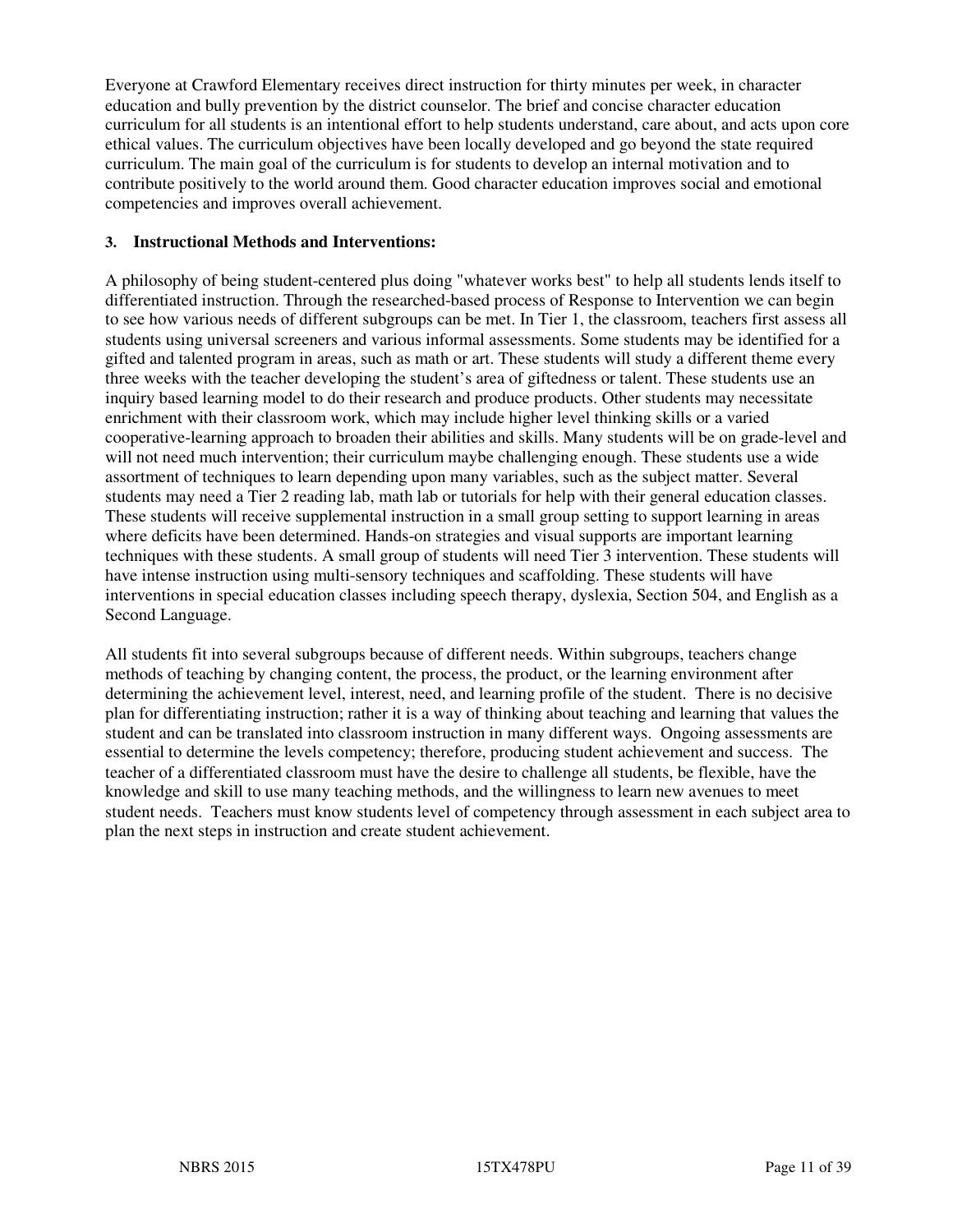#### **1. Assessment Results Narrative Summary:**

In 2012 the state of Texas moved from the Texas Assessment of Knowledge and Skills (TAKS) to the State of Texas Assessment of Academic Readiness (STAAR). Looking at Crawford Elementary State of Texas Assessment of Academic Readiness data tables, in third to sixth grades, for reading and math over a five year period proves to be informative. One-hundred percent of the students, including students with accommodations prescribed by an Individual Educational Plan, take the state test every year unless they are absent during the testing period. Crawford Elementary claims a long standing performance trend of ninety to one-hundred percent passing rate for all students. This trend holds true except for 2012 and 2013 school years in third grade math and represents the only 10% gap in our data. With a new teacher in third grade and hard work with students in the fourth grade, that problem was corrected.

As demonstrated in the STAAR and TAKS data tables, the change to a new assessment has been a big step which is much more rigorous and more demanding. The percentage of students who performed at advanced levels dropped during this time. Crawford Elementary is working hard to increase its percentages of students who are performing at an advanced level. The STAAR test requires students to work at a much higher level of thinking. Crawford's demographics are changing. Our economically disadvantaged subgroup has slowly risen over the years. The percentage of advanced students in that subgroup is lower than we would desire compared to the percentage of advanced students in the total school. This gap is challenging to resolve because it involes the support the student is receiving at home. We are researching best practices and trying to meet the special needs of this subgroup.

Throughout the years, gains in reading and math are due to hard work, high expectations and support of the whole school community for each student. Teachers led with diligence, and students reach beyond their potential.

#### **2. Assessment for Instruction and Learning and Sharing Assessment Results:**

Crawford Elementary uses many different assessments for various purposes in all areas of our school curriculum to improve academic success and to increase/encourage accountability; the school is data-driven.

Formative and summative assessment data are utilized. In Tier 1, the classroom, universal screeners are given three times a year to track individual student progress. Teachers use this data to determine if a student needs supplemental curriculum, such as enrichment or Tier 2 intervention. In Tier 2, we further diagnose the student's area of need and target instruction for areas of weakness. Moreover through ongoing assessment, the student may be eligible for Tier 3 instruction, which is highly intense in an area of utmost strength or weakness. At any time intervention is available. Depending on the data, the classroom teacher or a group of teachers and the parents may meet to develop an intervention plan. The plan will include the assessment, a plan to make improvements, and a method to establish success. In addition to formal testing, informal assessments are made on a daily class basis and are communicated directly to the student. Observations, checklists, daily assignments, and unit tests provide valuable data as well. All this formative assessment data is shared by various communications with all stakeholders during conferences with parents. Parents use the data to understand the progress their students are making. Teachers use it to know how to inform instruction.

At the end of the year, we use summative assessments to determine annual progress and achievement for students. The assessments also reflect teacher and school annual performance. Achievement tests are given in kindergarten, first and second grades. The State of Texas Assessment of Academic Readiness in reading, math, writing and science are used to assess student achievement in the third through sixth grades. These assessments provide data for a gap analysis of how the school can improve for the next year. It is a formal overall study of yearly achievement, as well as, a detailed look at the school, the administrator, the teacher, and most of all student performance.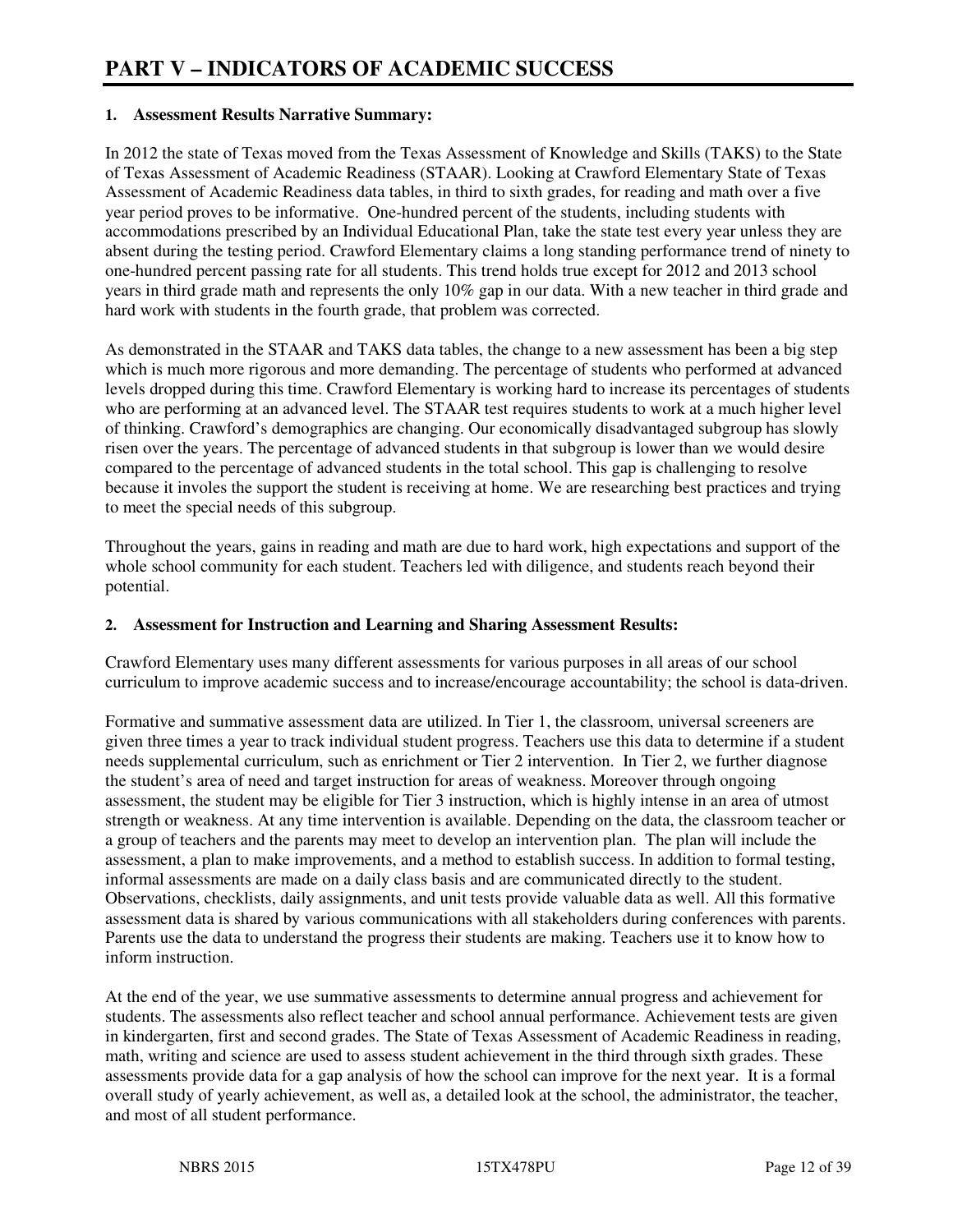#### **1. School Climate/Culture**

Crawford Elementary has a family-type atmosphere. Good relationships are built and nurtured. All students and teachers feel respected and validated in a stimulating environment, where they can interact with caring people they trust. When this climate exists, students and teachers are willing to be motivated and engaged. Thus, students learn more, try harder, and academic success is achieved.

Academic, social, and emotional growth spirals from this invigorating climate. Academically, students are kept focused on learning; class time is efficiently and effectively used. High expectations are not negotiable and are challenging, yet provide for success. Students are told that they can do anything when they try hard. It is acceptable to take calculated risks and to make mistakes, which are a part of learning. Students are taught social skills. Good character is learned and modeled. Students are encouraged to use good manners and self-control in all situations. Students know the goal of discipline is to be selfdisciplined and self-directed. Procedures, routines, and rules are set for all to follow. Teachers encourage cooperation and teamwork. Socially, there is zero tolerance for negative behaviors. Gangs, bullying, and harassment are non-existent because everyone looks after each other. Emotionally, students do not endure teasing, joking, and embarrassment alone. Compassion and respect will prevail. Furthermore, pillars of good character are honored.

Teachers gain a sense of value out of this family-like climate. They are respected as educational leaders. Parents, students, and colleagues hold them with high regard. Within the school, teachers are decisionmakers and feel safe in sharing their knowledge and skills. Teachers know that people listen to them, and they make a difference. This creates a desire for teachers to reflect and assess their actions. Through this on-going natural process teachers move their repertoire of knowledge and skills to a higher level. Teacher development is fostered by self worth and open collaboration. This also opens the door for the administration to have honest discussions and provide professional support for the teacher. Other teacher needs, such as resources or staff development, are easily discovered and fulfilled through this professional development process. Professional interventions can be made before crisis developments or accolades can be given to encourage repeated success.

Crawford Elementary has a stimulating family-like climate that keeps students engaged and motivated. Respectful relationships are built that validate and support both the teacher and the student. School success is the result of this culture.

#### **2. Engaging Families and Community**

Student achievement is higher when schools, families, and communities work together to support learning. Crawford Elementary is the center of bustling activity in our small rural community. Families are involved with school, and school is part of their family life. Most parents know the other parents and students. It is a village of nurturing, concerned people. This is extremely significant for students. When students know and feel their teachers and community care, they will care too. Attendance goes up which substantially improves performance in the classroom, grades, and test scores. Social skills improve, and bad behavior is extinguished.

Crawford Elementary works to have parents involved in their student's learning. Specifically, expectations are outlined for parents, and regular communication is provided about what children are learning through various means---websites, newsletters, email, phone calls, and conferences. Custom made assignment notebooks and folders are used to communicate daily with parents about their student's work and conduct. Home visits, well-planned parent-teacher conferences, open houses, and other opportunities are provided for parents to talk with school personnel about a parent's role in their child's education. In addition, a Parent-Teacher Organization helps to welcome parents as volunteer partners in the school. Parents are on school decision-making committees that effect curriculum, nutrition, and campus improvement. Field trips,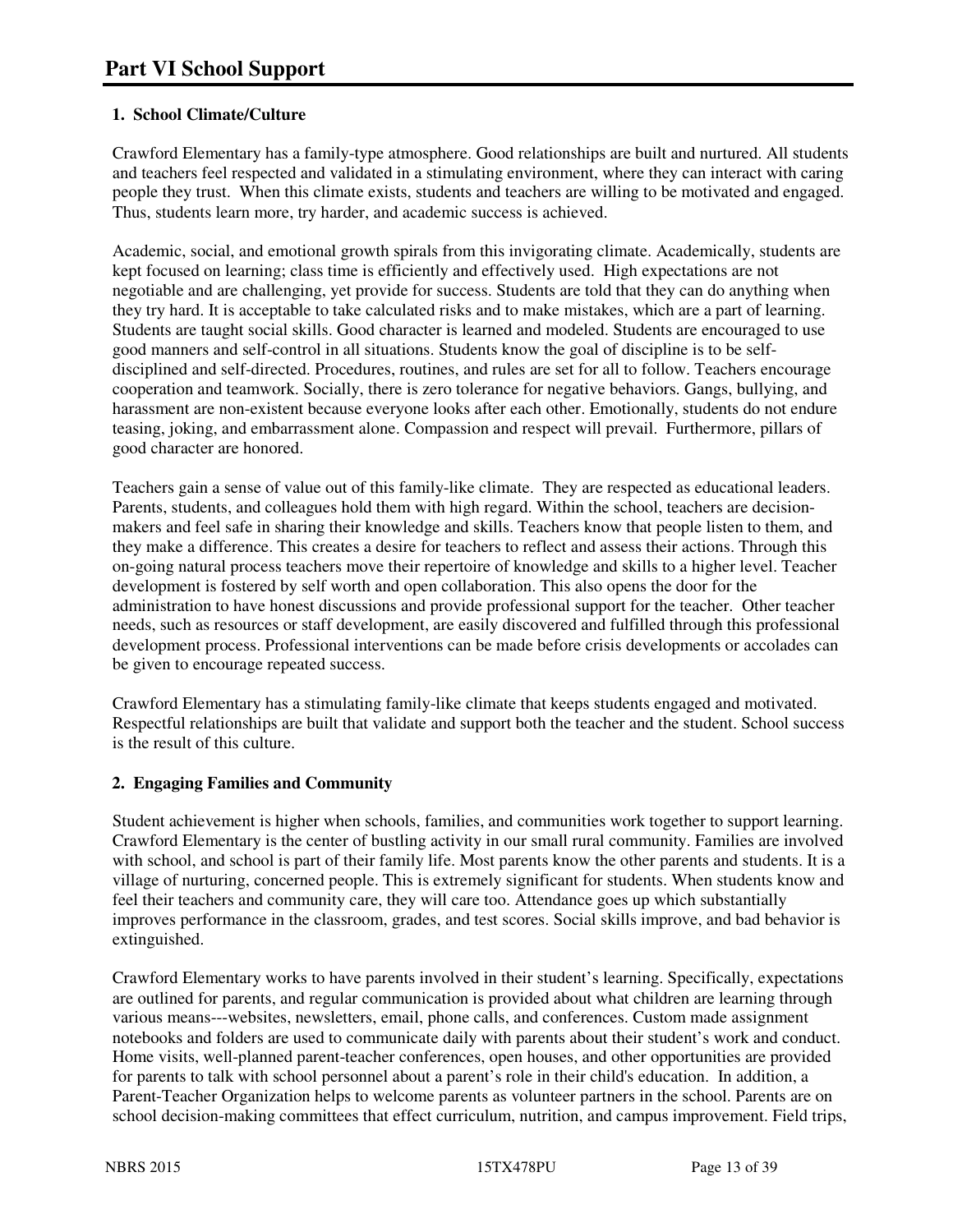student programs, and special events are attended by at least one parent from most families, and many times the whole family comes. Activities at school are big gatherings.

Moreover, our school is welcoming. The principal, faculty and staff work to build relationships with parents. Parents are not only known by their name and their student's name, but also by a personal connection. We work hard at making our school a place that is warm, inviting and... like a second home. Every day at lunchtime parents come to eat with their students. Parents talk to their children about school daily, expect them to do well, make sure out-of-school activities are constructive, and help them plan for college.

The school is supported by the community. Businesses support the school by assisting monetarily. A fundraiser earned enough money to buy two electronic carts with twenty-two tablets each. Surrounding churches support students with clothes, food, and school supplies. Often grandparents listen to students read or work with flash cards.

Crawford Elementary engages the community and families in ways that improve learning and supports parent involvement, so students can make greater academic gains. Partnerships with families respond to parent concerns, share decision-making responsibilities, and honor parent contributions. Crawford Elementary makes connections with parents and the community to increase student achievement.

#### **3. Professional Development**

Administrators and teachers, as well as, other staff members are involved with many kinds of professional development at Crawford Elementary. These ongoing learning opportunities for teachers and staff are built into the school's culture and daily routines. Around the building on a daily basis, there are meetings and conversations about curriculum, instruction, data gathering gap analysis, and its impact on student achievement. Monitoring the effectiveness of school practices and its influence on student learning is a common practice. Since our school is very collaborative with teamwork abounding, teachers are constantly reflecting, evaluating, and assessing to improve student achievement. Grade-level and supplemental teachers have planning periods together every day. Teachers—not the administrator—call vertical subject matter meetings and other focus meetings when they are needed. Within this structure of informal professional development, the administrator must be very available, open, and approachable. A high level of trust must be maintained between the principal and everyone on the staff. However, the worth of this type of stimulating environment is invaluable to a high performing school.

Not all professional development is informal. Special professional development meetings are held throughout the year. These meeting must be important and relevant to the teachers and staff or they are not supported. For example, teachers are encouraged to reflect on student needs and complete five days of summer individualized professional development. During this time, the Texas Essential Knowledge and Skills are often researched and manipulated for better implementation. Student achievement gaps, demographic challenges, and school improvement are also studied. Texas Regional Educational Service Centers host many pertinent and valuable learning opportunities for these purposes. This type of staff development can also be completed at a nearby university or college. The school district also provides opportunities for staff development. Another set of five days of professional development commences the new school year. These days are filled with important activities teachers want, need, and have requested through campus planning activities. A special presenter may come to the school to provide information, a campus teacher may guide a workshop on an area of special need, or focus groups may work together on a campus improvement objective.

With this professional development structure, the administrator must constantly be teaching, learning, evaluating, and assessing. The administrator must provide intellectual stimulation, which ensures the faculty and staff are aware of the most current theories and practices. The administrator must be an agent for change and an optimizer. The status quo must be challenged and new innovations must be made available. All of this is accomplished through good relationships that provide good discussion about student achievement, which is a regular aspect of the school culture.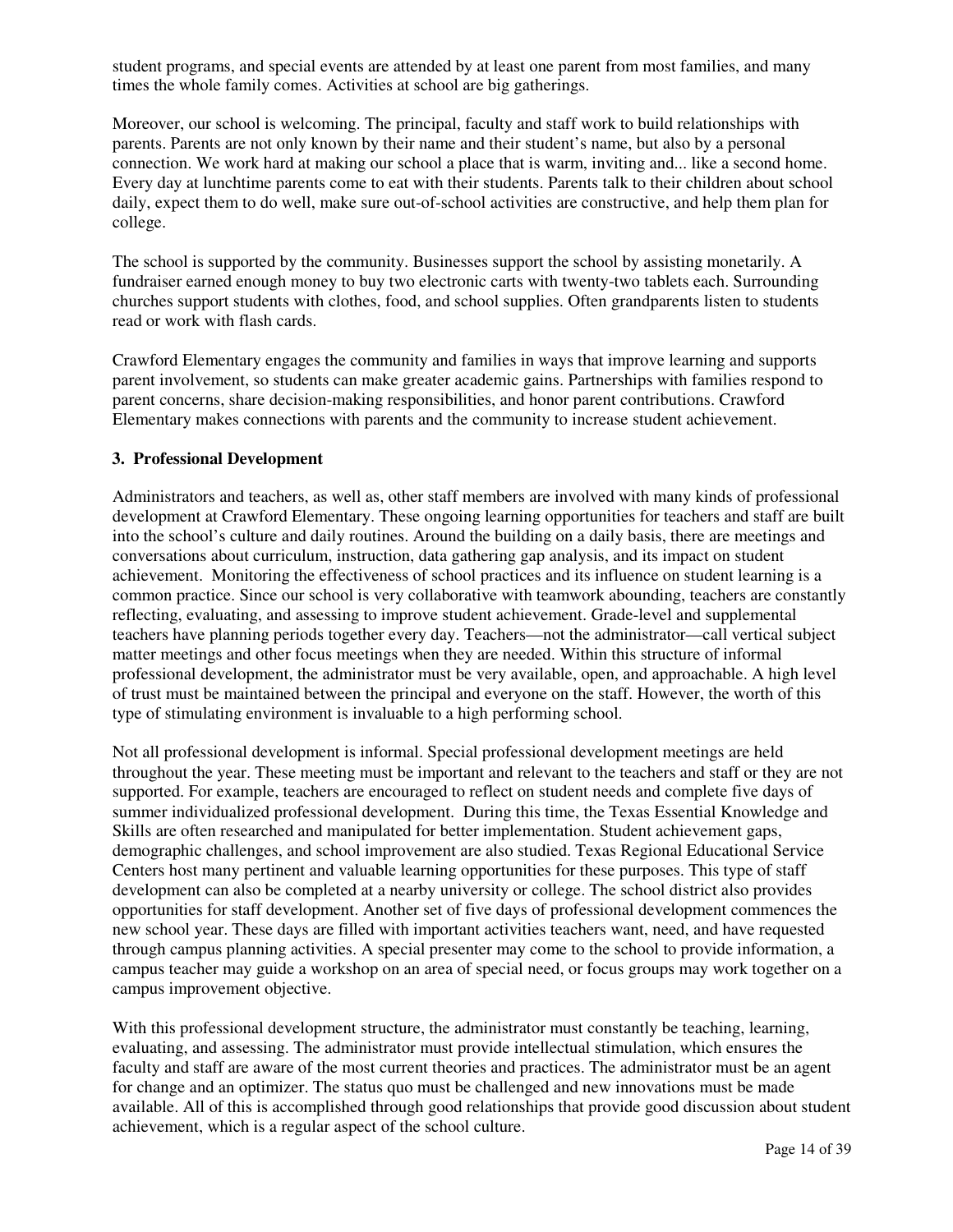#### **4. School Leadership**

Crawford Elementary has a unified well-functioning team of school leaders whose final goal is student success. Crawford's leadership structure is simple but powerful. One school administrator carries the full responsibility of the school. However, the school is one caring nurturing body where each important member is a leader focused on student learning. Crawford's principle-centered leadership philosophy is based on timeless morals and traditions centered on the shared vision of student achievement. With an underlying philosophy of proactive service to others and a commitment to successful community stewardship, the school's leadership structure achieves more.

With one principal at the helm, the role of each teacher and staff leader is to enhance student learning. Expectations are clearly articulated and communicated by not only the sole campus administrator, but also all stakeholders who ensure each task is accomplished with expertise. Each teacher and staff leader has a specific role to fulfill, and each is in charge of his or her specific area. For example, a teacher many be singularly in charge of sixth grade science, or one teacher may be focused on working with K-6 Tier 2 math students. Each staff member takes pride and responsibility in his or her leadership role, which produces dedication to students and achievement. These leaders seek to master the art of communication. They have unfailing mental stamina and are very determined. Opportunities that broaden student achievement are a challenge for these leaders; excuses are not made.

Although each single leader is important, a collaborative team or family environment is promoted and modeled by all. As in families, the school has many relationships that are encouraging, respectful, and professional. Some of these team relationships have names, such as: Response to Intervention committees; Admission, Review, and Dismissal committees; grade-level teams; and vertical teams. The role of these leadership teams is to support learning and to improve student achievement. The discussions are real, honest, empathetic, mature, and sometimes difficult in these teams. They publicly gather, share, and analyze data to make data-driven decisions. They voluntarily search for weaknesses to strengthen. For these teams, student achievement is the product of people working together, not programs or individuals. These teams take educated and calculated risks through innovation and synergizing. Before they take action, they make sure there is justification. These leaders work to bring out the best in others and make the best better.

In summary, Crawford Elementary leadership foundation is a collaborative team effort made-up of many dedicated leaders where student achievement is the ultimate shared vision.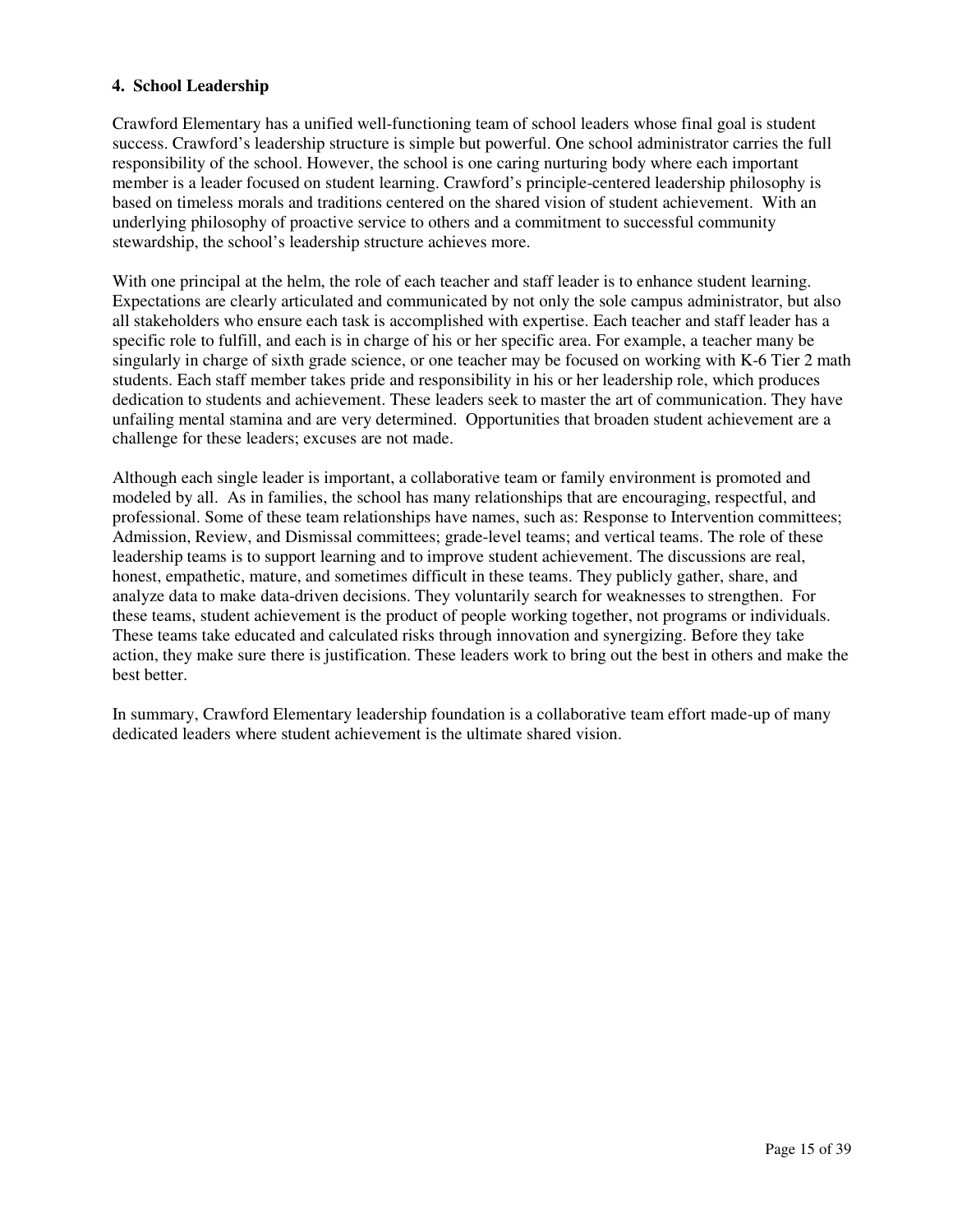| <b>Subject: Math</b>                | <b>Test:</b> State of Texas Assessment of |
|-------------------------------------|-------------------------------------------|
|                                     | Academic Readiness (STAAR), 2014-2012;    |
|                                     | Texas Assessment of Academic Knowledge    |
|                                     | and Skills $(TAKS)$ , 2011-2              |
| <b>All Students Tested/Grade: 3</b> | <b>Edition/Publication Year: N/A</b>      |
| <b>Publisher:</b> Pearson Education |                                           |

| School Year                                    | 2013-2014      | 2012-2013        | 2011-2012      | 2010-2011      | 2009-2010      |
|------------------------------------------------|----------------|------------------|----------------|----------------|----------------|
| Testing month                                  | Apr            | Apr              | Apr            | Apr            | Apr            |
| <b>SCHOOL SCORES*</b>                          |                |                  |                |                |                |
| Satisfactory Academic                          | 98             | 81               | 89             | 100            | 100            |
| Performance and above                          |                |                  |                |                |                |
| <b>Advanced Academic</b>                       | 33             | 16               | 17             | 52             | 65             |
| Performance                                    |                |                  |                |                |                |
| Number of students tested                      | 42             | 37               | 36             | 42             | 40             |
| Percent of total students tested               | 100            | 100              | 100            | 100            | 100            |
| Number of students tested with                 |                |                  |                |                |                |
| alternative assessment                         |                |                  |                |                |                |
| % of students tested with                      | $\overline{0}$ | $\boldsymbol{0}$ | $\overline{0}$ | $\overline{0}$ | $\overline{0}$ |
| alternative assessment                         |                |                  |                |                |                |
| <b>SUBGROUP SCORES</b>                         |                |                  |                |                |                |
| 1. Free and Reduced-Price                      |                |                  |                |                |                |
| Meals/Socio-Economic/                          |                |                  |                |                |                |
| <b>Disadvantaged Students</b>                  |                |                  |                |                |                |
| Satisfactory Academic                          | 92             | 80               | 82             | 100            | 100            |
| Performance and above                          |                |                  |                |                |                |
| Advanced Academic                              | 38             | $\boldsymbol{0}$ | $\overline{0}$ | 100            | 57             |
| Performance                                    |                |                  |                |                |                |
| Number of students tested                      | 13             | 10               | 17             | 5              | 14             |
| 2. Students receiving Special                  |                |                  |                |                |                |
| <b>Education</b>                               |                |                  |                |                |                |
| Satisfactory Academic                          |                |                  |                |                |                |
| Performance and above                          |                |                  |                |                |                |
| <b>Advanced Academic</b>                       |                |                  |                |                |                |
| Performance                                    |                |                  |                |                |                |
| Number of students tested                      |                |                  |                |                |                |
| 3. English Language Learner                    |                |                  |                |                |                |
| <b>Students</b>                                |                |                  |                |                |                |
| Satisfactory Academic<br>Performance and above |                |                  |                |                |                |
|                                                |                |                  |                |                |                |
| <b>Advanced Academic</b>                       |                |                  |                |                |                |
| Performance<br>Number of students tested       |                |                  |                |                |                |
|                                                |                |                  |                |                |                |
| 4. Hispanic or Latino<br><b>Students</b>       |                |                  |                |                |                |
|                                                |                |                  |                |                |                |
| Satisfactory Academic<br>Performance and above |                |                  |                |                |                |
|                                                |                |                  |                |                |                |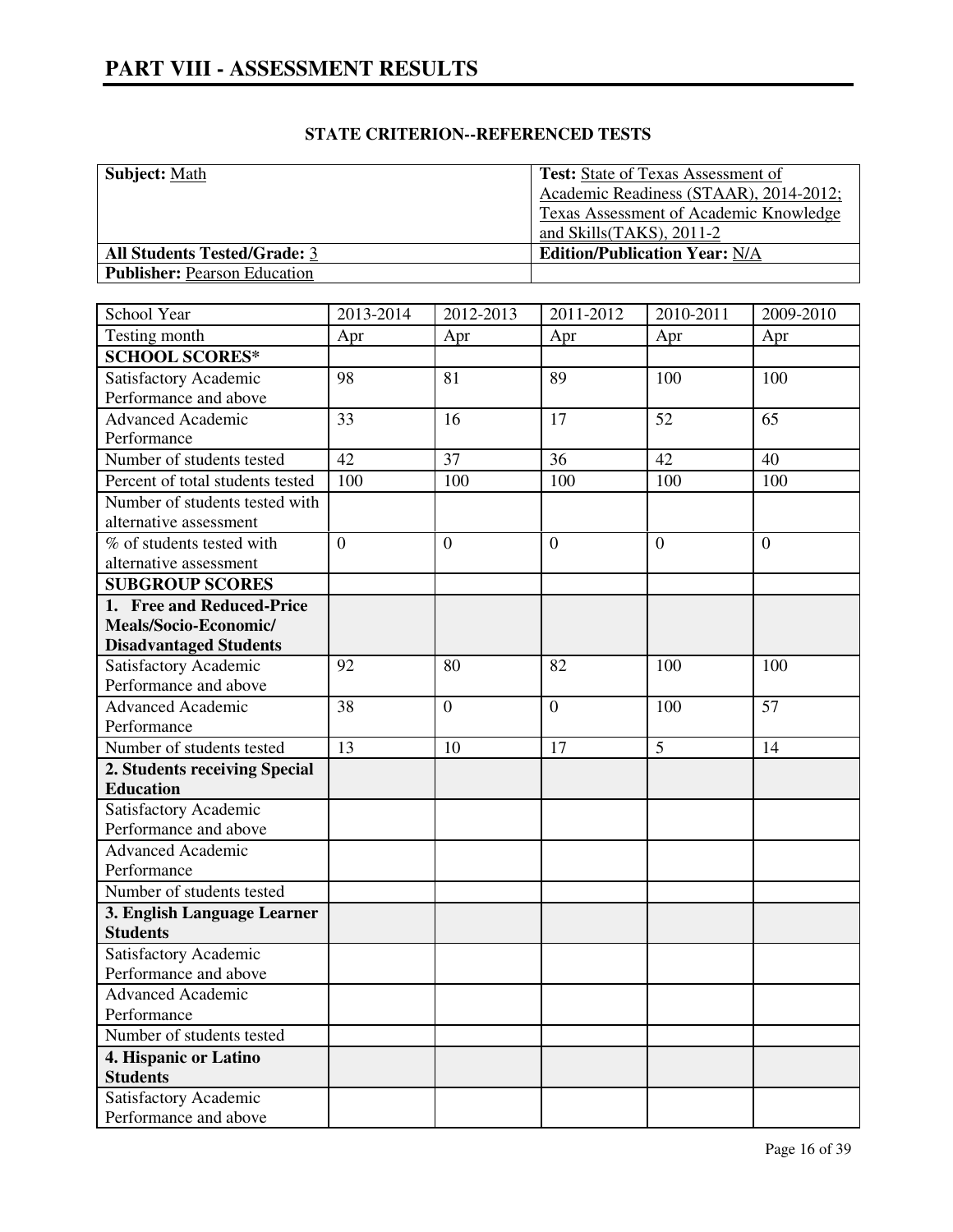| School Year                      | 2013-2014 | 2012-2013 | 2011-2012 | 2010-2011 | 2009-2010 |
|----------------------------------|-----------|-----------|-----------|-----------|-----------|
| <b>Advanced Academic</b>         |           |           |           |           |           |
| Performance                      |           |           |           |           |           |
| Number of students tested        |           |           |           |           |           |
| 5. African-American              |           |           |           |           |           |
| <b>Students</b>                  |           |           |           |           |           |
| Satisfactory Academic            |           |           |           |           |           |
| Performance and above            |           |           |           |           |           |
| <b>Advanced Academic</b>         |           |           |           |           |           |
| Performance                      |           |           |           |           |           |
| Number of students tested        |           |           |           |           |           |
| <b>6. Asian Students</b>         |           |           |           |           |           |
| Satisfactory Academic            |           |           |           |           |           |
| Performance and above            |           |           |           |           |           |
| <b>Advanced Academic</b>         |           |           |           |           |           |
| Performance                      |           |           |           |           |           |
| Number of students tested        |           |           |           |           |           |
| 7. American Indian or            |           |           |           |           |           |
| <b>Alaska Native Students</b>    |           |           |           |           |           |
| Satisfactory Academic            |           |           |           |           |           |
| Performance and above            |           |           |           |           |           |
| <b>Advanced Academic</b>         |           |           |           |           |           |
| Performance                      |           |           |           |           |           |
| Number of students tested        |           |           |           |           |           |
| 8. Native Hawaiian or other      |           |           |           |           |           |
| <b>Pacific Islander Students</b> |           |           |           |           |           |
| Satisfactory Academic            |           |           |           |           |           |
| Performance and above            |           |           |           |           |           |
| <b>Advanced Academic</b>         |           |           |           |           |           |
| Performance                      |           |           |           |           |           |
| Number of students tested        |           |           |           |           |           |
| 9. White Students                |           |           |           |           |           |
| Satisfactory Academic            | 100       | 82        | 88        | 100       | 100       |
| Performance and above            |           |           |           |           |           |
| <b>Advanced Academic</b>         | 36        | 18        | 16        | 51        | 66        |
| Performance                      |           |           |           |           |           |
| Number of students tested        | 36        | 34        | 32        | 39        | 38        |
| 10. Two or More Races            |           |           |           |           |           |
| identified Students              |           |           |           |           |           |
| Satisfactory Academic            |           |           |           |           |           |
| Performance and above            |           |           |           |           |           |
| <b>Advanced Academic</b>         |           |           |           |           |           |
| Performance                      |           |           |           |           |           |
| Number of students tested        |           |           |           |           |           |
| 11. Other 1: Other 1             |           |           |           |           |           |
| Satisfactory Academic            |           |           |           |           |           |
| Performance and above            |           |           |           |           |           |
| Advanced Academic                |           |           |           |           |           |
| Performance                      |           |           |           |           |           |
| Number of students tested        |           |           |           |           |           |
| 12. Other 2: Other 2             |           |           |           |           |           |
| Satisfactory Academic            |           |           |           |           |           |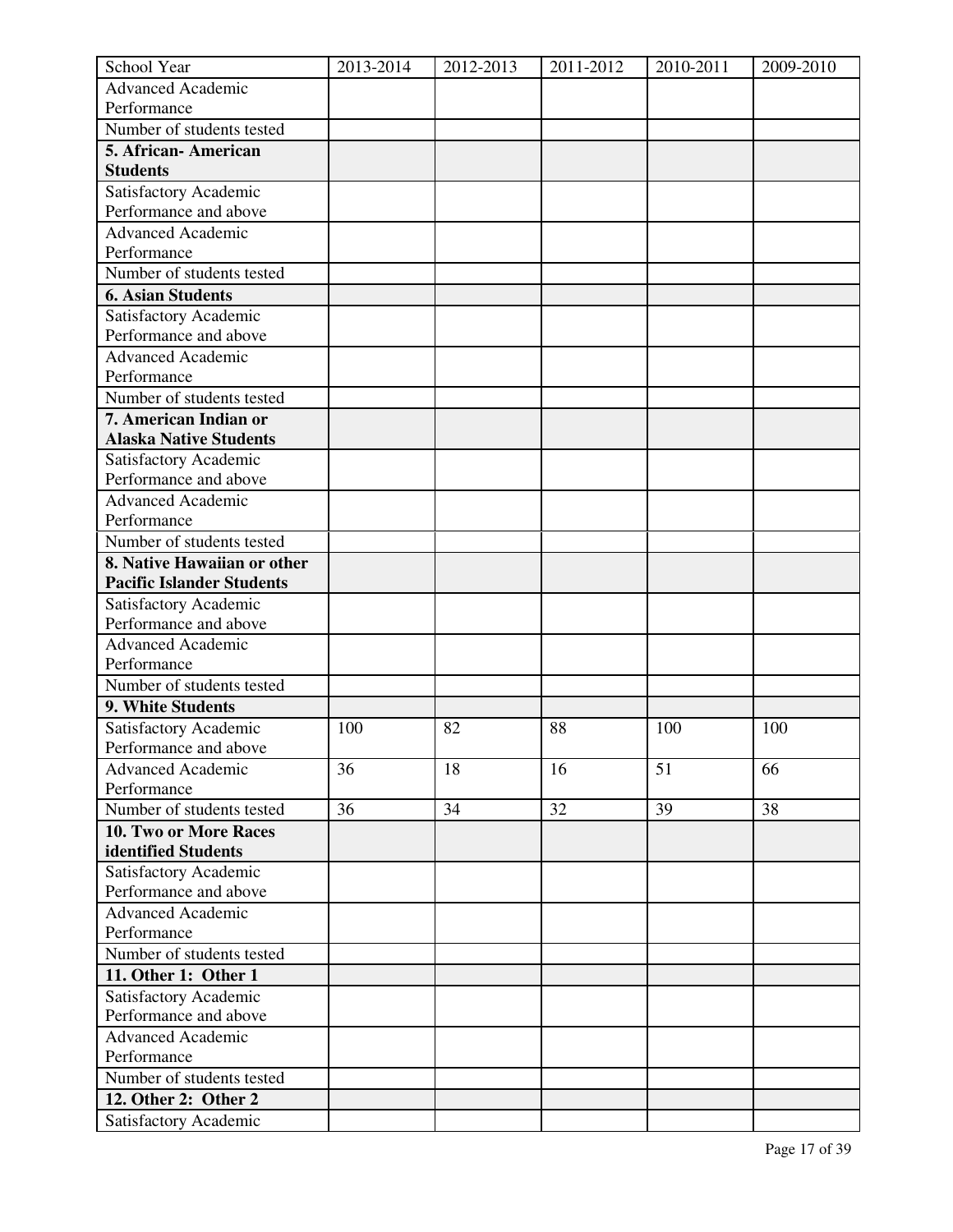| School Year               | 2013-2014 | 2012-2013 | 2011-2012 | 2010-2011 | 2009-2010 |
|---------------------------|-----------|-----------|-----------|-----------|-----------|
| Performance and above     |           |           |           |           |           |
| <b>Advanced Academic</b>  |           |           |           |           |           |
| Performance               |           |           |           |           |           |
| Number of students tested |           |           |           |           |           |
| 13. Other 3: Other 3      |           |           |           |           |           |
| Satisfactory Academic     |           |           |           |           |           |
| Performance and above     |           |           |           |           |           |
| <b>Advanced Academic</b>  |           |           |           |           |           |
| Performance               |           |           |           |           |           |
| Number of students tested |           |           |           |           |           |

**NOTES:** Edition/Publication Years: 2014 STAAR-2014; 2013 STAAR-2013; 2012 STAAR-2012; 2011TAKS-2011; 2010 TAKS-2010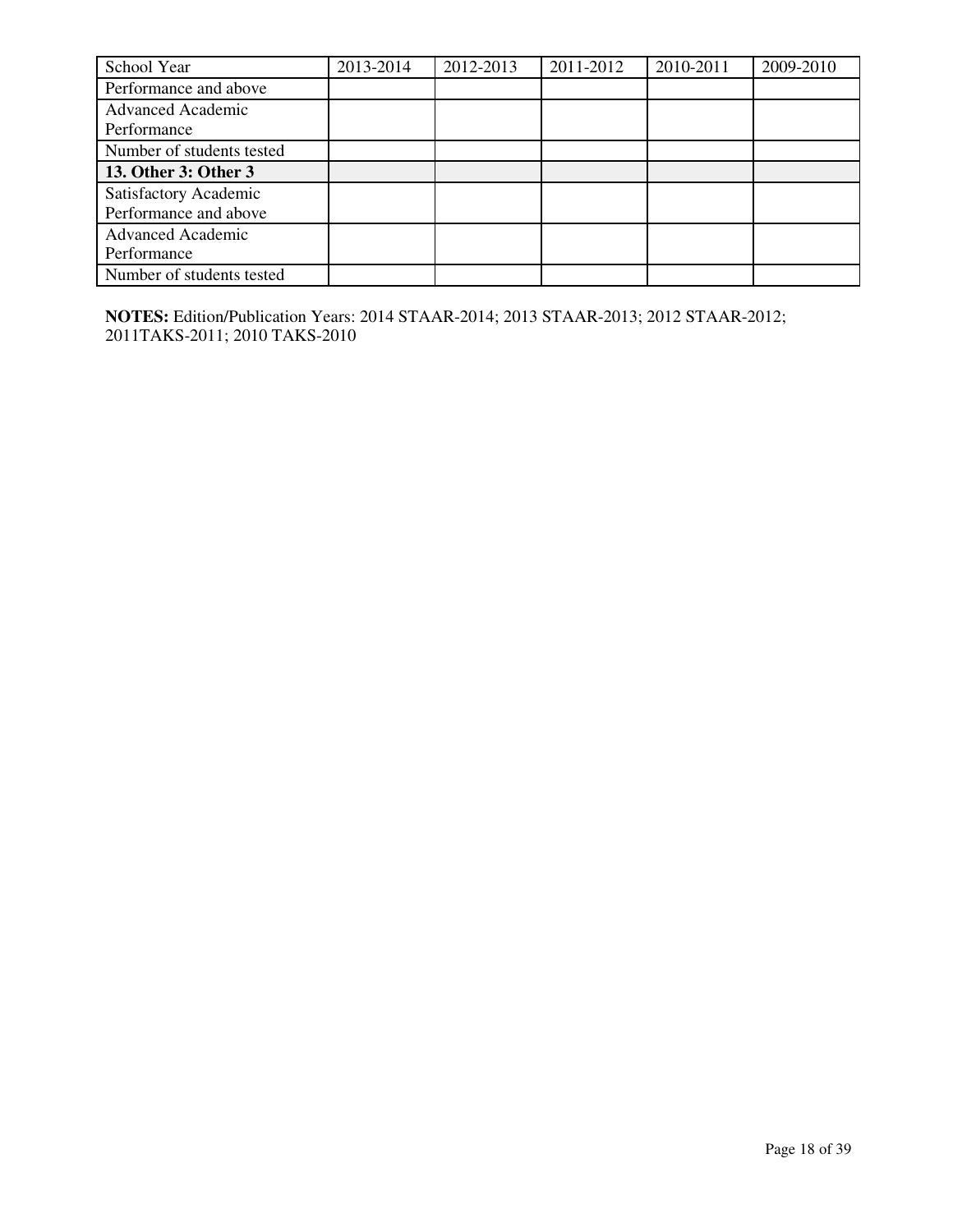| <b>Subject: Math</b>                | <b>Test:</b> State of Texas Assessment of    |
|-------------------------------------|----------------------------------------------|
|                                     | Academic Readiness (STAAR) 2014-2012;        |
|                                     | <b>Texas Assessment Knowledge and Skills</b> |
|                                     | (TAKS) 2011-2010                             |
| <b>All Students Tested/Grade: 4</b> | <b>Edition/Publication Year: N/A</b>         |
| <b>Publisher:</b> Pearson Education |                                              |

| School Year                      | 2013-2014      | 2012-2013      | 2011-2012        | 2010-2011 | 2009-2010      |
|----------------------------------|----------------|----------------|------------------|-----------|----------------|
| Testing month                    | Apr            | Apr            | Apr              | Apr       | Apr            |
| <b>SCHOOL SCORES*</b>            |                |                |                  |           |                |
| Satisfactory Academic            | 94             | 91             | 93               | 92        | 100            |
| Performance and above            |                |                |                  |           |                |
| <b>Advanced Academic</b>         | 44             | 24             | 22               | 49        | 69             |
| Performance                      |                |                |                  |           |                |
| Number of students tested        | 35             | 34             | 45               | 41        | 39             |
| Percent of total students tested | 97             | 100            | 100              | 100       | 100            |
| Number of students tested with   |                |                |                  |           |                |
| alternative assessment           |                |                |                  |           |                |
| % of students tested with        | $\overline{0}$ | $\mathbf{0}$   | $\boldsymbol{0}$ | $\theta$  | $\overline{0}$ |
| alternative assessment           |                |                |                  |           |                |
| <b>SUBGROUP SCORES</b>           |                |                |                  |           |                |
| 1. Free and Reduced-Price        |                |                |                  |           |                |
| Meals/Socio-Economic/            |                |                |                  |           |                |
| <b>Disadvantaged Students</b>    |                |                |                  |           |                |
| Satisfactory Academic            | 100            | 86             | 84               | 92        | 100            |
| Performance and above            |                |                |                  |           |                |
| <b>Advanced Academic</b>         | 33             | $\overline{7}$ | 33               | 38        | 83             |
| Performance                      |                |                |                  |           |                |
| Number of students tested        | 9              | 14             | 6                | 13        | 6              |
| 2. Students receiving Special    |                |                |                  |           |                |
| <b>Education</b>                 |                |                |                  |           |                |
| Satisfactory Academic            |                |                |                  |           |                |
| Performance and above            |                |                |                  |           |                |
| <b>Advanced Academic</b>         |                |                |                  |           |                |
| Performance                      |                |                |                  |           |                |
| Number of students tested        |                |                |                  |           |                |
| 3. English Language Learner      |                |                |                  |           |                |
| <b>Students</b>                  |                |                |                  |           |                |
| Satisfactory Academic            |                |                |                  |           |                |
| Performance and above            |                |                |                  |           |                |
| Advanced Academic                |                |                |                  |           |                |
| Performance                      |                |                |                  |           |                |
| Number of students tested        |                |                |                  |           |                |
| 4. Hispanic or Latino            |                |                |                  |           |                |
| <b>Students</b>                  |                |                |                  |           |                |
| Satisfactory Academic            |                |                |                  |           |                |
| Performance and above            |                |                |                  |           |                |
| <b>Advanced Academic</b>         |                |                |                  |           |                |
| Performance                      |                |                |                  |           |                |
| Number of students tested        |                |                |                  |           |                |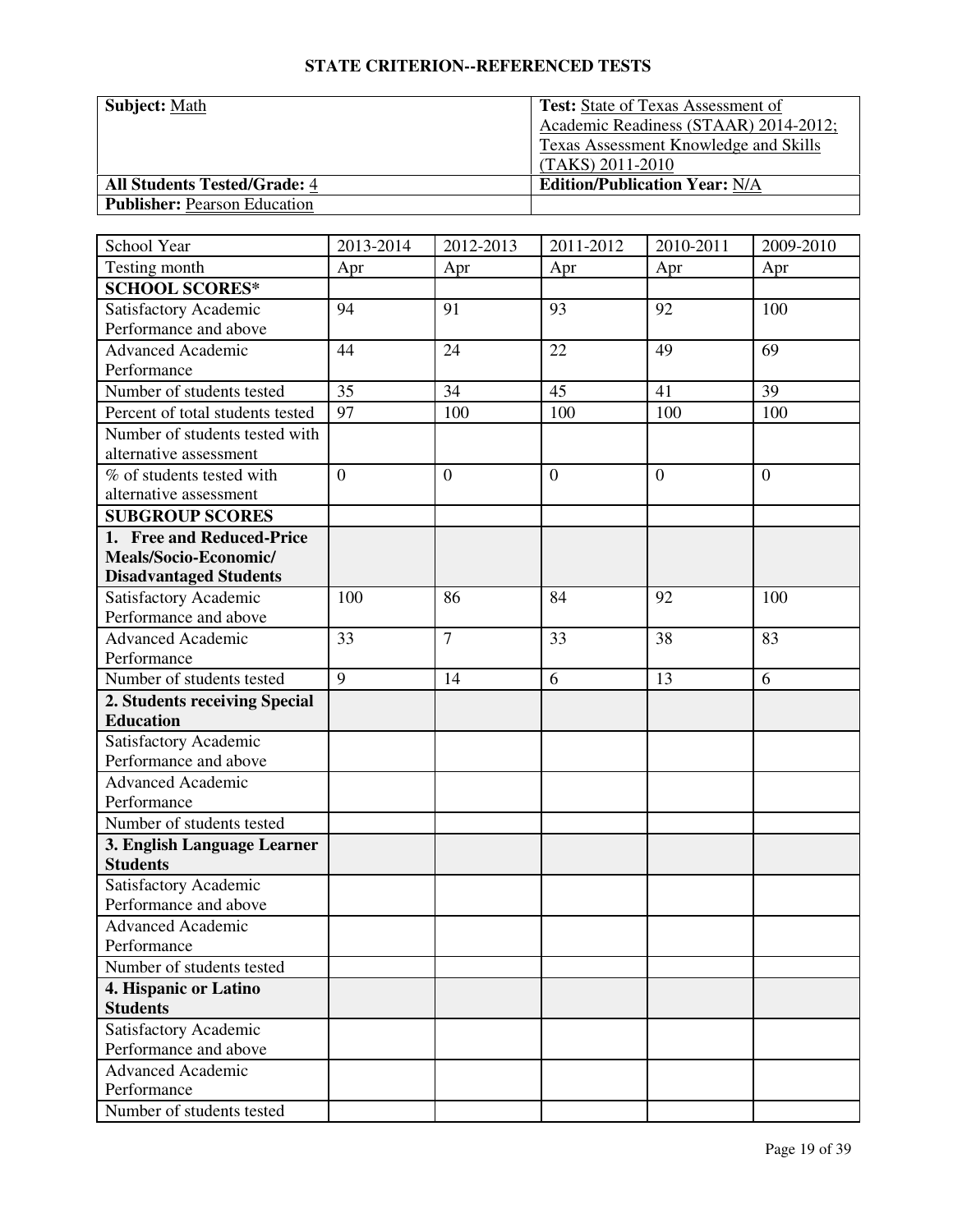| School Year                      | 2013-2014 | 2012-2013 | 2011-2012 | 2010-2011 | 2009-2010 |
|----------------------------------|-----------|-----------|-----------|-----------|-----------|
| 5. African-American              |           |           |           |           |           |
| <b>Students</b>                  |           |           |           |           |           |
| Satisfactory Academic            |           |           |           |           |           |
| Performance and above            |           |           |           |           |           |
| <b>Advanced Academic</b>         |           |           |           |           |           |
| Performance                      |           |           |           |           |           |
| Number of students tested        |           |           |           |           |           |
| <b>6. Asian Students</b>         |           |           |           |           |           |
| Satisfactory Academic            |           |           |           |           |           |
| Performance and above            |           |           |           |           |           |
| <b>Advanced Academic</b>         |           |           |           |           |           |
| Performance                      |           |           |           |           |           |
| Number of students tested        |           |           |           |           |           |
| 7. American Indian or            |           |           |           |           |           |
| <b>Alaska Native Students</b>    |           |           |           |           |           |
| Satisfactory Academic            |           |           |           |           |           |
| Performance and above            |           |           |           |           |           |
| <b>Advanced Academic</b>         |           |           |           |           |           |
| Performance                      |           |           |           |           |           |
| Number of students tested        |           |           |           |           |           |
| 8. Native Hawaiian or other      |           |           |           |           |           |
| <b>Pacific Islander Students</b> |           |           |           |           |           |
| Satisfactory Academic            |           |           |           |           |           |
| Performance and above            |           |           |           |           |           |
| <b>Advanced Academic</b>         |           |           |           |           |           |
| Performance                      |           |           |           |           |           |
| Number of students tested        |           |           |           |           |           |
| 9. White Students                |           |           |           |           |           |
| Satisfactory Academic            | 97        | 89        | 93        | 92        | 100       |
| Performance and above            |           |           |           |           |           |
| <b>Advanced Academic</b>         | 42        | 25        | 24        | 49        | 70        |
| Performance                      |           |           |           |           |           |
| Number of students tested        | 33        | 28        | 42        | 39        | 37        |
| 10. Two or More Races            |           |           |           |           |           |
| identified Students              |           |           |           |           |           |
| Satisfactory Academic            |           |           |           |           |           |
| Performance and above            |           |           |           |           |           |
| <b>Advanced Academic</b>         |           |           |           |           |           |
| Performance                      |           |           |           |           |           |
| Number of students tested        |           |           |           |           |           |
| 11. Other 1: Other 1             |           |           |           |           |           |
| Satisfactory Academic            |           |           |           |           |           |
| Performance and above            |           |           |           |           |           |
| <b>Advanced Academic</b>         |           |           |           |           |           |
| Performance                      |           |           |           |           |           |
| Number of students tested        |           |           |           |           |           |
| 12. Other 2: Other 2             |           |           |           |           |           |
| Satisfactory Academic            |           |           |           |           |           |
| Performance and above            |           |           |           |           |           |
| <b>Advanced Academic</b>         |           |           |           |           |           |
| Performance                      |           |           |           |           |           |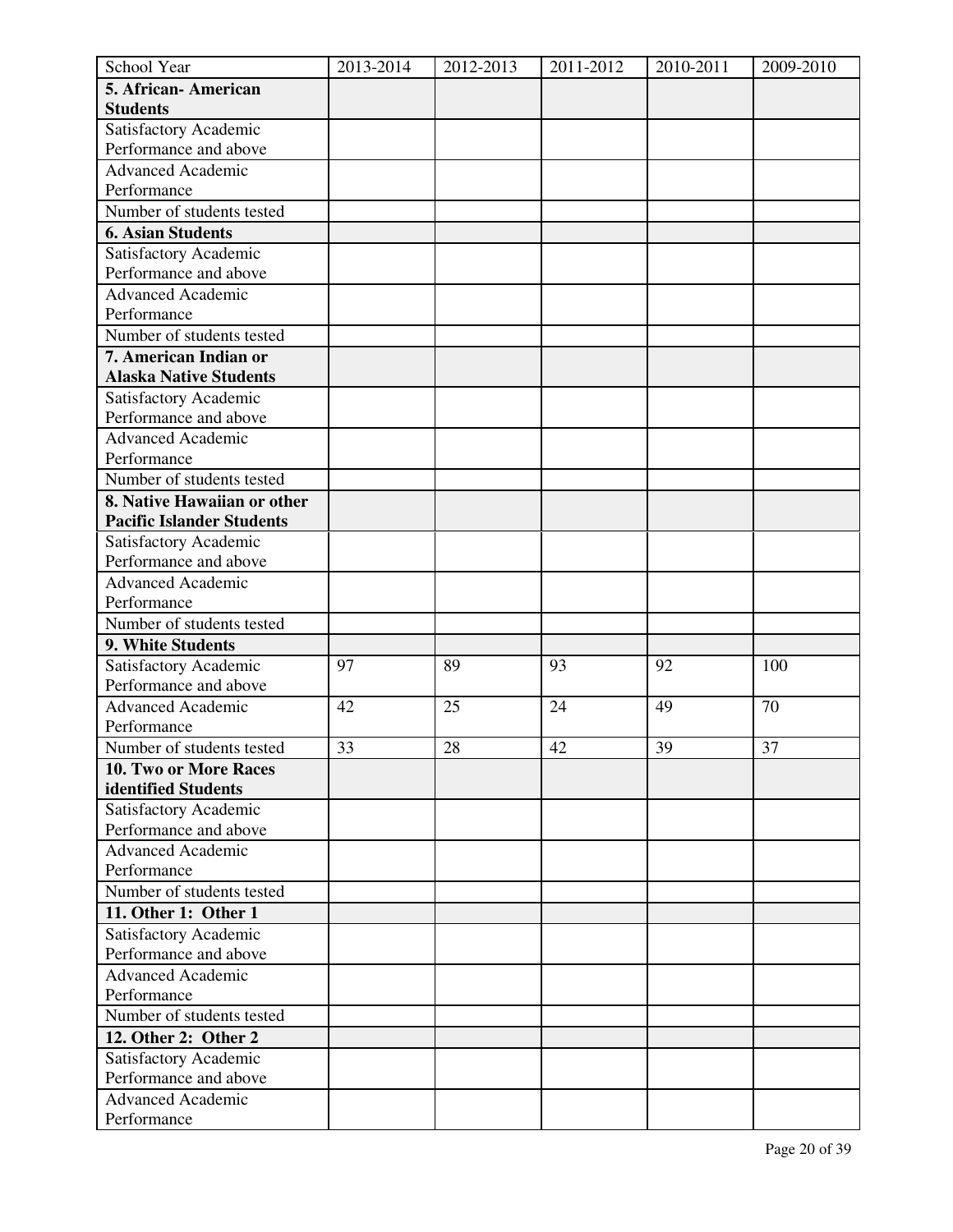| School Year               | 2013-2014 | 2012-2013 | 2011-2012 | 2010-2011 | 2009-2010 |
|---------------------------|-----------|-----------|-----------|-----------|-----------|
| Number of students tested |           |           |           |           |           |
| 13. Other 3: Other 3      |           |           |           |           |           |
| Satisfactory Academic     |           |           |           |           |           |
| Performance and above     |           |           |           |           |           |
| <b>Advanced Academic</b>  |           |           |           |           |           |
| Performance               |           |           |           |           |           |
| Number of students tested |           |           |           |           |           |

**NOTES:** Editions/Publication Years: 2014 STAAR-2014; 2013 STAAR-2013; 2012 STAAR-2012; 2011 TAKS-2011; 2010 TAKS-2010

2014 Percentage of Total Students Tested is 97% reflects that one student was absent and did not take any test.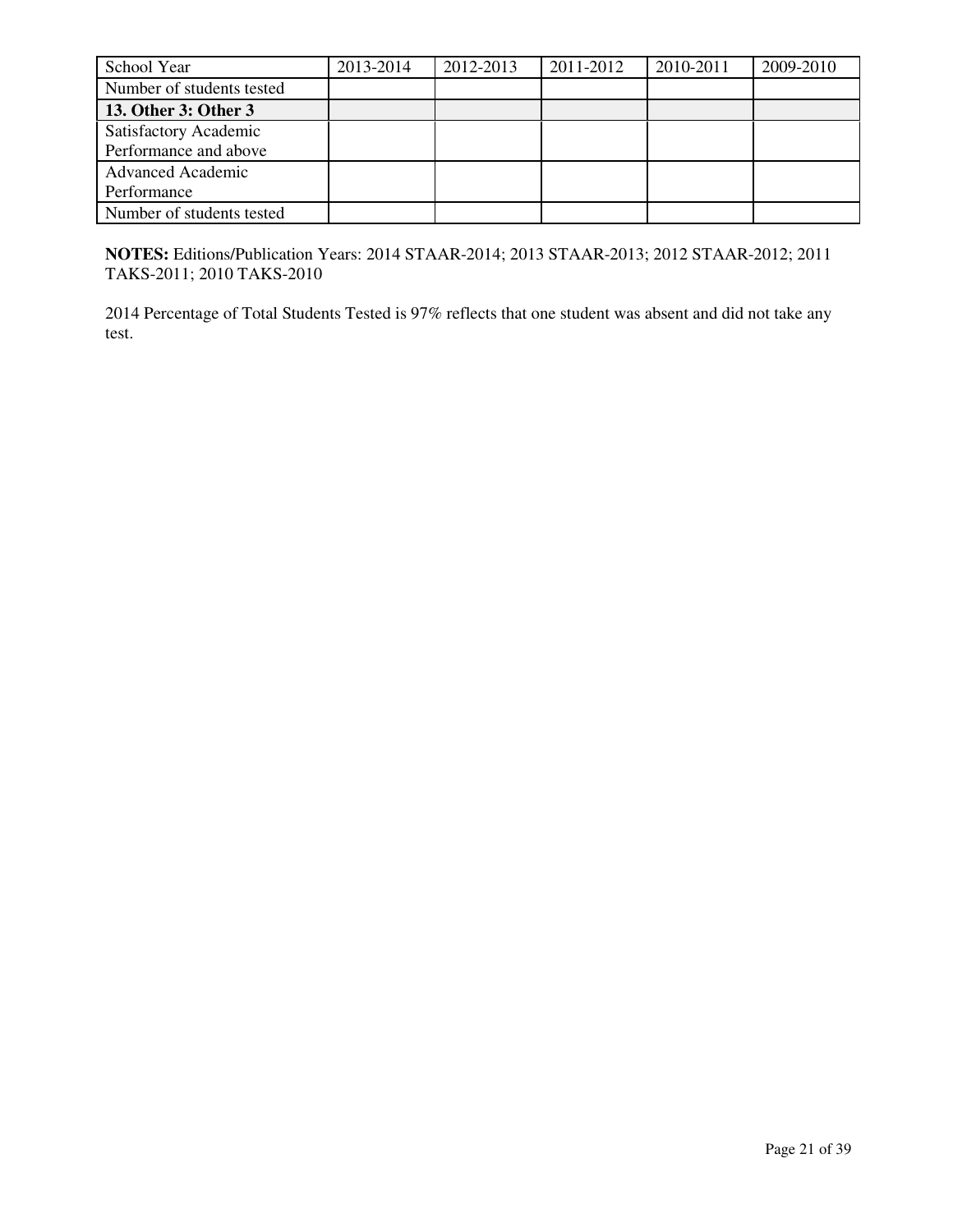| <b>Subject: Math</b>                | <b>Test:</b> State of Texas Assessment of       |
|-------------------------------------|-------------------------------------------------|
|                                     | Academic Readiness (STAAR) 2014-2012;           |
|                                     | <b>Texas Assessment of Knowledge and Skills</b> |
|                                     | $(TAKS) 2011-2010$                              |
| <b>All Students Tested/Grade: 5</b> | <b>Edition/Publication Year: N/A</b>            |
| <b>Publisher: Pearson Education</b> |                                                 |

| School Year                      | 2013-2014      | 2012-2013        | 2011-2012        | 2010-2011    | 2009-2010        |
|----------------------------------|----------------|------------------|------------------|--------------|------------------|
| Testing month                    | Mar            | Mar              | Mar              | Mar          | Mar              |
| <b>SCHOOL SCORES*</b>            |                |                  |                  |              |                  |
| Satisfactory Academic            | 100            | 100              | 98               | 100          | 100              |
| Performance and above            |                |                  |                  |              |                  |
| <b>Advanced Academic</b>         | 50             | 47               | 50               | 73           | 57               |
| Performance                      |                |                  |                  |              |                  |
| Number of students tested        | 40             | 47               | 46               | 37           | 35               |
| Percent of total students tested | 100            | 100              | 100              | 100          | 100              |
| Number of students tested with   |                |                  |                  |              |                  |
| alternative assessment           |                |                  |                  |              |                  |
| % of students tested with        | $\overline{0}$ | $\boldsymbol{0}$ | $\boldsymbol{0}$ | $\mathbf{0}$ | $\boldsymbol{0}$ |
| alternative assessment           |                |                  |                  |              |                  |
| <b>SUBGROUP SCORES</b>           |                |                  |                  |              |                  |
| 1. Free and Reduced-Price        |                |                  |                  |              |                  |
| Meals/Socio-Economic/            |                |                  |                  |              |                  |
| <b>Disadvantaged Students</b>    |                |                  |                  |              |                  |
| Satisfactory Academic            | 100            | 100              | 100              | 100          | 100              |
| Performance and above            |                |                  |                  |              |                  |
| <b>Advanced Academic</b>         | 21             | 33               | 29               | 60           | 62               |
| Performance                      |                |                  |                  |              |                  |
| Number of students tested        | 14             | 9                | 14               | 5            | 8                |
| 2. Students receiving Special    |                |                  |                  |              |                  |
| <b>Education</b>                 |                |                  |                  |              |                  |
| Satisfactory Academic            |                |                  |                  |              |                  |
| Performance and above            |                |                  |                  |              |                  |
| <b>Advanced Academic</b>         |                |                  |                  |              |                  |
| Performance                      |                |                  |                  |              |                  |
| Number of students tested        |                |                  |                  |              |                  |
| 3. English Language Learner      |                |                  |                  |              |                  |
| <b>Students</b>                  |                |                  |                  |              |                  |
| Satisfactory Academic            |                |                  |                  |              |                  |
| Performance and above            |                |                  |                  |              |                  |
| <b>Advanced Academic</b>         |                |                  |                  |              |                  |
| Performance                      |                |                  |                  |              |                  |
| Number of students tested        |                |                  |                  |              |                  |
| 4. Hispanic or Latino            |                |                  |                  |              |                  |
| <b>Students</b>                  |                |                  |                  |              |                  |
| Satisfactory Academic            |                |                  |                  |              |                  |
| Performance and above            |                |                  |                  |              |                  |
| <b>Advanced Academic</b>         |                |                  |                  |              |                  |
| Performance                      |                |                  |                  |              |                  |
| Number of students tested        |                |                  |                  |              |                  |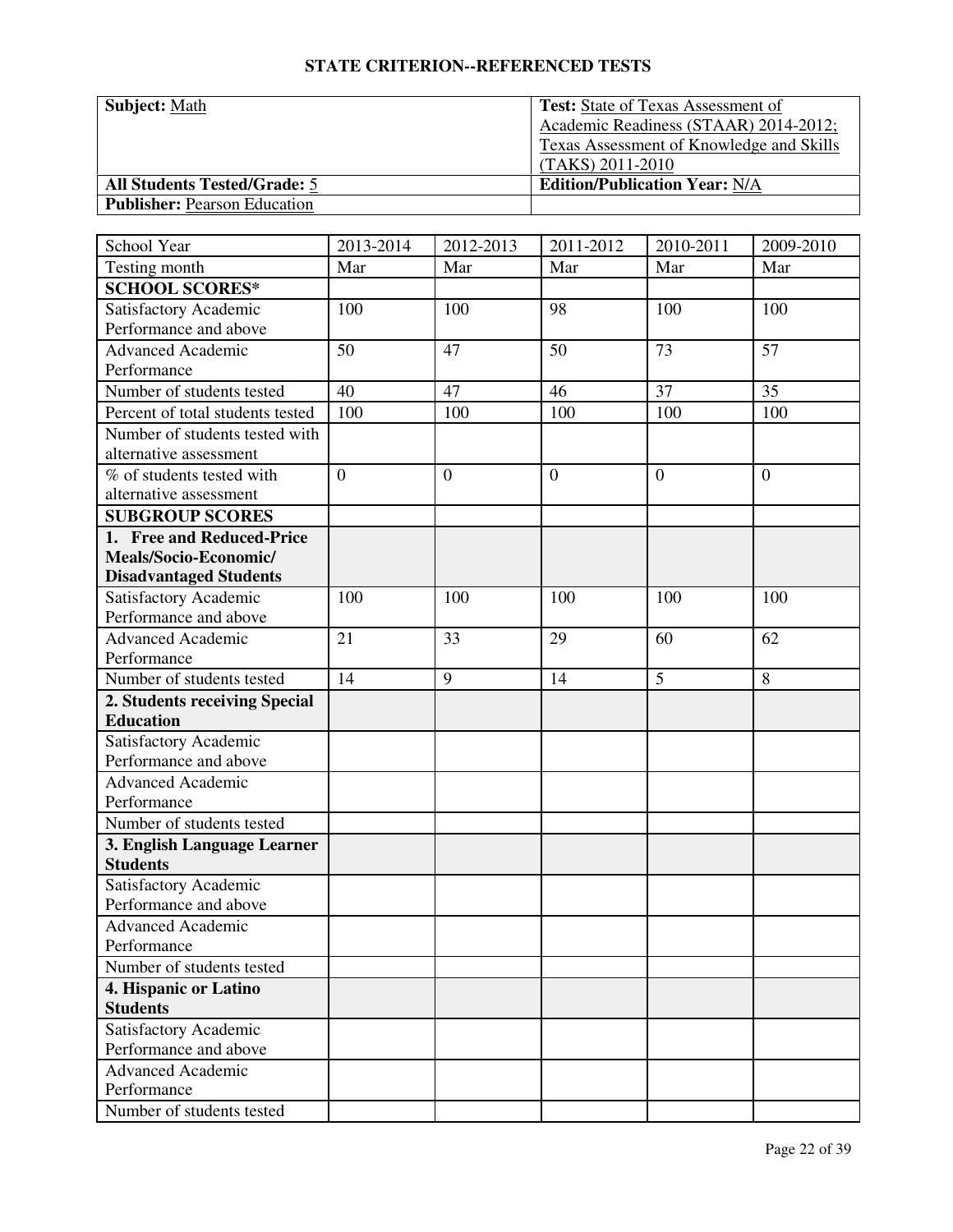| School Year                      | 2013-2014 | 2012-2013 | 2011-2012 | 2010-2011 | 2009-2010 |
|----------------------------------|-----------|-----------|-----------|-----------|-----------|
| 5. African-American              |           |           |           |           |           |
| <b>Students</b>                  |           |           |           |           |           |
| Satisfactory Academic            |           |           |           |           |           |
| Performance and above            |           |           |           |           |           |
| <b>Advanced Academic</b>         |           |           |           |           |           |
| Performance                      |           |           |           |           |           |
| Number of students tested        |           |           |           |           |           |
| <b>6. Asian Students</b>         |           |           |           |           |           |
| Satisfactory Academic            |           |           |           |           |           |
| Performance and above            |           |           |           |           |           |
| <b>Advanced Academic</b>         |           |           |           |           |           |
| Performance                      |           |           |           |           |           |
| Number of students tested        |           |           |           |           |           |
| 7. American Indian or            |           |           |           |           |           |
| <b>Alaska Native Students</b>    |           |           |           |           |           |
| Satisfactory Academic            |           |           |           |           |           |
| Performance and above            |           |           |           |           |           |
| <b>Advanced Academic</b>         |           |           |           |           |           |
| Performance                      |           |           |           |           |           |
| Number of students tested        |           |           |           |           |           |
| 8. Native Hawaiian or other      |           |           |           |           |           |
| <b>Pacific Islander Students</b> |           |           |           |           |           |
| Satisfactory Academic            |           |           |           |           |           |
| Performance and above            |           |           |           |           |           |
| <b>Advanced Academic</b>         |           |           |           |           |           |
| Performance                      |           |           |           |           |           |
| Number of students tested        |           |           |           |           |           |
| 9. White Students                |           |           |           |           |           |
| Satisfactory Academic            | 100       | 100       | 98        | 100       | 100       |
| Performance and above            |           |           |           |           |           |
| <b>Advanced Academic</b>         | 58        | 48        | 52        | 75        | 61        |
| Performance                      |           |           |           |           |           |
| Number of students tested        | 33        | 44        | 44        | 36        | 28        |
| 10. Two or More Races            |           |           |           |           |           |
| identified Students              |           |           |           |           |           |
| Satisfactory Academic            |           |           |           |           |           |
| Performance and above            |           |           |           |           |           |
| <b>Advanced Academic</b>         |           |           |           |           |           |
| Performance                      |           |           |           |           |           |
| Number of students tested        |           |           |           |           |           |
| 11. Other 1: Other 1             |           |           |           |           |           |
| Satisfactory Academic            |           |           |           |           |           |
| Performance and above            |           |           |           |           |           |
| <b>Advanced Academic</b>         |           |           |           |           |           |
| Performance                      |           |           |           |           |           |
| Number of students tested        |           |           |           |           |           |
| 12. Other 2: Other 2             |           |           |           |           |           |
| Satisfactory Academic            |           |           |           |           |           |
| Performance and above            |           |           |           |           |           |
| <b>Advanced Academic</b>         |           |           |           |           |           |
| Performance                      |           |           |           |           |           |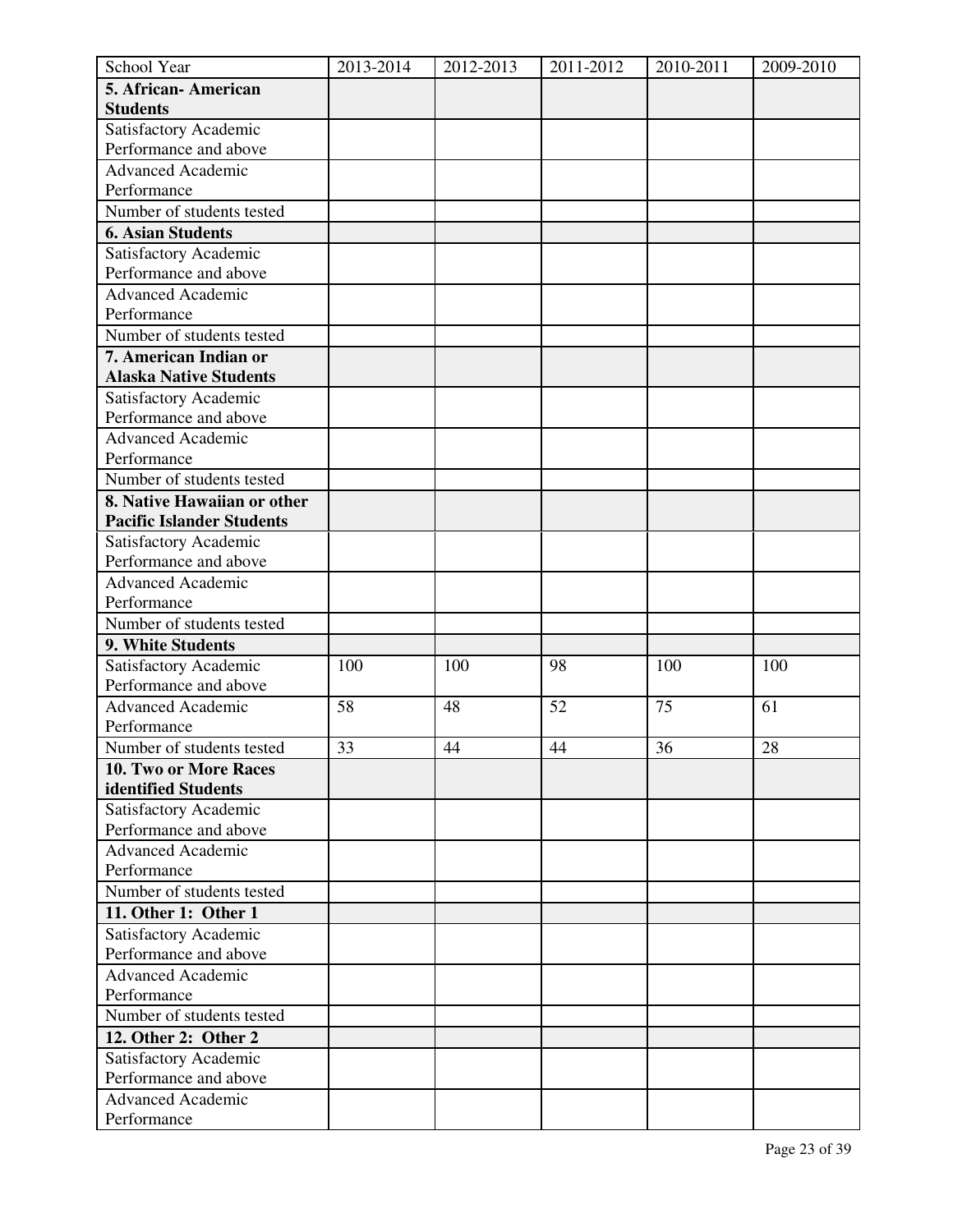| School Year               | 2013-2014 | 2012-2013 | 2011-2012 | 2010-2011 | 2009-2010 |
|---------------------------|-----------|-----------|-----------|-----------|-----------|
| Number of students tested |           |           |           |           |           |
| 13. Other 3: Other 3      |           |           |           |           |           |
| Satisfactory Academic     |           |           |           |           |           |
| Performance and above     |           |           |           |           |           |
| <b>Advanced Academic</b>  |           |           |           |           |           |
| Performance               |           |           |           |           |           |
| Number of students tested |           |           |           |           |           |

**NOTES:** Edition/Publication Years: 2014 STAAR-2014; 2013 STAAR-2013; 2012 STAAR-2012; 2011 TAKS-2011; 2010 TAKS-2010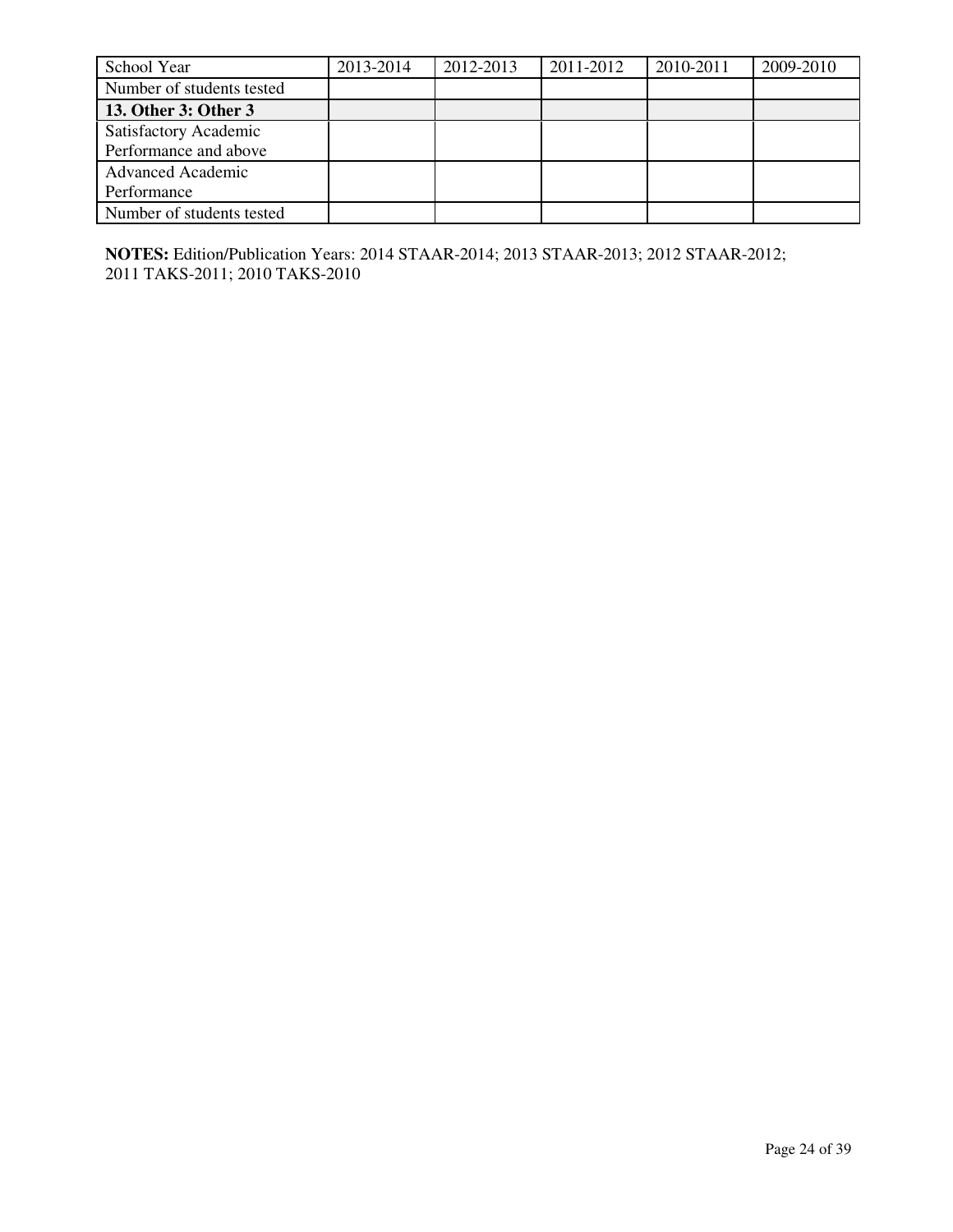| <b>Subject: Math</b>                | <b>Test:</b> State of Texas of Assessment of    |
|-------------------------------------|-------------------------------------------------|
|                                     | Academic Readiness (STAAR) 2014-2012;           |
|                                     | <b>Texas Assessment of Knowledge and Skills</b> |
|                                     | $(TAKS) 2011-2010$                              |
| <b>All Students Tested/Grade: 6</b> | <b>Edition/Publication Year: N/A</b>            |
| <b>Publisher: Pearson Education</b> |                                                 |

| School Year                      | 2013-2014      | $\overline{20}$ 12-2013 | 2011-2012        | 2010-2011    | 2009-2010      |
|----------------------------------|----------------|-------------------------|------------------|--------------|----------------|
| Testing month                    | Apr            | Apr                     | Apr              | Apr          | Apr            |
| <b>SCHOOL SCORES*</b>            |                |                         |                  |              |                |
| Satisfactory Academic            | 100            | 96                      | 97               | 97           | 94             |
| Performance and above            |                |                         |                  |              |                |
| <b>Advanced Academic</b>         | 41             | 29                      | 47               | 51           | 49             |
| Performance                      |                |                         |                  |              |                |
| Number of students tested        | 46             | 44                      | 38               | 37           | 49             |
| Percent of total students tested | 100            | 98                      | 100              | 100          | 100            |
| Number of students tested with   |                |                         |                  |              |                |
| alternative assessment           |                |                         |                  |              |                |
| % of students tested with        | $\overline{0}$ | $\boldsymbol{0}$        | $\boldsymbol{0}$ | $\mathbf{0}$ | $\overline{0}$ |
| alternative assessment           |                |                         |                  |              |                |
| <b>SUBGROUP SCORES</b>           |                |                         |                  |              |                |
| 1. Free and Reduced-Price        |                |                         |                  |              |                |
| Meals/Socio-Economic/            |                |                         |                  |              |                |
| <b>Disadvantaged Students</b>    |                |                         |                  |              |                |
| Satisfactory Academic            | 100            | 100                     | 100              | 100          | 89             |
| Performance and above            |                |                         |                  |              |                |
| <b>Advanced Academic</b>         | 29             | 27                      | $\overline{0}$   | $\mathbf{0}$ | 33             |
| Performance                      |                |                         |                  |              |                |
| Number of students tested        | $\overline{7}$ | 11                      | $\overline{3}$   | 9            | 9              |
| 2. Students receiving Special    |                |                         |                  |              |                |
| <b>Education</b>                 |                |                         |                  |              |                |
| Satisfactory Academic            |                |                         |                  |              |                |
| Performance and above            |                |                         |                  |              |                |
| <b>Advanced Academic</b>         |                |                         |                  |              |                |
| Performance                      |                |                         |                  |              |                |
| Number of students tested        |                |                         |                  |              |                |
| 3. English Language Learner      |                |                         |                  |              |                |
| <b>Students</b>                  |                |                         |                  |              |                |
| Satisfactory Academic            |                |                         |                  |              |                |
| Performance and above            |                |                         |                  |              |                |
| <b>Advanced Academic</b>         |                |                         |                  |              |                |
| Performance                      |                |                         |                  |              |                |
| Number of students tested        |                |                         |                  |              |                |
| 4. Hispanic or Latino            |                |                         |                  |              |                |
| <b>Students</b>                  |                |                         |                  |              |                |
| Satisfactory Academic            |                |                         |                  |              |                |
| Performance and above            |                |                         |                  |              |                |
| <b>Advanced Academic</b>         |                |                         |                  |              |                |
| Performance                      |                |                         |                  |              |                |
| Number of students tested        |                |                         |                  |              |                |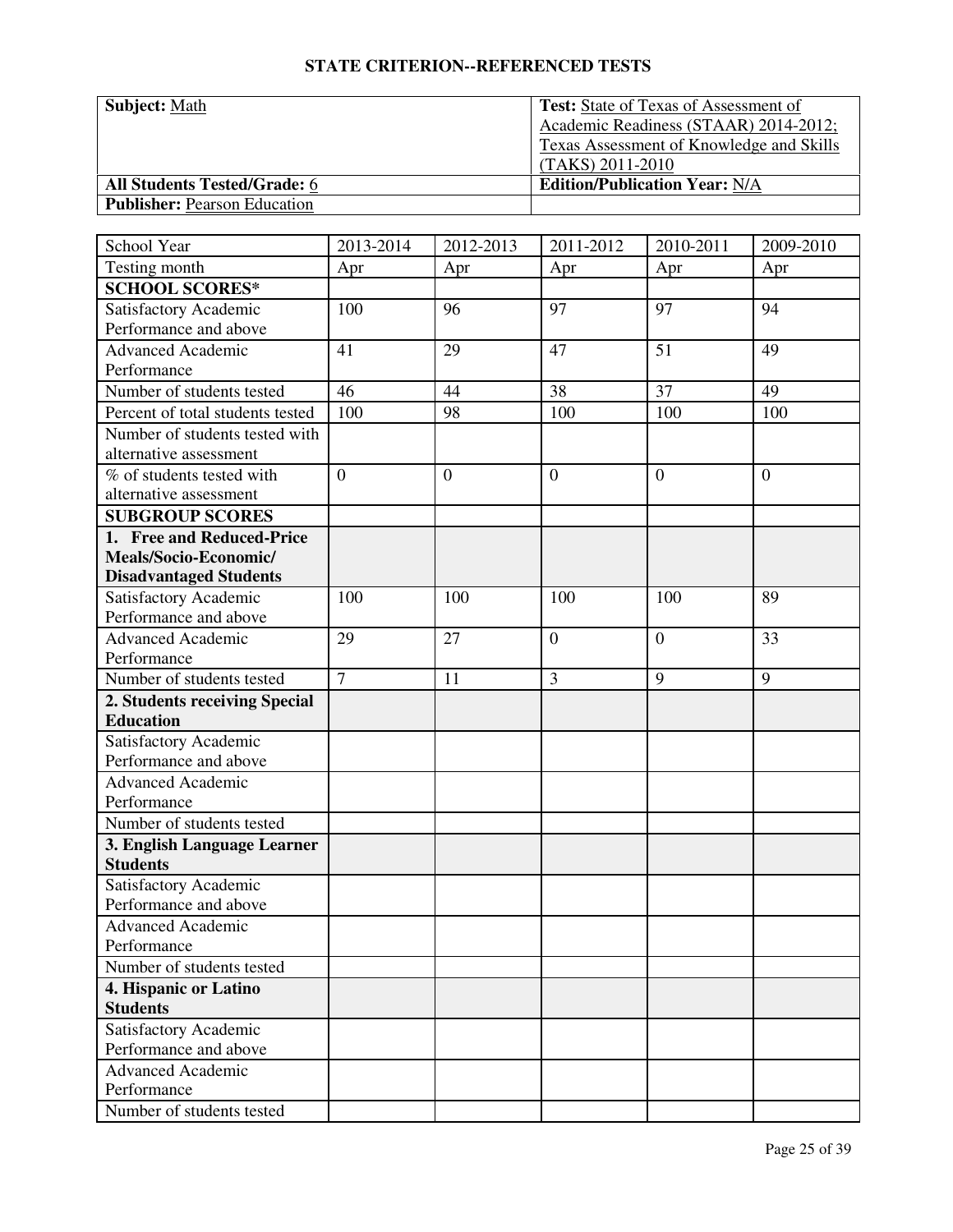| School Year                                    | 2013-2014 | 2012-2013 | 2011-2012 | 2010-2011 | 2009-2010 |
|------------------------------------------------|-----------|-----------|-----------|-----------|-----------|
| 5. African-American                            |           |           |           |           |           |
| <b>Students</b>                                |           |           |           |           |           |
| Satisfactory Academic                          |           |           |           |           |           |
| Performance and above                          |           |           |           |           |           |
| <b>Advanced Academic</b>                       |           |           |           |           |           |
| Performance                                    |           |           |           |           |           |
| Number of students tested                      |           |           |           |           |           |
| <b>6. Asian Students</b>                       |           |           |           |           |           |
| Satisfactory Academic                          |           |           |           |           |           |
| Performance and above                          |           |           |           |           |           |
| <b>Advanced Academic</b>                       |           |           |           |           |           |
| Performance                                    |           |           |           |           |           |
| Number of students tested                      |           |           |           |           |           |
| 7. American Indian or                          |           |           |           |           |           |
| <b>Alaska Native Students</b>                  |           |           |           |           |           |
| Satisfactory Academic                          |           |           |           |           |           |
| Performance and above                          |           |           |           |           |           |
| <b>Advanced Academic</b>                       |           |           |           |           |           |
| Performance                                    |           |           |           |           |           |
| Number of students tested                      |           |           |           |           |           |
| 8. Native Hawaiian or other                    |           |           |           |           |           |
| <b>Pacific Islander Students</b>               |           |           |           |           |           |
| Satisfactory Academic                          |           |           |           |           |           |
| Performance and above                          |           |           |           |           |           |
| <b>Advanced Academic</b>                       |           |           |           |           |           |
| Performance                                    |           |           |           |           |           |
| Number of students tested                      |           |           |           |           |           |
| 9. White Students                              |           |           |           |           |           |
| Satisfactory Academic                          | 100       | 98        | 97        | 97        | 94        |
| Performance and above                          |           |           |           |           |           |
| <b>Advanced Academic</b>                       | 44        | 29        | 49        | 53        | 51        |
| Performance                                    |           |           |           |           |           |
| Number of students tested                      | 43        | 43        | 37        | 30        | 47        |
| 10. Two or More Races                          |           |           |           |           |           |
| identified Students                            |           |           |           |           |           |
| Satisfactory Academic<br>Performance and above |           |           |           |           |           |
| <b>Advanced Academic</b>                       |           |           |           |           |           |
| Performance                                    |           |           |           |           |           |
| Number of students tested                      |           |           |           |           |           |
| 11. Other 1: Other 1                           |           |           |           |           |           |
| Satisfactory Academic                          |           |           |           |           |           |
| Performance and above                          |           |           |           |           |           |
| <b>Advanced Academic</b>                       |           |           |           |           |           |
| Performance                                    |           |           |           |           |           |
| Number of students tested                      |           |           |           |           |           |
| 12. Other 2: Other 2                           |           |           |           |           |           |
| Satisfactory Academic                          |           |           |           |           |           |
| Performance and above                          |           |           |           |           |           |
| <b>Advanced Academic</b>                       |           |           |           |           |           |
| Performance                                    |           |           |           |           |           |
|                                                |           |           |           |           |           |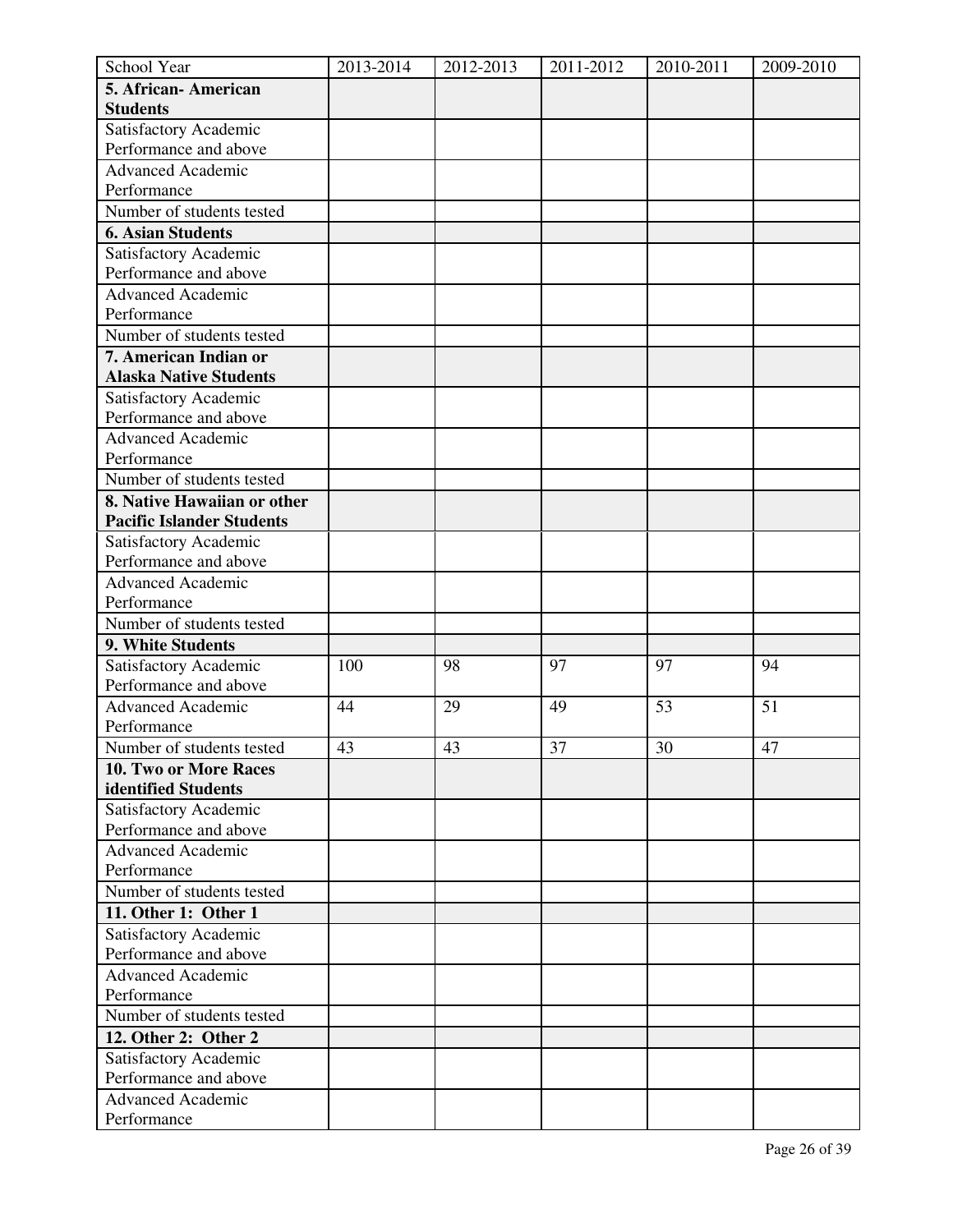| School Year               | 2013-2014 | 2012-2013 | 2011-2012 | 2010-2011 | 2009-2010 |
|---------------------------|-----------|-----------|-----------|-----------|-----------|
| Number of students tested |           |           |           |           |           |
| 13. Other 3: Other 3      |           |           |           |           |           |
| Satisfactory Academic     |           |           |           |           |           |
| Performance and above     |           |           |           |           |           |
| <b>Advanced Academic</b>  |           |           |           |           |           |
| Performance               |           |           |           |           |           |
| Number of students tested |           |           |           |           |           |

**NOTES:** Edition/Publication Years: 2014 STAAR-2014; 2013 STAAR-2013; 2012 STAAR-2012; 2011 TAKS-2011; 2010 TAKS-2010

2013 Percent of Total Students Taking the Test is 98% reflects that one student absent and not taking any test.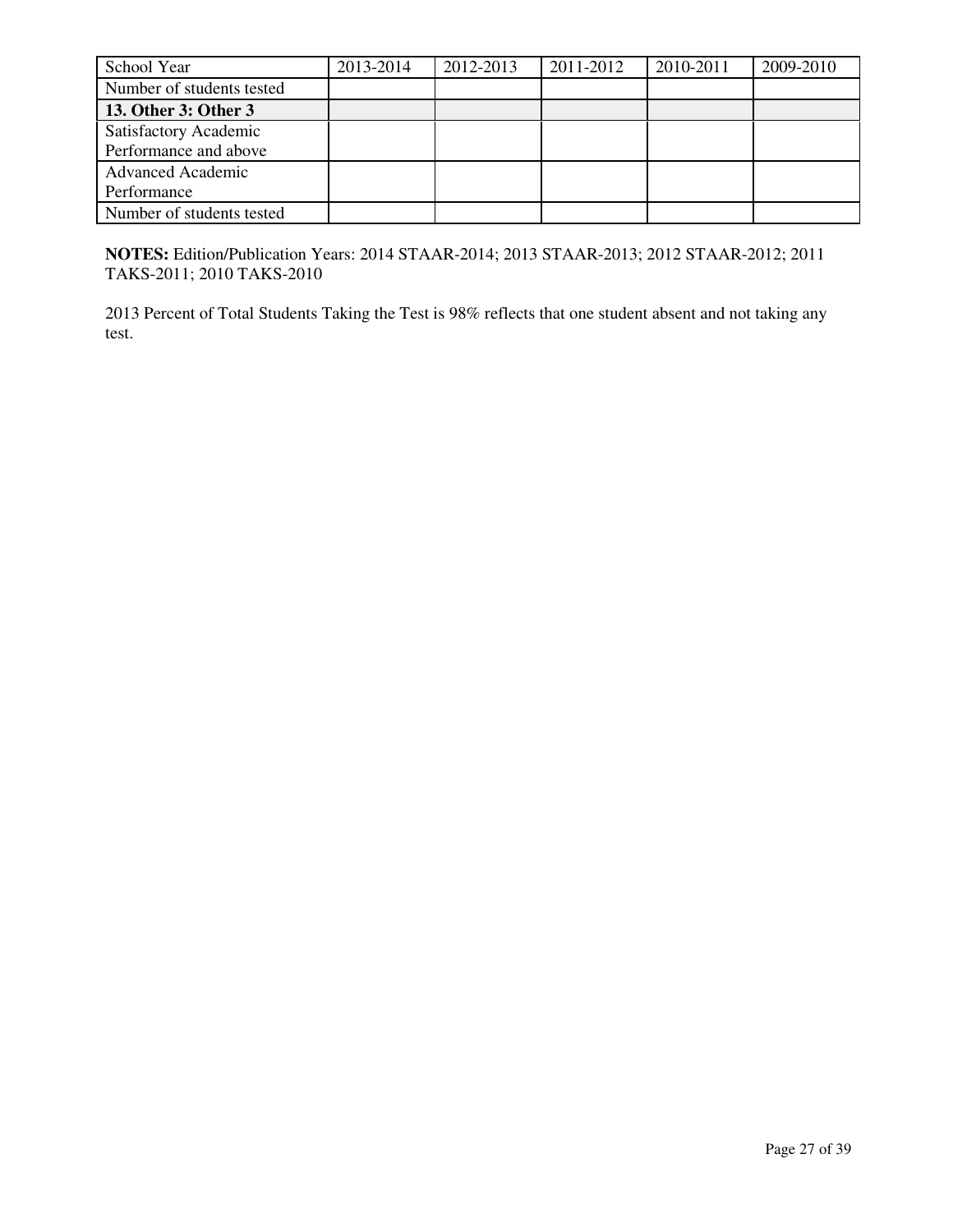| <b>Subject:</b> Reading/ELA         | <b>Test:</b> State of Texas Assessment of       |
|-------------------------------------|-------------------------------------------------|
|                                     | Academic Readiness (STAAR) 2014-2012;           |
|                                     | <b>Texas Assessment of Knoweldge and Skills</b> |
|                                     | $(TAKS) 2011-2010$                              |
| <b>All Students Tested/Grade: 3</b> | <b>Edition/Publication Year: N/A</b>            |
| <b>Publisher:</b> Pearson Education |                                                 |

| School Year                      | 2013-2014      | 2012-2013      | 2011-2012      | 2010-2011 | 2009-2010      |
|----------------------------------|----------------|----------------|----------------|-----------|----------------|
| Testing month                    | Apr            | Apr            | Apr            | Apr       | Apr            |
| <b>SCHOOL SCORES*</b>            |                |                |                |           |                |
| Satisfactory Academic            | 98             | 97             | 97             | 100       | 100            |
| Performance and above            |                |                |                |           |                |
| <b>Advanced Academic</b>         | 21             | 35             | 31             | 71        | 60             |
| Performance                      |                |                |                |           |                |
| Number of students tested        | 42             | 37             | 36             | 42        | 40             |
| Percent of total students tested | 100            | 100            | 100            | 100       | 100            |
| Number of students tested with   |                |                |                |           |                |
| alternative assessment           |                |                |                |           |                |
| % of students tested with        | $\overline{0}$ | $\overline{0}$ | $\overline{0}$ | $\theta$  | $\overline{0}$ |
| alternative assessment           |                |                |                |           |                |
| <b>SUBGROUP SCORES</b>           |                |                |                |           |                |
| 1. Free and Reduced-Price        |                |                |                |           |                |
| Meals/Socio-Economic/            |                |                |                |           |                |
| <b>Disadvantaged Students</b>    |                |                |                |           |                |
| Satisfactory Academic            | 92             | 90             | 100            | 100       | 100            |
| Performance and above            |                |                |                |           |                |
| Advanced Academic                | 15             | 30             | 12             | 60        | 64             |
| Performance                      |                |                |                |           |                |
| Number of students tested        | 13             | 10             | 17             | 5         | 14             |
| 2. Students receiving Special    |                |                |                |           |                |
| <b>Education</b>                 |                |                |                |           |                |
| Satisfactory Academic            |                |                |                |           |                |
| Performance and above            |                |                |                |           |                |
| <b>Advanced Academic</b>         |                |                |                |           |                |
| Performance                      |                |                |                |           |                |
| Number of students tested        |                |                |                |           |                |
| 3. English Language Learner      |                |                |                |           |                |
| <b>Students</b>                  |                |                |                |           |                |
| Satisfactory Academic            |                |                |                |           |                |
| Performance and above            |                |                |                |           |                |
| <b>Advanced Academic</b>         |                |                |                |           |                |
| Performance                      |                |                |                |           |                |
| Number of students tested        |                |                |                |           |                |
| 4. Hispanic or Latino            |                |                |                |           |                |
| <b>Students</b>                  |                |                |                |           |                |
| Satisfactory Academic            |                |                |                |           |                |
| Performance and above            |                |                |                |           |                |
| <b>Advanced Academic</b>         |                |                |                |           |                |
| Performance                      |                |                |                |           |                |
| Number of students tested        |                |                |                |           |                |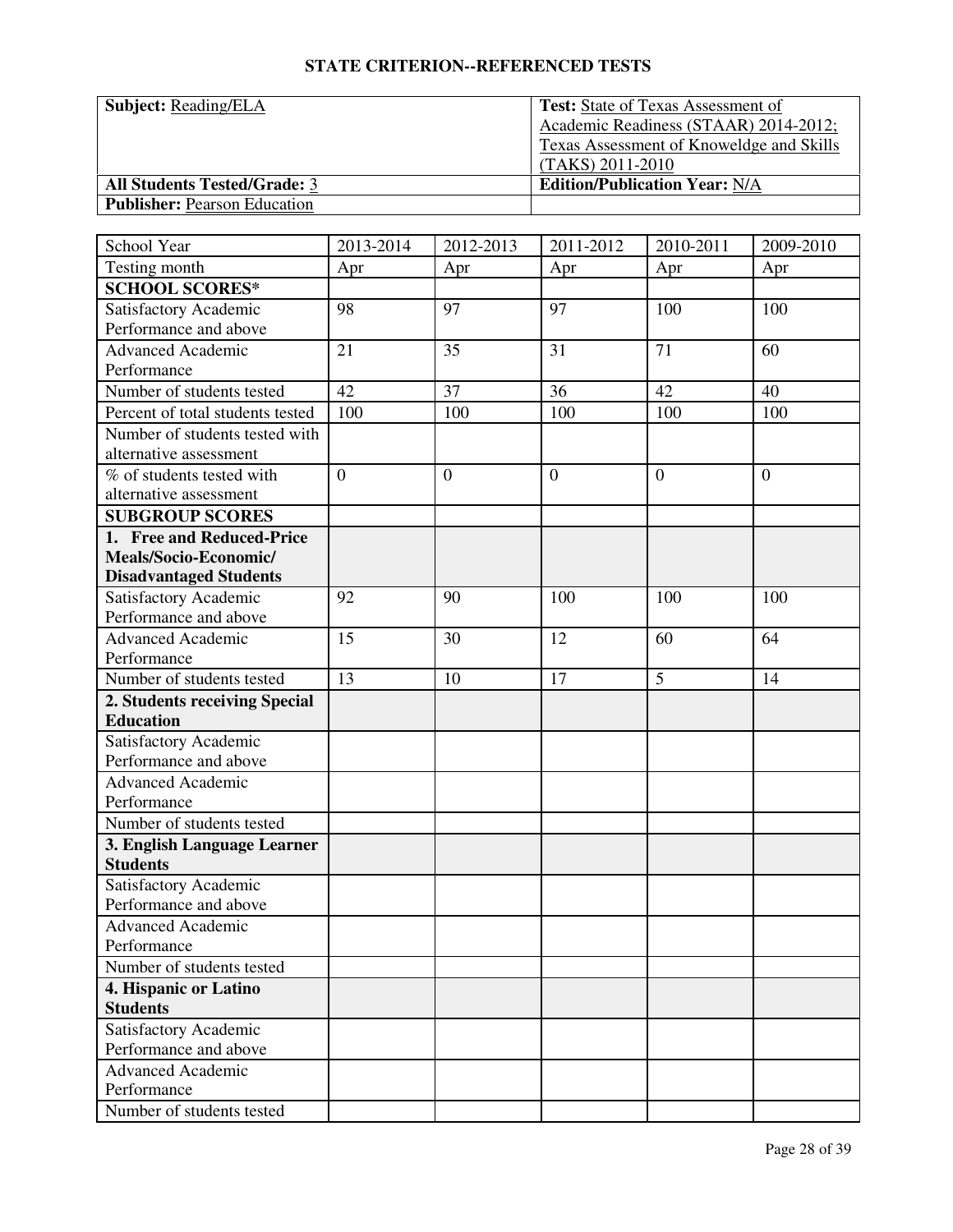| School Year                      | 2013-2014 | 2012-2013 | 2011-2012 | 2010-2011 | 2009-2010 |
|----------------------------------|-----------|-----------|-----------|-----------|-----------|
| 5. African-American              |           |           |           |           |           |
| <b>Students</b>                  |           |           |           |           |           |
| Satisfactory Academic            |           |           |           |           |           |
| Performance and above            |           |           |           |           |           |
| <b>Advanced Academic</b>         |           |           |           |           |           |
| Performance                      |           |           |           |           |           |
| Number of students tested        |           |           |           |           |           |
| <b>6. Asian Students</b>         |           |           |           |           |           |
| Satisfactory Academic            |           |           |           |           |           |
| Performance and above            |           |           |           |           |           |
| <b>Advanced Academic</b>         |           |           |           |           |           |
| Performance                      |           |           |           |           |           |
| Number of students tested        |           |           |           |           |           |
| 7. American Indian or            |           |           |           |           |           |
| <b>Alaska Native Students</b>    |           |           |           |           |           |
| Satisfactory Academic            |           |           |           |           |           |
| Performance and above            |           |           |           |           |           |
| <b>Advanced Academic</b>         |           |           |           |           |           |
| Performance                      |           |           |           |           |           |
| Number of students tested        |           |           |           |           |           |
| 8. Native Hawaiian or other      |           |           |           |           |           |
| <b>Pacific Islander Students</b> |           |           |           |           |           |
| Satisfactory Academic            |           |           |           |           |           |
| Performance and above            |           |           |           |           |           |
| <b>Advanced Academic</b>         |           |           |           |           |           |
| Performance                      |           |           |           |           |           |
| Number of students tested        |           |           |           |           |           |
| 9. White Students                |           |           |           |           |           |
| Satisfactory Academic            | 100       | 97        | 97        | 100       | 100       |
| Performance and above            |           |           |           |           |           |
| <b>Advanced Academic</b>         | 19        | 35        | 28        | 74        | 61        |
| Performance                      |           |           |           |           |           |
| Number of students tested        | 36        | 34        | 32        | 39        | 38        |
| 10. Two or More Races            |           |           |           |           |           |
| identified Students              |           |           |           |           |           |
| Satisfactory Academic            |           |           |           |           |           |
| Performance and above            |           |           |           |           |           |
| <b>Advanced Academic</b>         |           |           |           |           |           |
| Performance                      |           |           |           |           |           |
| Number of students tested        |           |           |           |           |           |
| 11. Other 1: Other 1             |           |           |           |           |           |
| Satisfactory Academic            |           |           |           |           |           |
| Performance and above            |           |           |           |           |           |
| <b>Advanced Academic</b>         |           |           |           |           |           |
| Performance                      |           |           |           |           |           |
| Number of students tested        |           |           |           |           |           |
| 12. Other 2: Other 2             |           |           |           |           |           |
| Satisfactory Academic            |           |           |           |           |           |
| Performance and above            |           |           |           |           |           |
| <b>Advanced Academic</b>         |           |           |           |           |           |
| Performance                      |           |           |           |           |           |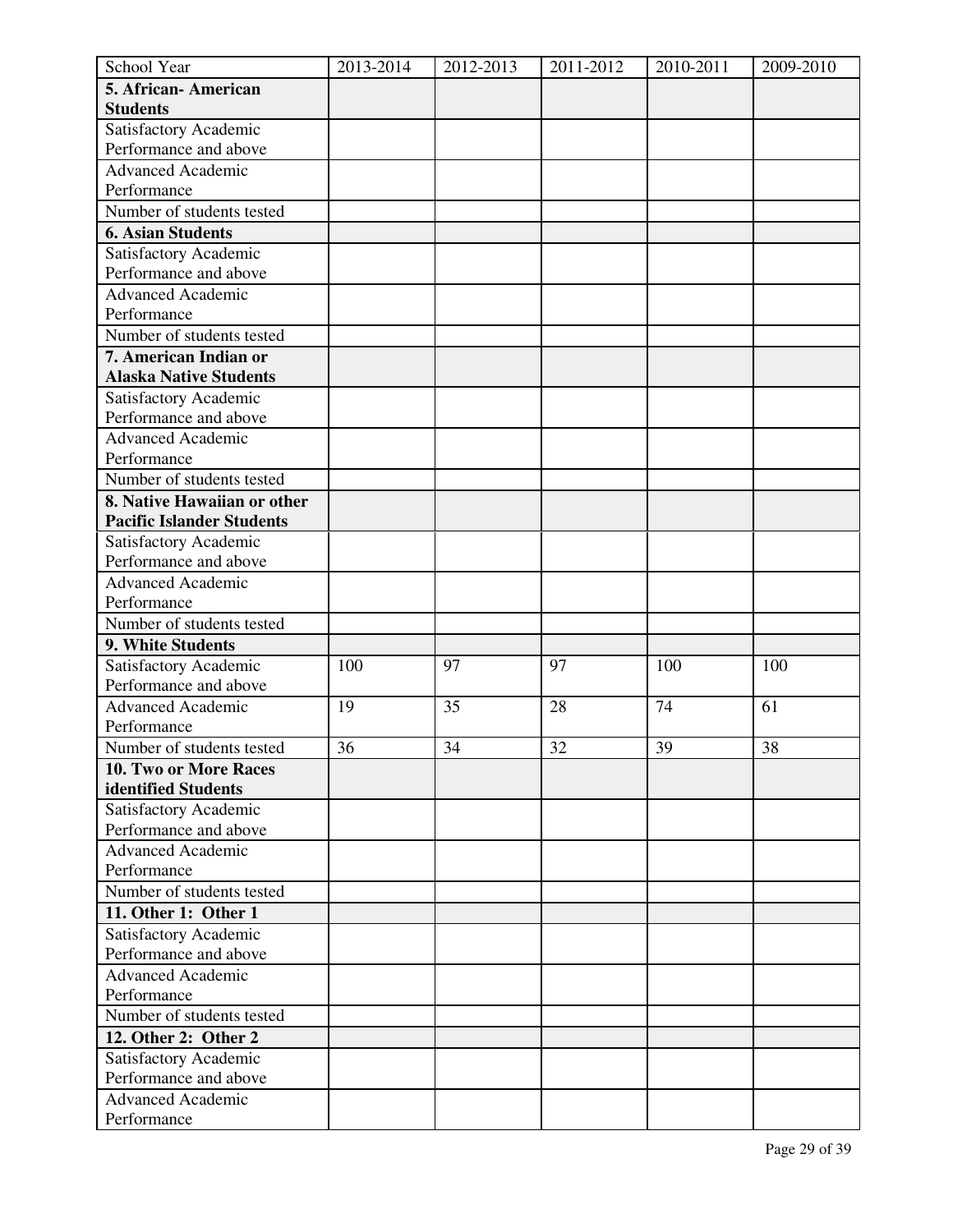| School Year               | 2013-2014 | 2012-2013 | 2011-2012 | 2010-2011 | 2009-2010 |
|---------------------------|-----------|-----------|-----------|-----------|-----------|
| Number of students tested |           |           |           |           |           |
| 13. Other 3: Other 3      |           |           |           |           |           |
| Satisfactory Academic     |           |           |           |           |           |
| Performance and above     |           |           |           |           |           |
| <b>Advanced Academic</b>  |           |           |           |           |           |
| Performance               |           |           |           |           |           |
| Number of students tested |           |           |           |           |           |

**NOTES:** Edition/Publication Years: 2014 STAAR-2014; 2013 STAAR-2013; 2012 STAAR-2012; 2011 TAKS-2011; 2010 TAKS-2010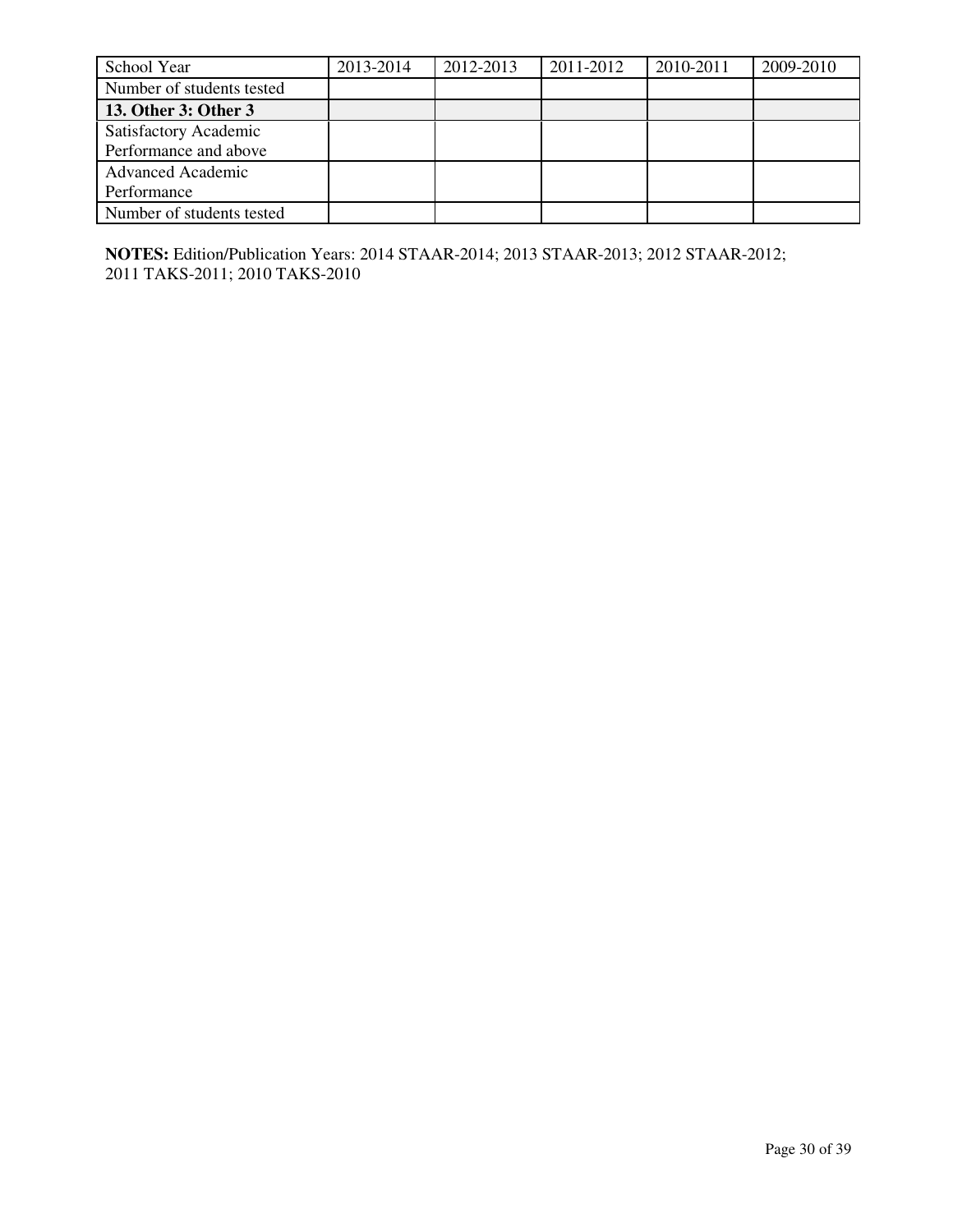| <b>Subject: Reading/ELA</b>         | <b>Test:</b> State of Texas Assessment of       |
|-------------------------------------|-------------------------------------------------|
|                                     | Academic Readiness (STAAR) 2014-2012;           |
|                                     | <b>Texas Assessment of Knowledge and Skills</b> |
|                                     | (TAKS) 2011-2010                                |
| <b>All Students Tested/Grade: 4</b> | <b>Edition/Publication Year: N/A</b>            |
| <b>Publisher:</b> Pearson Eduction  |                                                 |

| School Year                      | 2013-2014      | 2012-2013      | 2011-2012      | 2010-2011 | 2009-2010      |
|----------------------------------|----------------|----------------|----------------|-----------|----------------|
| Testing month                    | Apr            | Apr            | Apr            | Apr       | Apr            |
| <b>SCHOOL SCORES*</b>            |                |                |                |           |                |
| Satisfactory Academic            | 95             | 100            | 98             | 100       | 100            |
| Performance and above            |                |                |                |           |                |
| <b>Advanced Academic</b>         | 36             | 26             | 29             | 71        | 64             |
| Performance                      |                |                |                |           |                |
| Number of students tested        | 35             | 34             | 45             | 41        | 39             |
| Percent of total students tested | 97             | 100            | 100            | 100       | 100            |
| Number of students tested with   |                |                |                |           |                |
| alternative assessment           |                |                |                |           |                |
| % of students tested with        | $\overline{0}$ | $\overline{0}$ | $\overline{0}$ | $\theta$  | $\overline{0}$ |
| alternative assessment           |                |                |                |           |                |
| <b>SUBGROUP SCORES</b>           |                |                |                |           |                |
| 1. Free and Reduced-Price        |                |                |                |           |                |
| Meals/Socio-Economic/            |                |                |                |           |                |
| <b>Disadvantaged Students</b>    |                |                |                |           |                |
| Satisfactory Academic            | 100            | 100            | 100            | 100       | 100            |
| Performance and above            |                |                |                |           |                |
| Advanced Academic                | 11             | $\overline{0}$ | 17             | 54        | 67             |
| Performance                      |                |                |                |           |                |
| Number of students tested        | $\overline{9}$ | 14             | 6              | 13        | 6              |
| 2. Students receiving Special    |                |                |                |           |                |
| <b>Education</b>                 |                |                |                |           |                |
| Satisfactory Academic            |                |                |                |           |                |
| Performance and above            |                |                |                |           |                |
| <b>Advanced Academic</b>         |                |                |                |           |                |
| Performance                      |                |                |                |           |                |
| Number of students tested        |                |                |                |           |                |
| 3. English Language Learner      |                |                |                |           |                |
| <b>Students</b>                  |                |                |                |           |                |
| Satisfactory Academic            |                |                |                |           |                |
| Performance and above            |                |                |                |           |                |
| <b>Advanced Academic</b>         |                |                |                |           |                |
| Performance                      |                |                |                |           |                |
| Number of students tested        |                |                |                |           |                |
| 4. Hispanic or Latino            |                |                |                |           |                |
| <b>Students</b>                  |                |                |                |           |                |
| Satisfactory Academic            |                |                |                |           |                |
| Performance and above            |                |                |                |           |                |
| <b>Advanced Academic</b>         |                |                |                |           |                |
| Performance                      |                |                |                |           |                |
| Number of students tested        |                |                |                |           |                |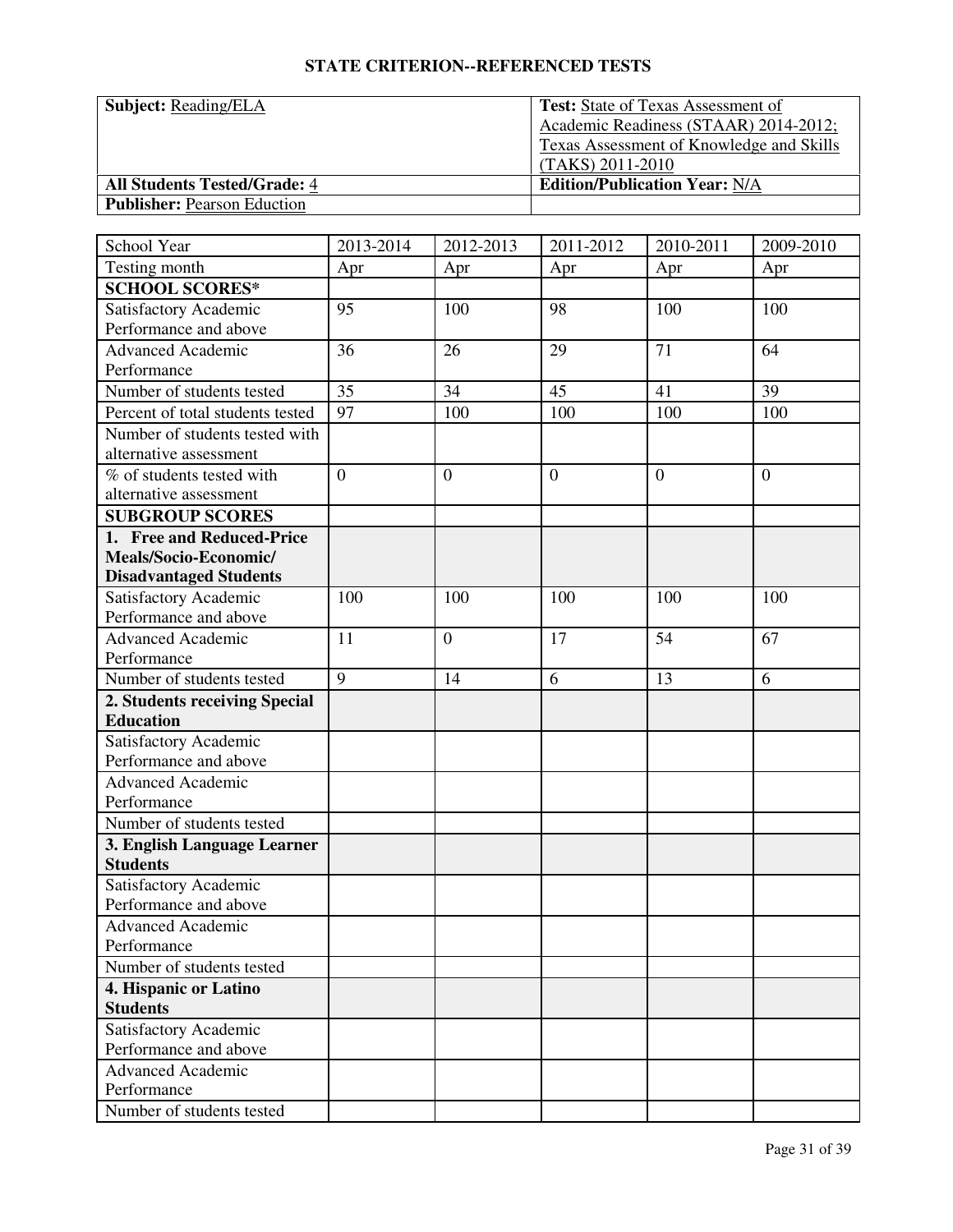| School Year                      | 2013-2014 | 2012-2013 | 2011-2012 | 2010-2011 | 2009-2010 |
|----------------------------------|-----------|-----------|-----------|-----------|-----------|
| 5. African-American              |           |           |           |           |           |
| <b>Students</b>                  |           |           |           |           |           |
| Satisfactory Academic            |           |           |           |           |           |
| Performance and above            |           |           |           |           |           |
| <b>Advanced Academic</b>         |           |           |           |           |           |
| Performance                      |           |           |           |           |           |
| Number of students tested        |           |           |           |           |           |
| <b>6. Asian Students</b>         |           |           |           |           |           |
| Satisfactory Academic            |           |           |           |           |           |
| Performance and above            |           |           |           |           |           |
| <b>Advanced Academic</b>         |           |           |           |           |           |
| Performance                      |           |           |           |           |           |
| Number of students tested        |           |           |           |           |           |
| 7. American Indian or            |           |           |           |           |           |
| <b>Alaska Native Students</b>    |           |           |           |           |           |
| Satisfactory Academic            |           |           |           |           |           |
| Performance and above            |           |           |           |           |           |
| <b>Advanced Academic</b>         |           |           |           |           |           |
| Performance                      |           |           |           |           |           |
| Number of students tested        |           |           |           |           |           |
| 8. Native Hawaiian or other      |           |           |           |           |           |
| <b>Pacific Islander Students</b> |           |           |           |           |           |
| Satisfactory Academic            |           |           |           |           |           |
| Performance and above            |           |           |           |           |           |
| <b>Advanced Academic</b>         |           |           |           |           |           |
| Performance                      |           |           |           |           |           |
| Number of students tested        |           |           |           |           |           |
| 9. White Students                |           |           |           |           |           |
| Satisfactory Academic            | 97        | 100       | 100       | 100       | 100       |
| Performance and above            |           |           |           |           |           |
| <b>Advanced Academic</b>         | 36        | 29        | 31        | 74        | 62        |
| Performance                      |           |           |           |           |           |
| Number of students tested        | 33        | 28        | 42        | 39        | 37        |
| 10. Two or More Races            |           |           |           |           |           |
| identified Students              |           |           |           |           |           |
| Satisfactory Academic            |           |           |           |           |           |
| Performance and above            |           |           |           |           |           |
| <b>Advanced Academic</b>         |           |           |           |           |           |
| Performance                      |           |           |           |           |           |
| Number of students tested        |           |           |           |           |           |
| 11. Other 1: Other 1             |           |           |           |           |           |
| Satisfactory Academic            |           |           |           |           |           |
| Performance and above            |           |           |           |           |           |
| <b>Advanced Academic</b>         |           |           |           |           |           |
| Performance                      |           |           |           |           |           |
| Number of students tested        |           |           |           |           |           |
| 12. Other 2: Other 2             |           |           |           |           |           |
| Satisfactory Academic            |           |           |           |           |           |
| Performance and above            |           |           |           |           |           |
| <b>Advanced Academic</b>         |           |           |           |           |           |
| Performance                      |           |           |           |           |           |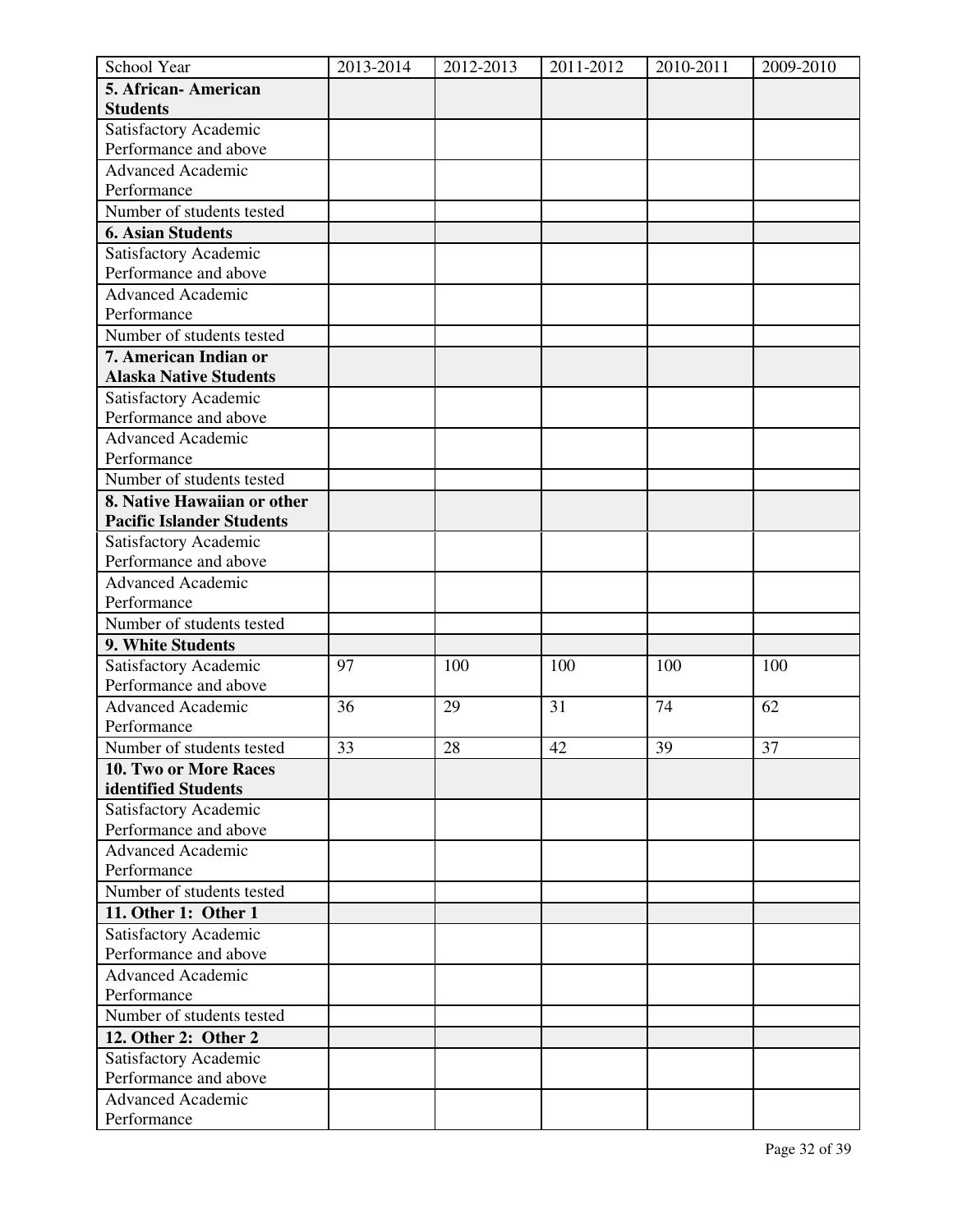| School Year               | 2013-2014 | 2012-2013 | 2011-2012 | 2010-2011 | 2009-2010 |
|---------------------------|-----------|-----------|-----------|-----------|-----------|
| Number of students tested |           |           |           |           |           |
| 13. Other 3: Other 3      |           |           |           |           |           |
| Satisfactory Academic     |           |           |           |           |           |
| Performance and above     |           |           |           |           |           |
| <b>Advanced Academic</b>  |           |           |           |           |           |
| Performance               |           |           |           |           |           |
| Number of students tested |           |           |           |           |           |

**NOTES:** Edition/Publication Years: 2014 STAAR-2014; 2013 STAAR-2013; 2012 STAAR-2011;2011 TAKS-2011; 2010 TAKS-2010

2014 Percent of Total Students Tested is 97% reflects that one student was absent and did not take any test.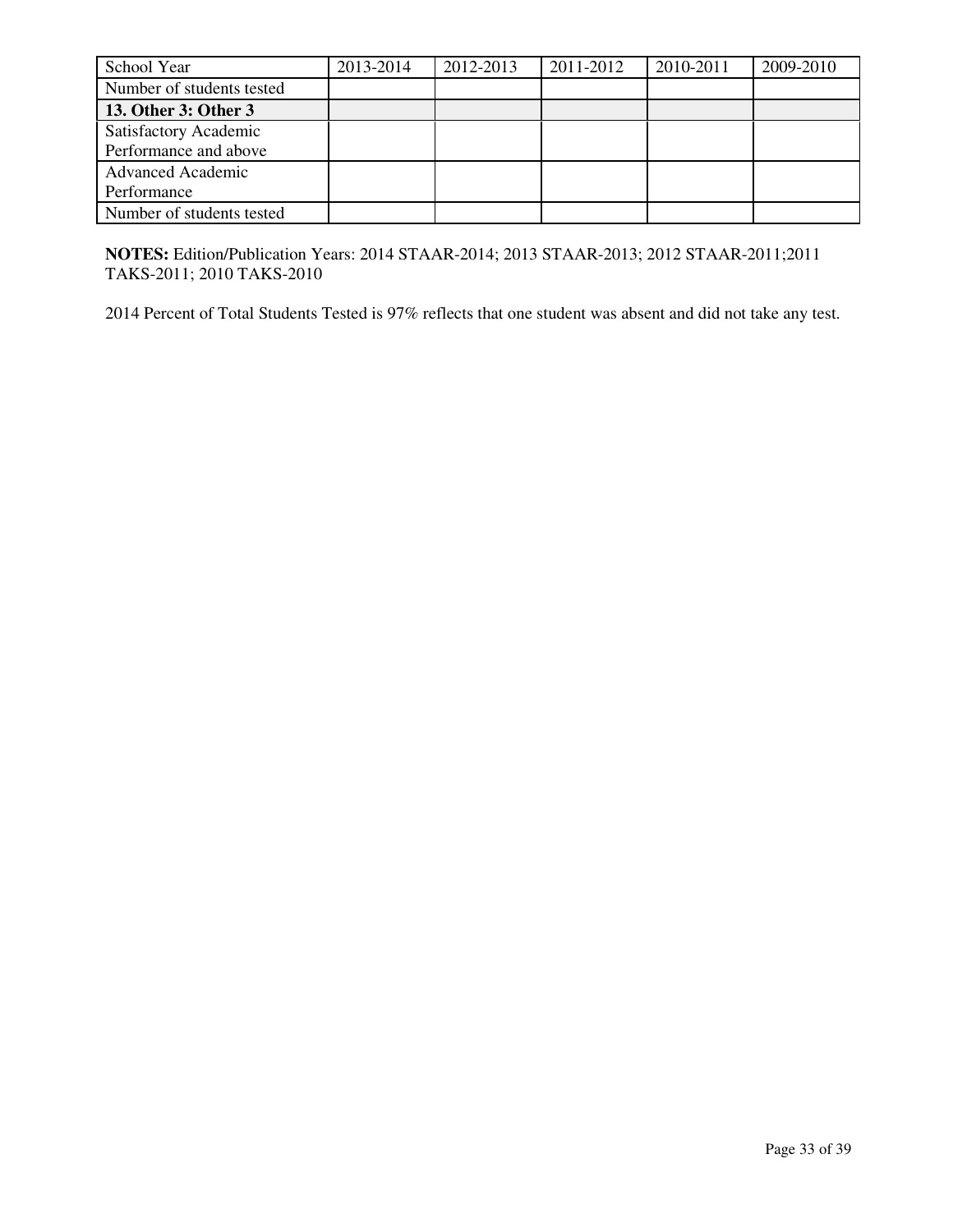| <b>Subject:</b> Reading/ELA         | <b>Test:</b> State of Texas Assessment of      |
|-------------------------------------|------------------------------------------------|
|                                     | Academic Readiness (STAAR) 2014-2012;          |
|                                     | <b>Texas Assessment of Knowldge and Skills</b> |
|                                     | $(TAKS) 2011-2010$                             |
| <b>All Students Tested/Grade: 5</b> | <b>Edition/Publication Year: N/A</b>           |
| <b>Publisher:</b> Pearson Education |                                                |

| School Year                      | 2013-2014      | 2012-2013        | 2011-2012        | 2010-2011      | 2009-2010      |
|----------------------------------|----------------|------------------|------------------|----------------|----------------|
| Testing month                    | Mar            | Mar              | Mar              | Mar            | Mar            |
| <b>SCHOOL SCORES*</b>            |                |                  |                  |                |                |
| Satisfactory Academic            | 100            | 100              | 98               | 100            | 100            |
| Performance and above            |                |                  |                  |                |                |
| <b>Advanced Academic</b>         | 50             | 47               | 50               | 73             | 57             |
| Performance                      |                |                  |                  |                |                |
| Number of students tested        | 40             | 47               | 46               | 37             | 35             |
| Percent of total students tested | 100            | 100              | 100              | 100            | 100            |
| Number of students tested with   |                |                  |                  |                |                |
| alternative assessment           |                |                  |                  |                |                |
| % of students tested with        | $\overline{0}$ | $\boldsymbol{0}$ | $\boldsymbol{0}$ | $\overline{0}$ | $\overline{0}$ |
| alternative assessment           |                |                  |                  |                |                |
| <b>SUBGROUP SCORES</b>           |                |                  |                  |                |                |
| 1. Free and Reduced-Price        |                |                  |                  |                |                |
| Meals/Socio-Economic/            |                |                  |                  |                |                |
| <b>Disadvantaged Students</b>    |                |                  |                  |                |                |
| <b>Satisfactory Academic</b>     | 100            | 100              | 100              | 100            | 100            |
| Performance and above            |                |                  |                  |                |                |
| <b>Advanced Academic</b>         | 21             | 33               | 29               | 60             | 63             |
| Performance                      |                |                  |                  |                |                |
| Number of students tested        | 14             | 9                | 14               | 5              | 8              |
| 2. Students receiving Special    |                |                  |                  |                |                |
| <b>Education</b>                 |                |                  |                  |                |                |
| Satisfactory Academic            |                |                  |                  |                |                |
| Performance and above            |                |                  |                  |                |                |
| <b>Advanced Academic</b>         |                |                  |                  |                |                |
| Performance                      |                |                  |                  |                |                |
| Number of students tested        |                |                  |                  |                |                |
| 3. English Language Learner      |                |                  |                  |                |                |
| <b>Students</b>                  |                |                  |                  |                |                |
| Satisfactory Academic            |                |                  |                  |                |                |
| Performance and above            |                |                  |                  |                |                |
| <b>Advanced Academic</b>         |                |                  |                  |                |                |
| Performance                      |                |                  |                  |                |                |
| Number of students tested        |                |                  |                  |                |                |
| 4. Hispanic or Latino            |                |                  |                  |                |                |
| <b>Students</b>                  |                |                  |                  |                |                |
| Satisfactory Academic            |                |                  |                  |                |                |
| Performance and above            |                |                  |                  |                |                |
| <b>Advanced Academic</b>         |                |                  |                  |                |                |
| Performance                      |                |                  |                  |                |                |
| Number of students tested        |                |                  |                  |                |                |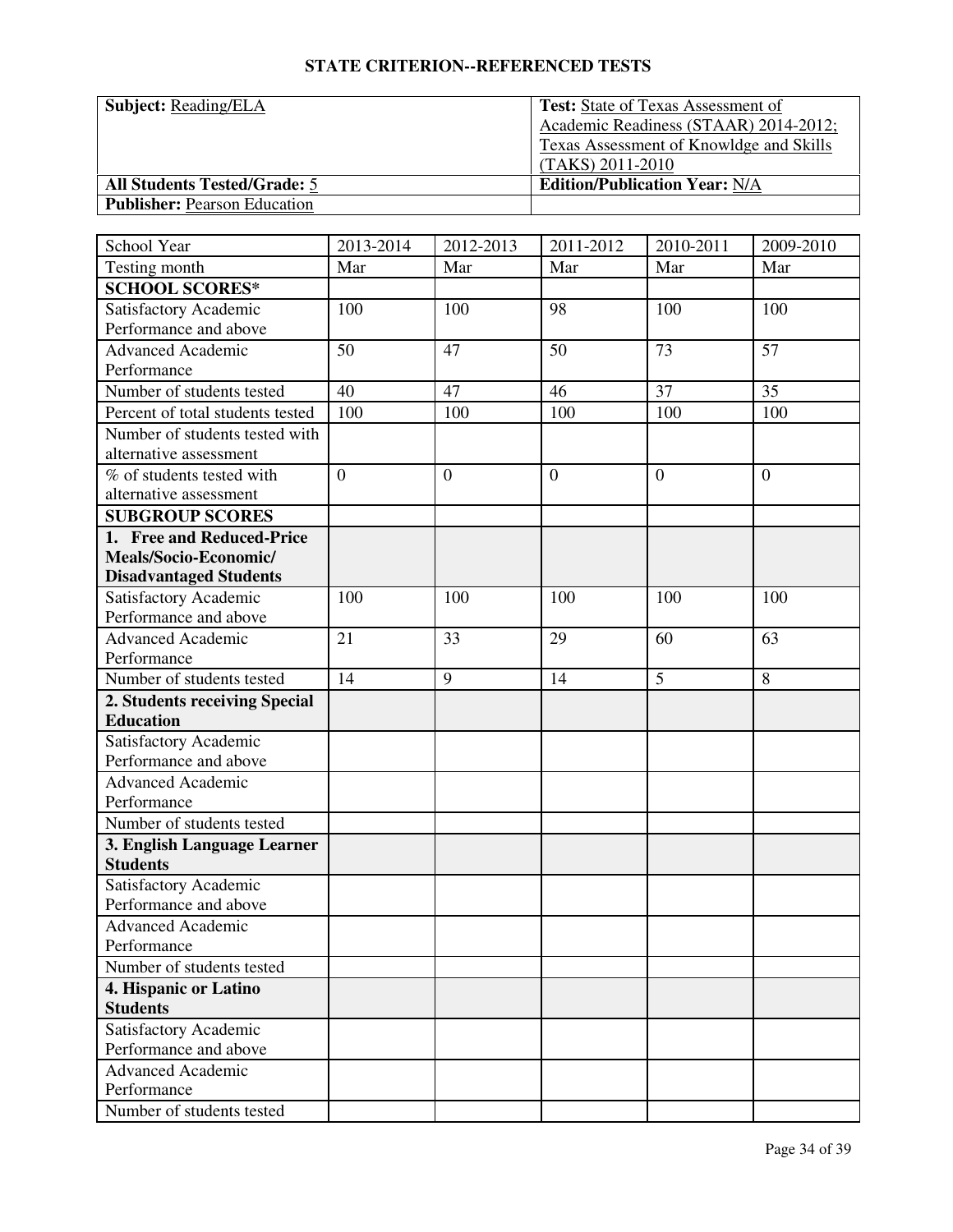| School Year                      | 2013-2014 | 2012-2013 | 2011-2012 | 2010-2011 | 2009-2010 |
|----------------------------------|-----------|-----------|-----------|-----------|-----------|
| 5. African-American              |           |           |           |           |           |
| <b>Students</b>                  |           |           |           |           |           |
| Satisfactory Academic            |           |           |           |           |           |
| Performance and above            |           |           |           |           |           |
| <b>Advanced Academic</b>         |           |           |           |           |           |
| Performance                      |           |           |           |           |           |
| Number of students tested        |           |           |           |           |           |
| <b>6. Asian Students</b>         |           |           |           |           |           |
| Satisfactory Academic            |           |           |           |           |           |
| Performance and above            |           |           |           |           |           |
| <b>Advanced Academic</b>         |           |           |           |           |           |
| Performance                      |           |           |           |           |           |
| Number of students tested        |           |           |           |           |           |
| 7. American Indian or            |           |           |           |           |           |
| <b>Alaska Native Students</b>    |           |           |           |           |           |
| Satisfactory Academic            |           |           |           |           |           |
| Performance and above            |           |           |           |           |           |
| <b>Advanced Academic</b>         |           |           |           |           |           |
| Performance                      |           |           |           |           |           |
| Number of students tested        |           |           |           |           |           |
| 8. Native Hawaiian or other      |           |           |           |           |           |
| <b>Pacific Islander Students</b> |           |           |           |           |           |
| Satisfactory Academic            |           |           |           |           |           |
| Performance and above            |           |           |           |           |           |
| <b>Advanced Academic</b>         |           |           |           |           |           |
| Performance                      |           |           |           |           |           |
| Number of students tested        |           |           |           |           |           |
| 9. White Students                |           |           |           |           |           |
| Satisfactory Academic            | 100       | 97        | 97        | 100       | 100       |
| Performance and above            |           |           |           |           |           |
| <b>Advanced Academic</b>         | 19        | 35        | 28        | 74        | 61        |
| Performance                      |           |           |           |           |           |
| Number of students tested        | 36        | 34        | 32        | 39        | 38        |
| 10. Two or More Races            |           |           |           |           |           |
| identified Students              |           |           |           |           |           |
| Satisfactory Academic            |           |           |           |           |           |
| Performance and above            |           |           |           |           |           |
| <b>Advanced Academic</b>         |           |           |           |           |           |
| Performance                      |           |           |           |           |           |
| Number of students tested        |           |           |           |           |           |
| 11. Other 1: Other 1             |           |           |           |           |           |
| Satisfactory Academic            |           |           |           |           |           |
| Performance and above            |           |           |           |           |           |
| <b>Advanced Academic</b>         |           |           |           |           |           |
| Performance                      |           |           |           |           |           |
| Number of students tested        |           |           |           |           |           |
| 12. Other 2: Other 2             |           |           |           |           |           |
| Satisfactory Academic            |           |           |           |           |           |
| Performance and above            |           |           |           |           |           |
| <b>Advanced Academic</b>         |           |           |           |           |           |
| Performance                      |           |           |           |           |           |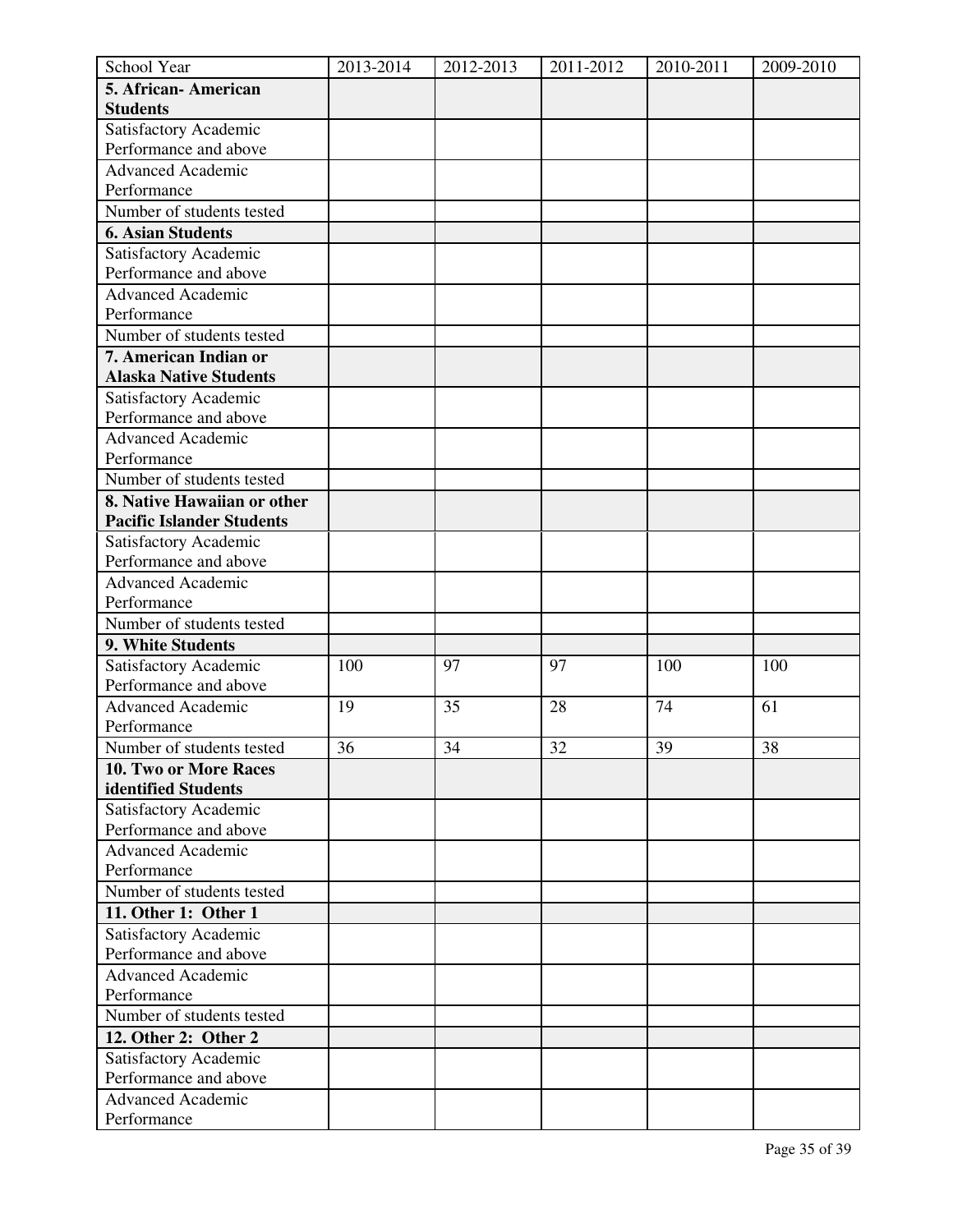| School Year               | 2013-2014 | 2012-2013 | 2011-2012 | 2010-2011 | 2009-2010 |
|---------------------------|-----------|-----------|-----------|-----------|-----------|
| Number of students tested |           |           |           |           |           |
| 13. Other 3: Other 3      |           |           |           |           |           |
| Satisfactory Academic     |           |           |           |           |           |
| Performance and above     |           |           |           |           |           |
| <b>Advanced Academic</b>  |           |           |           |           |           |
| Performance               |           |           |           |           |           |
| Number of students tested |           |           |           |           |           |

**NOTES:** Editions/Publication Years: 2014 STAAR-2014; 2013 STAAR-2013; 2012 STAAR-2012; 2011 TAKS-2011; 2010 TAKS-2010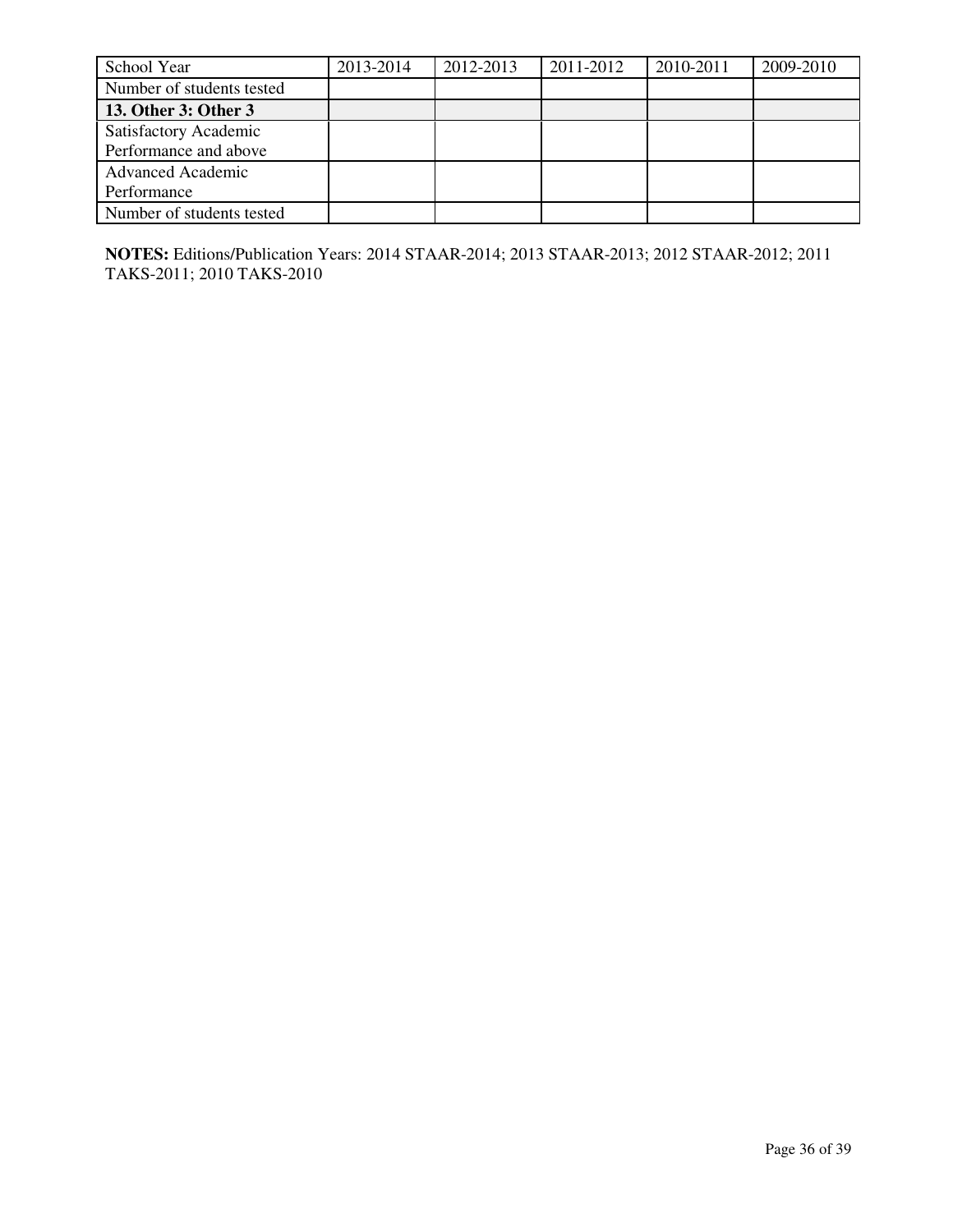| <b>Subject:</b> Reading/ELA         | <b>Test:</b> State Assessment of Academic |
|-------------------------------------|-------------------------------------------|
|                                     | Readiness (STAAR) 2014-2012; Texas        |
|                                     | <b>Assessment of Knowledge and Skills</b> |
|                                     | (TAKS) 2011-2010                          |
| <b>All Students Tested/Grade: 6</b> | <b>Edition/Publication Year: N/A</b>      |
| <b>Publisher:</b> Education Pearson |                                           |

| School Year                                    | 2013-2014      | 2012-2013      | 2011-2012      | 2010-2011      | 2009-2010    |
|------------------------------------------------|----------------|----------------|----------------|----------------|--------------|
| Testing month                                  | Apr            | Apr            | Apr            | Apr            | Apr          |
| <b>SCHOOL SCORES*</b>                          |                |                |                |                |              |
| Satisfactory Academic                          | 98             | 100            | 97             | 100            | 98           |
| Performance and above                          |                |                |                |                |              |
| Advanced Academic                              | 37             | 49             | 53             | 54             | 51           |
| Performance                                    |                |                |                |                |              |
| Number of students tested                      | 45             | 45             | 38             | 37             | 49           |
| Percent of total students tested               | 98             | 100            | 100            | 100            | 100          |
| Number of students tested with                 |                |                |                |                |              |
| alternative assessment                         |                |                |                |                |              |
| % of students tested with                      | $\overline{0}$ | $\overline{0}$ | $\overline{0}$ | $\overline{0}$ | $\mathbf{0}$ |
| alternative assessment                         |                |                |                |                |              |
| <b>SUBGROUP SCORES</b>                         |                |                |                |                |              |
| 1. Free and Reduced-Price                      |                |                |                |                |              |
| Meals/Socio-Economic/                          |                |                |                |                |              |
| <b>Disadvantaged Students</b>                  |                |                |                |                |              |
| Satisfactory Academic                          | 100            | 100            | 100            | 100            | 88           |
| Performance and above                          |                |                |                |                |              |
| <b>Advanced Academic</b>                       | 29             | 50             | 67             | 56             | 33           |
| Performance                                    |                |                |                |                |              |
| Number of students tested                      | $\overline{7}$ | 12             | $\overline{3}$ | 9              | 9            |
| 2. Students receiving Special                  |                |                |                |                |              |
| <b>Education</b>                               |                |                |                |                |              |
| Satisfactory Academic                          |                |                |                |                |              |
| Performance and above                          |                |                |                |                |              |
| <b>Advanced Academic</b>                       |                |                |                |                |              |
| Performance                                    |                |                |                |                |              |
| Number of students tested                      |                |                |                |                |              |
| 3. English Language Learner                    |                |                |                |                |              |
| <b>Students</b>                                |                |                |                |                |              |
| Satisfactory Academic                          |                |                |                |                |              |
| Performance and above                          |                |                |                |                |              |
| Advanced Academic<br>Performance               |                |                |                |                |              |
|                                                |                |                |                |                |              |
| Number of students tested                      |                |                |                |                |              |
| 4. Hispanic or Latino                          |                |                |                |                |              |
| <b>Students</b>                                |                |                |                |                |              |
| Satisfactory Academic<br>Performance and above |                |                |                |                |              |
| Advanced Academic                              |                |                |                |                |              |
| Performance                                    |                |                |                |                |              |
| Number of students tested                      |                |                |                |                |              |
|                                                |                |                |                |                |              |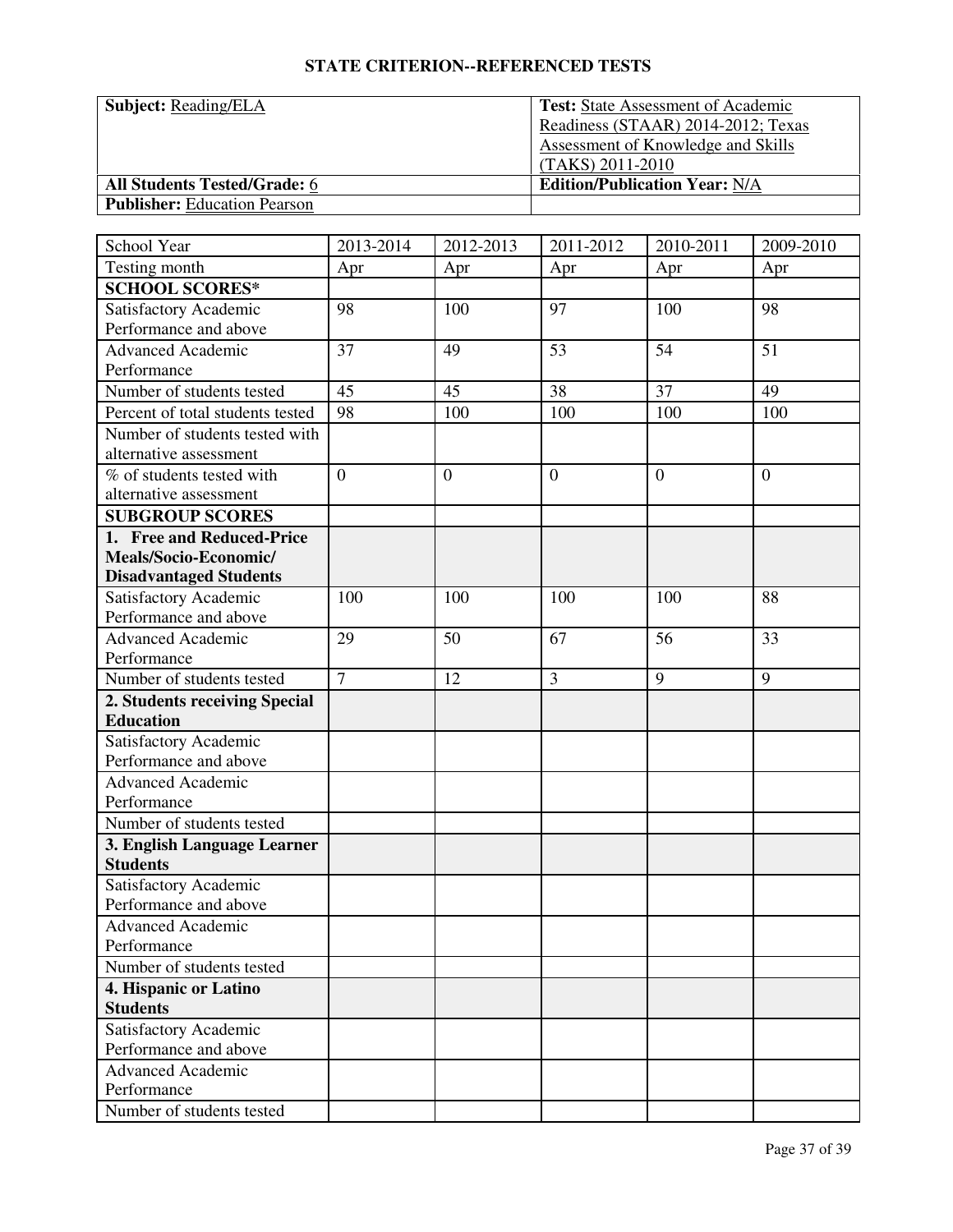| School Year                      | 2013-2014 | 2012-2013 | 2011-2012 | 2010-2011 | 2009-2010 |
|----------------------------------|-----------|-----------|-----------|-----------|-----------|
| 5. African-American              |           |           |           |           |           |
| <b>Students</b>                  |           |           |           |           |           |
| Satisfactory Academic            |           |           |           |           |           |
| Performance and above            |           |           |           |           |           |
| <b>Advanced Academic</b>         |           |           |           |           |           |
| Performance                      |           |           |           |           |           |
| Number of students tested        |           |           |           |           |           |
| <b>6. Asian Students</b>         |           |           |           |           |           |
| Satisfactory Academic            |           |           |           |           |           |
| Performance and above            |           |           |           |           |           |
| <b>Advanced Academic</b>         |           |           |           |           |           |
| Performance                      |           |           |           |           |           |
| Number of students tested        |           |           |           |           |           |
| 7. American Indian or            |           |           |           |           |           |
| <b>Alaska Native Students</b>    |           |           |           |           |           |
| Satisfactory Academic            |           |           |           |           |           |
| Performance and above            |           |           |           |           |           |
| <b>Advanced Academic</b>         |           |           |           |           |           |
| Performance                      |           |           |           |           |           |
| Number of students tested        |           |           |           |           |           |
| 8. Native Hawaiian or other      |           |           |           |           |           |
| <b>Pacific Islander Students</b> |           |           |           |           |           |
| Satisfactory Academic            |           |           |           |           |           |
| Performance and above            |           |           |           |           |           |
| <b>Advanced Academic</b>         |           |           |           |           |           |
| Performance                      |           |           |           |           |           |
| Number of students tested        |           |           |           |           |           |
| 9. White Students                |           |           |           |           |           |
| Satisfactory Academic            | 100       | 100       | 97        | 100       | 99        |
| Performance and above            |           |           |           |           |           |
| <b>Advanced Academic</b>         | 40        | 52        | 54        | 50        | 53        |
| Performance                      |           |           |           |           |           |
| Number of students tested        | 43        | 42        | 37        | 30        | 47        |
| 10. Two or More Races            |           |           |           |           |           |
| identified Students              |           |           |           |           |           |
| Satisfactory Academic            |           |           |           |           |           |
| Performance and above            |           |           |           |           |           |
| <b>Advanced Academic</b>         |           |           |           |           |           |
| Performance                      |           |           |           |           |           |
| Number of students tested        |           |           |           |           |           |
| 11. Other 1: Other 1             |           |           |           |           |           |
| Satisfactory Academic            |           |           |           |           |           |
| Performance and above            |           |           |           |           |           |
| <b>Advanced Academic</b>         |           |           |           |           |           |
| Performance                      |           |           |           |           |           |
| Number of students tested        |           |           |           |           |           |
| 12. Other 2: Other 2             |           |           |           |           |           |
| Satisfactory Academic            |           |           |           |           |           |
| Performance and above            |           |           |           |           |           |
| <b>Advanced Academic</b>         |           |           |           |           |           |
| Performance                      |           |           |           |           |           |